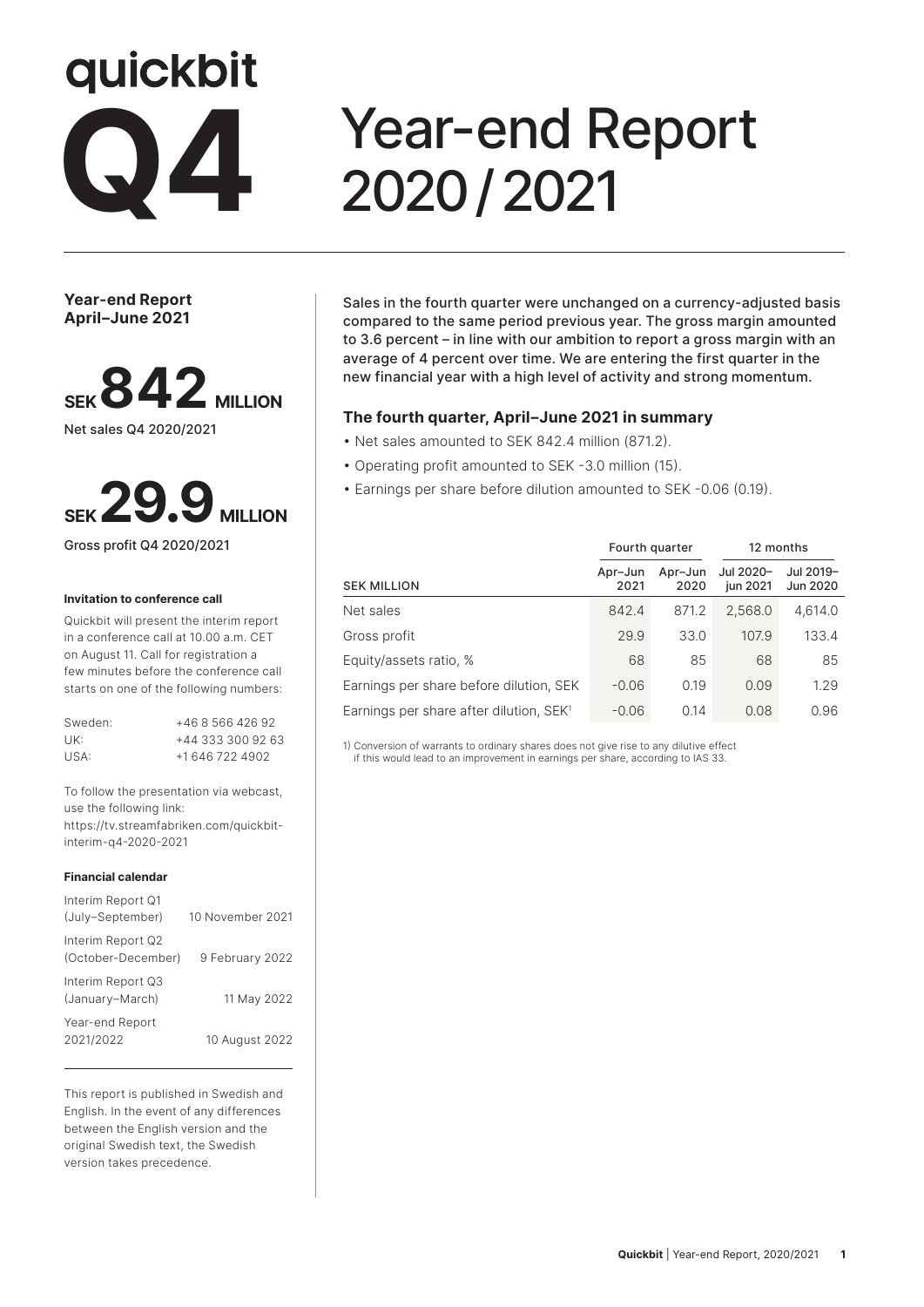## **Comments by the CEO**

When Quickbit's year end report for the fiscal year 2020/2021 is published, I have been CEO for two weeks. I undertake this leadership role with passion and humility, in a period when the level of activity in the company is high and where we are in an intensive execution phase. We have recently acquired a company in Norway and we launched our first consumer product, Quickbit App. We are hiring competencies in order to continue scaling up our launches and we are laying the foundation for our consumer brand.

Sales in Quickbit's fourth quarter amounted to SEK 842 million. On a currency-adjusted basis, sales were unchanged versus the same quarter last year, showing stability in our revenue base. Revenue in the quarter was partially affected by somewhat lower transaction volumes during the end of May, driven by technical adjustments to our Quickbit Affiliate offering. The quarter ended however with a strong momentum in terms of transaction volumes with a gradually upward trend. And at the start of the first quarter of the new fiscal year, that trend has continued.

The gross margin amounted to 3.6 percent, compared to 3.8 percent in the same quarter last year. This is in line with our ambition to report a gross margin in average of 4 percent over time. There are a number of factors affecting the gross margin from quarter to quarter, from differentiated fee structures across various acquiring partners to differentiated pricing between various merchants and geographies.

The number of merchants using Quickbit Affiliate at the end of the fourth quarter amounted to 57, an increase from 22 last year, with continued strong demand from new merchants. Adding merchants is an important part of the work to increase the number of end consumers that use Quickbit Affiliate, and to thereby increase the transaction volume. We are also working actively to develop existing merchants and to increase the value of our existing base of e-merchants in this way.

In April, we announced that we are not pursuing the acquisition of the Dutch company Digital Currency Services BV. We deem that we on our own can obtain necessary regulatory approval in the Netherlands to a lower cost. We have the competence and experience to navigate through complex application processes in-house, which was confirmed by our approved registration in Sweden. In addition, we already have access to the direct payment methods iDeal and Sofort via PaymentIQ.

Following the launch of Quickbit App to the Swedish market, a new phase of market activities is initiated and the development of new features for our users.

As part of the increased number of users to Quickbit App, we are receiving continued constructive and positive feedback. The initial customer experience is good, our product is highly appreciated and we will continue to focus on user experience as we develop Quickbit App and our future products.

As we now intensify our entry into the consumer market for cryptocurrencies, I look forward to building and investing in our organisation and brand - work that is in full swing internally. This also includes strengthening our employer brand.

In addition to this, internal preparations are underway to ensure that we have all routines and processes in place to comply with the requirements for listing Quickbit's share on a regulated market exchange in due course, even though we discontinued the process of changing to NGM Main Regulated Equity.

After the end of the fourth quarter, we entered into an agreement to acquire Norway-based Balder Solutions AS. Through the acquisition, we obtained the necessary regulatory approval required for the launch of Quickbit App and Quickbit Card in Norway. With Norway as the next country in line for launch, after Sweden, there were clear advantages, particularly in terms of time, in acquiring a company instead of applying on our own. I now look forward to preparing ourselves to deliver on Quickbits growth strategy. These preparations entail developing our IT-platform, and as mentioned earlier, our brand and organisation. It is important that we invest in these areas so they are scalable when we launch new products and features in new markets.

We are entering the new fiscal year with a strong market momentum, renewed energy and a motivated team after the broad launch of Quickbit App. We are proud of this achievement, but this is only the start of a longer journey. It is with enthusiasm and optimism that I look forward to leading Quickbit on this journey.

Hammad Abuiseifan, CEO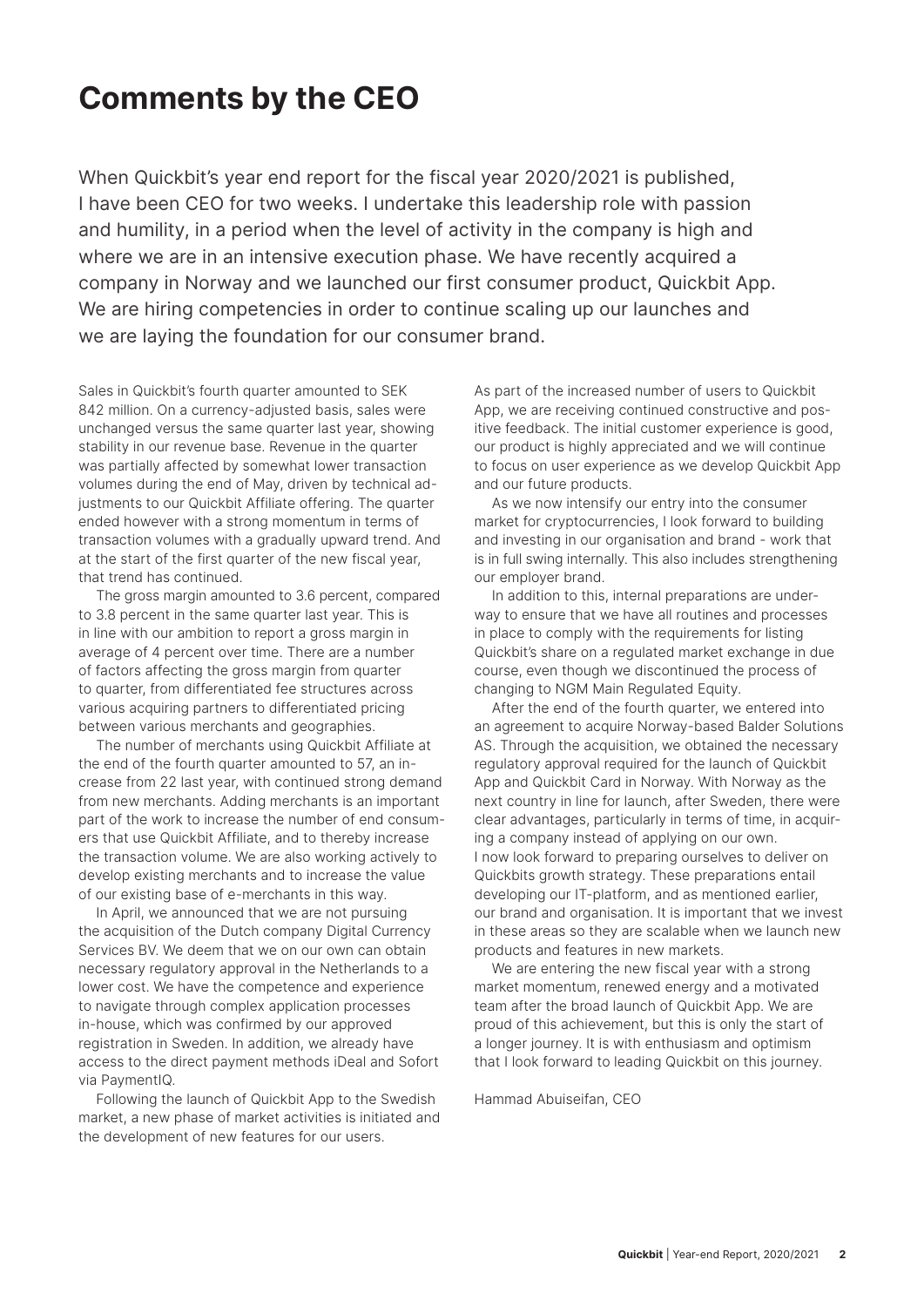## **This is Quickbit**

Quickbit is a Swedish fintech company, which was founded in 2016 with the goal that more people and companies should use cryptocurrency on an everyday basis. Our history is in payments and we are driven by our vision that it should be easy and cheap to make quick and secure payments.

One part of our business is to offer solutions for e-merchants to be paid in cryptocurrency. Another part of our business is to offer user-friendly and secure solutions for people to easily use cryptocurrency on an everyday basis. We are doing all this because we are convinced that the financial services of the future will be based on blockchain technology and cryptocurrency.

#### **Who are our customers?**

Our customers are the people that use cryptocurrency through our services.

#### **How does our offer look?**

We offer an ecosystem of solutions, which make it easier for people and companies to use cryptocurrency on an everyday basis. Our operations and our offer are divided into two parts – one part is aimed at consumers and the other part is aimed at merchants. For merchants, we offer a solution so that they can be paid in cryptocurrency, this is what we call our affiliate solution.

We will also offer merchants a service for handling the cryptocurrency they receive in payments from their customers, this is what we call our merchant solution. In the other part of our business, we are targeting consumers, in the first stage, by offering our App and our debit card. It is our affiliate solution, our merchant solution and our consumer products that together constitute our business model and what we call an ecosystem of solutions.

#### **How does Quickbit make money?**

Our business model creates solutions where people can pay, and merchants can receive payment, in cryptocurrency. In the future, those who use our services will also be able to execute currency exchange transactions and transfer cryptocurrency to others. Every transaction in this ecosystem, independently of whether it is executed by consumers or merchants, generates revenue and thus profitability for Quickbit. Our profitability is not affected by the market price of the cryptocurrency in which the transaction is executed.

### Quickbit's **vision** is a borderless economy.

Quickbit's **mission** is to facilitate the everyday use of cryptocurrencies for people and companies.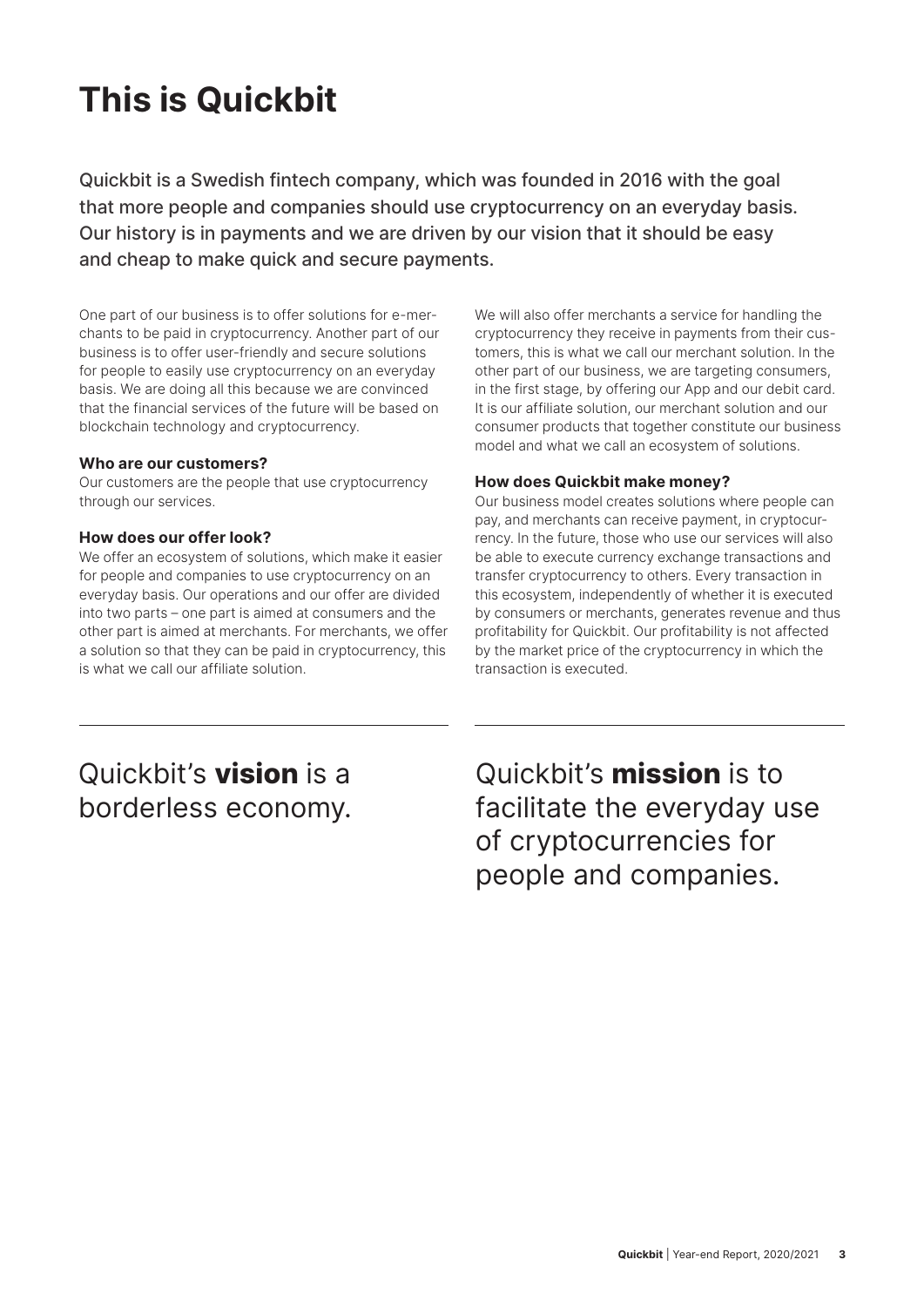## **Financial overview**

#### **Net sales**

Net sales in the fourth quarter amounted to SEK 842.4 million (871.2), which corresponds to a decrease of 3 percent compared to the same period previous year, driven by negative impact of foreign exchange rates. On a currency-adjusted basis, sales were unchanged. Net sales refers to customers' purchases of cryptocurrency, which is sold from Quickbit's own inventory. Other operating income during the fourth quarter amounted to SEK 0.9 million (0.3).

#### **Gross profit**

The gross profit consists of the difference between the company's net sales and direct costs for generating this revenue. Gross profit during the fourth quarter amounted to SEK 29.9 million (33.0). The decrease was mainly explained by a lower gross margin.

Quickbit's gross margin during the fourth quarter amounted to 3.6 percent (3.8).

#### **Operating expenses**

Other external expenses during the fourth quarter amounted to SEK 23.5 million (8.1). The increase was mainly driven by a larger organisation and variable transaction-related costs with a total of SEK 7 million and SEK 2.4 million in variable expenses in introducer fees for acquiring banks. The company is continously working on establishing independetly relationships with

#### **Net sales per quarter**



acquiring banks, which will thereby lead to gradually reduced variable expenses. Of the total other external expenses, approximately SEK 3.5 million were nonrecurring, including non-cash legal expenses related to due diligence in connection with Quickbit obtaining the option to acquire Digital Currency Services B.V. Until a decision was made on the option, these items have been recognised as Prepaid expenses and accrued income.

Personnel expenses in the fourth quarter of the financial year amounted to SEK 7.9 million (7.1). The comparative figure was impacted negatively by SEK 3.0 million relating to benefit expenses for employee stock options for the 2019/2020 financial year. The increase compared to the previous year is primarily explained by an increase in the number of employees. Depreciation and amortisation of property, plant and equipment and intangible non-current assets amounted to SEK 2.3 million (1.6) and mainly related to amortisation of capitalised expenditure for product development.

Other operating expenses mainly refers to losses on exchange rate fluctuations and amounted to SEK 0.1 (1.5).

#### **Profit after tax**

Profit after tax for the fourth quarter amounted to SEK -5.7 million (12.4).

#### **Gross profit per quarter1**



1) The company has redefined the key ratio Gross profit for all reported periods. In the new definition, Other operating income is no longer included. See definition of alternative performance measures on page 37 of this Interim Report.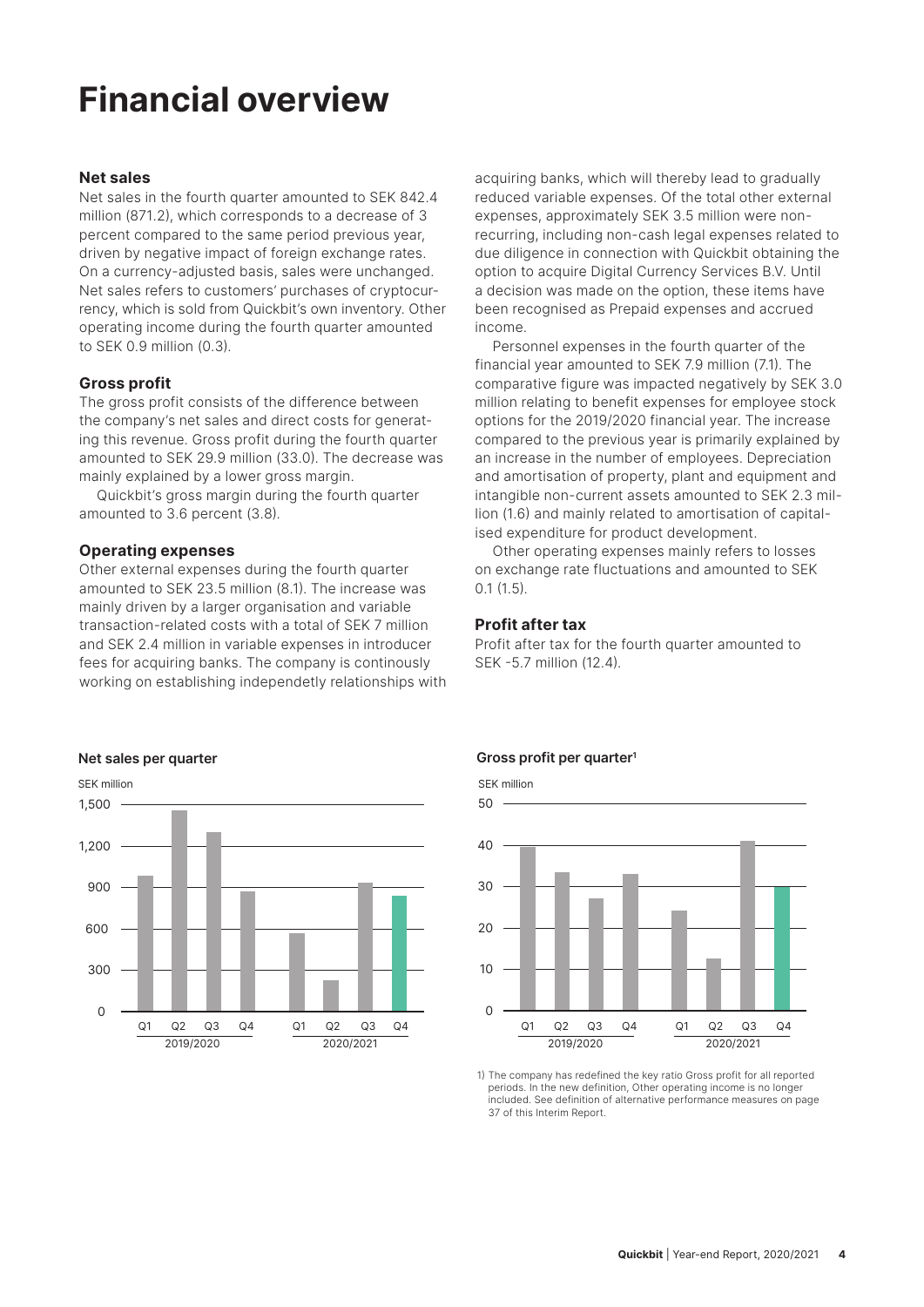#### **Non-current assets**

Non-current assets amounted to SEK 93.2 million (79.7) on 30 June 2021 and mainly related to acquired assets and capitalised expenditure for development work. This expenditure relates mainly to salaries to developers (see the heading Investments and depreciation below).

Quickbit's acquired companies are recognised as assets in the balance sheet item Other intangible assets. The asset item relates to a digital platform that enables digital wallets and has an amortisation period of five years.

#### **Current assets**

Quickbit charges customers using card payments online, mainly by Visa and MasterCard. In order to handle transactions between Quickbit and customers, Quickbit needs agreements with acquiring partners which are members in both VISA and MasterCard.

Other receivables in the consolidated balance sheet on 30 June 2021 amounted to SEK 130.8 million (120.7). The balance sheet item Other receivables mainly consists of previously made deposits of collateral in the form of liquid assets that Quickbit needed to make to its previous acquiring partner. From 31 August 2020, the company no longer needs to deposit liquid assets as collateral. The collateral deposition as of 30 June 2021 amounted to SEK 54.3 million (110.1).

Quickbit recognises revenue in the same period as it arises. However, the company receives payment for sales approximately three banking days after the transaction date. Quickbit receives payment during the first banking days after the end of the quarter for the sales that are made during the last days in a quarter. Starting from the third quarter of 2020/2021, the company is recognising this accrued income in the balance sheet item Prepaid expenses and accrued income. Previously, these items along with the company's accrued expenses, were recognised net in the balance sheet item Other Receivables as previously the amounts were much smaller. The company's total accrued income on 30 June 2021 amounted to SEK 21.2 million.

#### **Current liabilities**

Quickbit recognises the cost of purchasing cryptocurrency in the same period as it arises. However, the company pays for the purchases approximately three banking days after the purchase date. Quickbit pays for the purchases that are made during the last days in a quarter during the first banking days after the end of the quarter. Starting from the third quarter of 2020/2021, the company is recognising these accrued expenses in the balance sheet item Accrued expenses and deferred income. Previously, these items along with the company's accrued income, were recognised net in the balance sheet item Other Receivables as previously the amounts were much smaller. The company's total accrued expenses on 30 June 2021 amounted to SEK 81.7 million.

#### **Cash flow and financial position**

Cash flow from changes in working capital is mainly affected by changes in inventories, current receivables and current liabilities. Cash flow from operating activities amounted to SEK 18.8 million (20.5) during the fourth quarter. Investments in intangible non-current assets during the fourth quarter amounted to SEK 7.7 million (8.5) and mainly related to salary expenses for developers (see the heading Investments and depreciation below). The Group's cash and cash equivalents as of 30 June 2021 amounted to SEK 126.5 million (20.9).

Consolidated equity amounted to SEK 253.6 million (190.9) as of 30 June 2021.

#### **Investments and depreciation**

The company capitalise development expenses in accordance with IAS 38. Development expenses are recognised in the balance sheet as an asset item Intangible non-current assets. This means that they are not expensed when they arise, however, this gives rise to a negative impact on cash flow from investing activities. Capitalised expenditure is amortised as an expense in the income statement over five years after completion of the development work.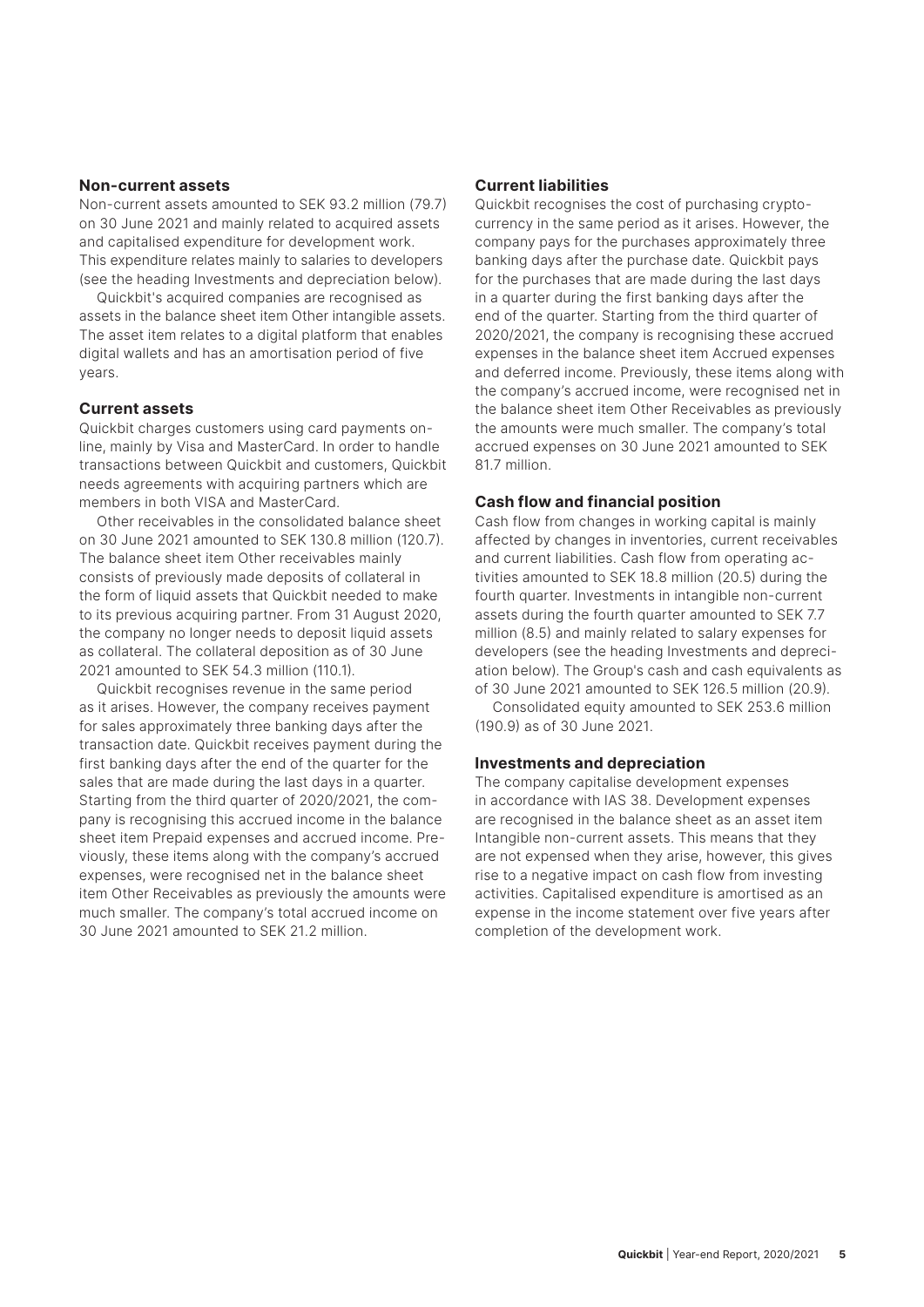## **Other information**

#### **Tax**

The tax expense for the fourth quarter of the 2020/2021 financial year amounted to SEK 2.6 million (2.5). The current corporate tax rate in Gibraltar amounts to ten percent. The quarterly tax expense refers to the profit generated in the subsidiary with the above locally applicable tax rate.

#### **Parent Company**

The parent company's net sales in the fourth quarter amounted to SEK 3.7 million (3.2), and mainly related to internal sales. Internal sales are eliminated in the consolidated income statement. Other operating income during the fourth quarter amounted to SEK 2.7 million (0.3). Operating profit in the parent company during the fourth quarter of the financial year amounted to SEK -27.0 million (-11.0). Profit/loss after tax in the fourth quarter amounted to SEK -27.0 million (-11.0). Cash and cash equivalents as of 30 June 2021 amounted to SEK 126.0 million (20.6).

#### **Risks related to the spread of the Coronavirus**

The spread of the Coronavirus resulted in a slower economic activity and increased uncertainty in global growth. At the time of publication of this interim report, economic indicators are pointing to a stronger economic recovery but this is partly dependent on continued fiscal and monetary policy stimulus measures and low infection rates. Overall, there are clear signs of improved global economic activity, however, with continued higher uncertainty and risk than normal.

#### **Transactions with related parties**

During the fourth quarter, no transactions with related parties occurred.

#### **Employees**

The average number of employees, including consultants, during the fourth quarter amounted to 59 (46). The number of employees at the end of the fourth quarter amounted to 71 (49). The average number of employees (full-time positions excluding consultants) during the fourth quarter amounted to 33 (13).

#### **Significant events during the fourth quarter**

- On 6 April, Quickbit announced that the company had reconsidered the decision to exercise the call option that was originally obtained on 22 January 2020 to acquire Digital Currency Services B.V. ("DCS"). The company took the decision not to complete the acquisition in light of the fact that an agreement was reached with the seller of DCS, Quantoz N.V. The agreement means that the acquisition process was immediately discontinued and the purchase price of EUR 400,000 will not be paid.
- On 26 May, the Board member Johan Lund advised that he was resigning from the Board at his own request.
- On 18 June, the Board decided to discontinue the preparations for the change of stock exchange from NGM Nordic SME to NGM Main Regulated Equity, which was decided in December 2020. An ambition to change to a regulated market exchange remains and work is resuming in order to ensure and assure the quality of the company's internal processes.

#### **Significant events after the end of the fourth quarter**

- On 19 July, Quickbit acquired 100 percent of the shares in the Norwegian company Balder Solutions AS ("Balder"). Through the acquisition, Quickbit has obtained the necessary registrations that are required for a future launch of Quickbit App and Quickbit Card in Norway, which represents the next step in Quickbit's expansion phase after launch in Sweden. The purchase price amounted to NOK 2.5 million and it was financed in its entirety through the company's own cash holdings.
- On 29 July Serod Nasrat decided to resign from his role as CEO of Quickbit and Hammad Abuiseifan was appointed by the Board as the new CEO.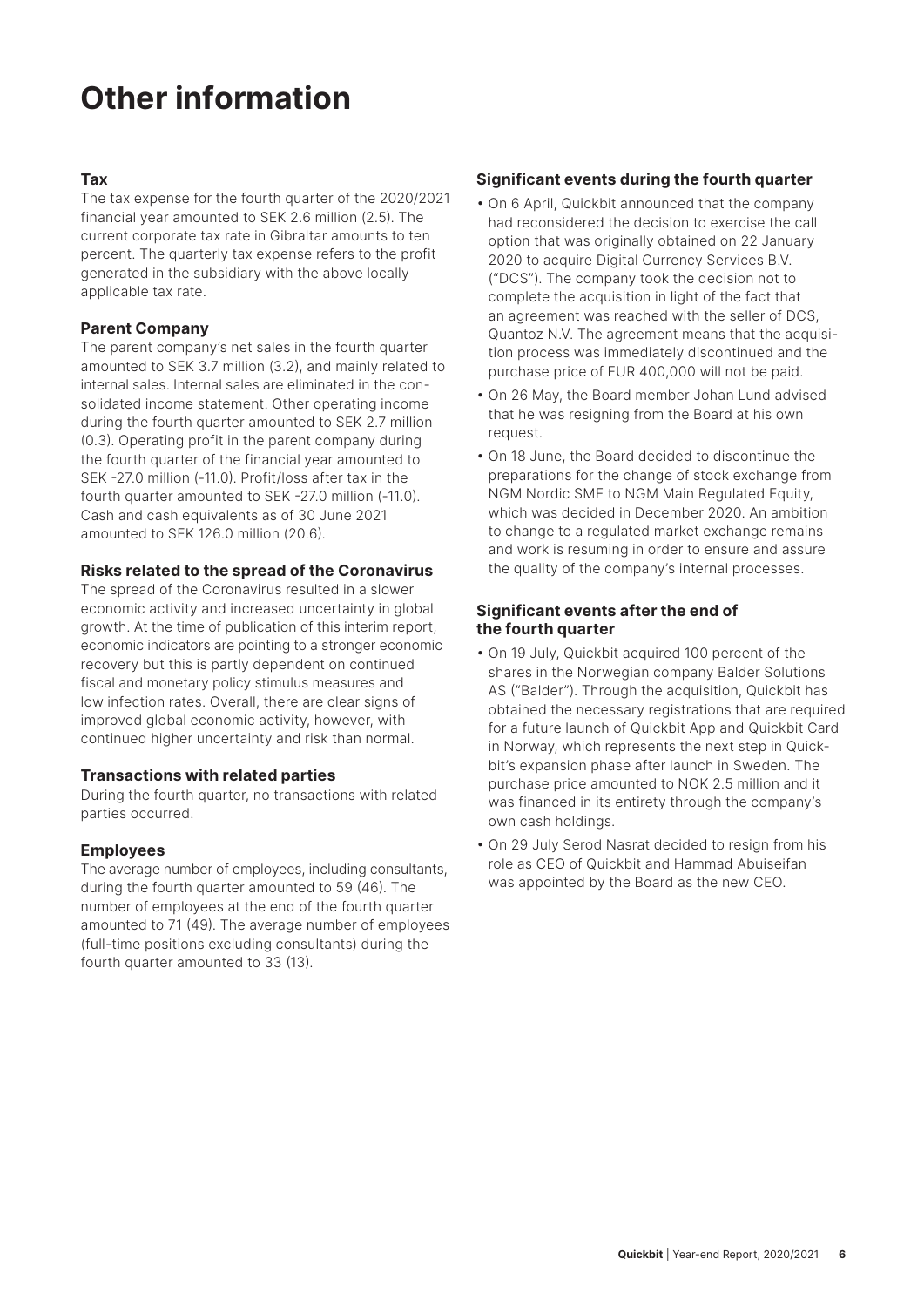#### **Changes in value of cryptocurrencies**

The company sells cryptocurrency from its own inventories. Purchasing of cryptocurrency is recognised as inventories until the currency is sold, when the purchase is expensed. Sales are recognised as net sales. This is a result of the fact that the trade occurs from our own inventory and therefore passes through the company's balance sheet. Rapid fluctuations in rates for the cryptocurrencies Quickbit has traded during the quarter, primarily Litecoin and Bitcoin Cash, present a risk for the value of the company's inventories. In order to minimise this risk exposure, the technical platform has been developed so that cryptocurrencies are automatically bought and sold through established marketplaces in such a way that the trading inventory is always kept to the lowest possible practical level. The inventory is generally traded a number of times per day and Quickbit's system maintains an average inventory for about three hours of sales. However, the size of the inventory should not be seen as an indicator of the company's sales and may vary over time based on what mix of cryptocurrencies is used, market volatility, the number of sales channels and other technical factors.

#### **Shareholders**

On 30 June 2021, Quickbit had 12,049 shareholders, which was an increase of 4,122 shareholders, compared to the end of the fourth quarter of the previous financial year.

#### **The share**

The Quickbit share has been listed on Nordic Growth Market, Nordic SME since 11 July 2019. The listing price was SEK 3.20 and the final price paid on 30 June 2021 for the share was SEK 9.63. During the period 1 April to 30 June 2021, about 69 million shares were traded at a value of SEK 929 million, corresponding to approximately 78 percent of Quickbit's total number of shares at the end of the period. The highest price paid during the period 1 April to 30 June 2021 was SEK 19.28 (11 May) and the lowest was SEK 8.63 (29 June). On 30 June 2021, Quickbit's share capital amounted to SEK 884,607.40 (647,162.50). At the end of the fourth quarter, the number of shares was 88,460,736, corresponding to a quota value of SEK 0.01 per share.

#### **Forward-looking statements**

This interim report contains statements concerning, among other things, Quickbit's financial situation and profitability, as well as statements about growth and long-term market potential that may be forward-looking. Quickbit believes that the expectations reflected in these forward-looking statements are based on reasonable assumptions. However, forward-looking statements include risks and uncertainties, and the actual results or consequences may differ materially from those stated. In addition to what is required by applicable law, forward-looking statements apply only on the day they are made and Quickbit does not undertake to update any of them in the light of new information or future events.

#### **Review**

This report has been subject to review by the company's auditors.

#### **Disclosure**

This information is such information that Quickbit eu AB (publ) is obliged to make public pursuant to the EU Market Abuse Regulation. The information was submitted for publication, through the agency of the contact person below, on Wednesday, 11 August 2021 at 8:00 a.m.

#### **Contact**

Hammad Abuiseifan, CEO Quickbit eu AB (publ) Phone: +46 73 095 87 12 E-mail: hammad@quickbit.com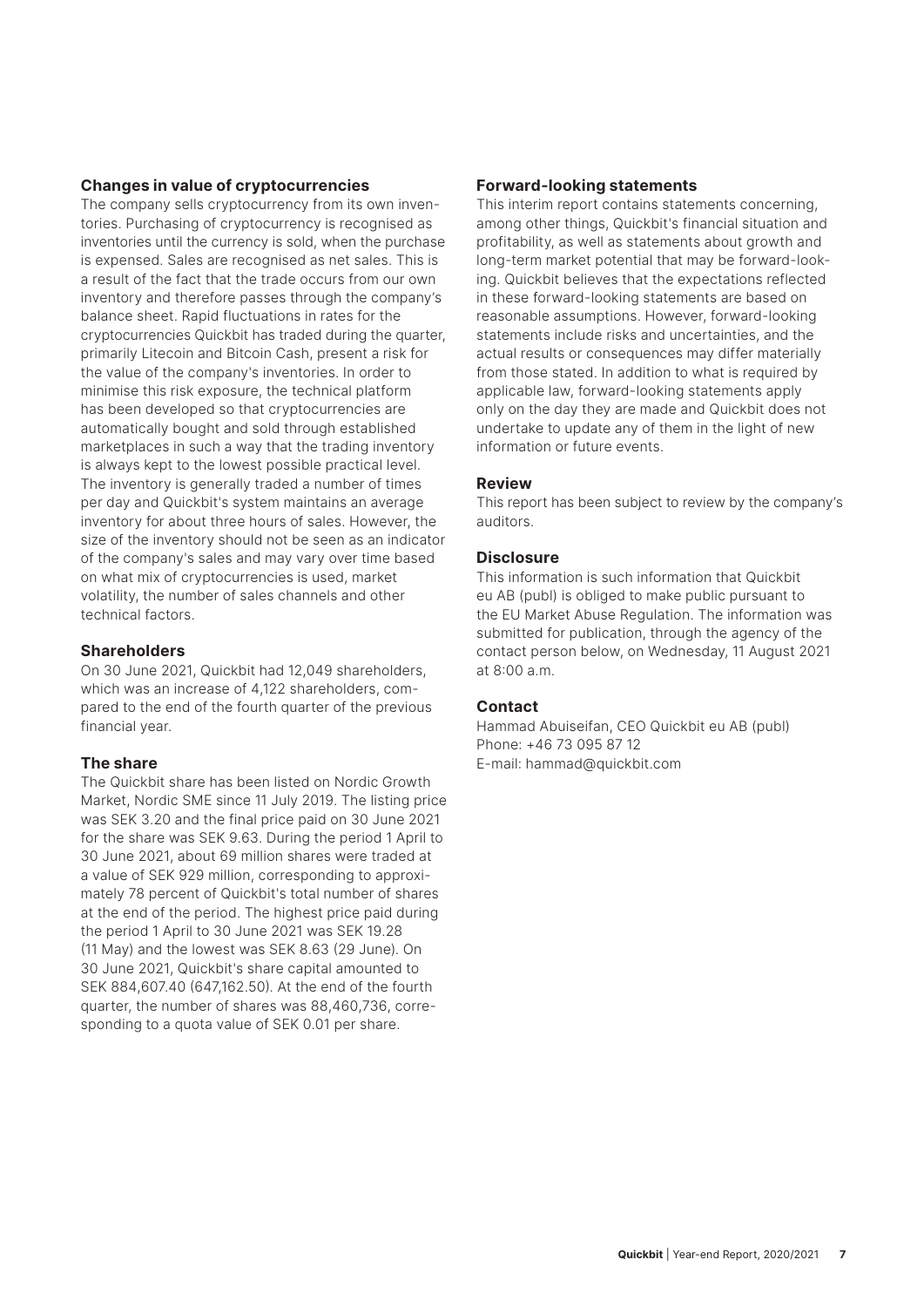## **Signature**

The Board of Directors and the CEO declare that the undersigned interim report provides a true and fair overview of the Parent Company's and the Group's operations, their financial position and performance as well as describing material risks and uncertainties facing the Parent Company and other companies in the Group.

Stockholm, 11 August 2021

 Mikael Karlsson Chairman of the Board

Jan Frykhammar Board member

Karin Burgaz Board member

Hammad Abuiseifan CEO and Board member Quickbit eu AB (publ)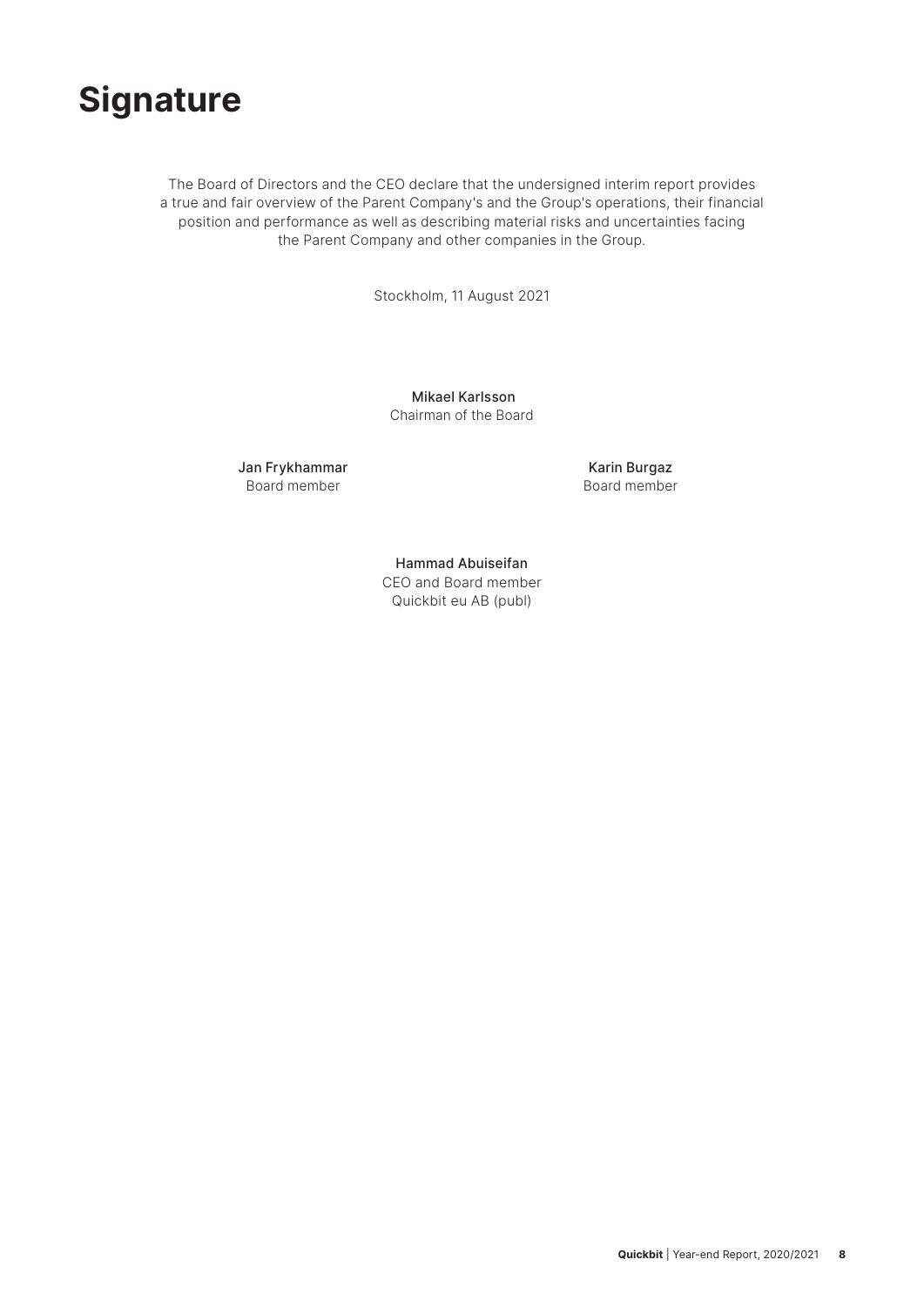

## **Review report**

Quickbit eu AB (publ) corporate id. no. 559066-2093

#### **Introduction**

We have reviewed the condensed interim financial information (year-end report) of Quickbit eu AB (publ) as of 30 June 2021 and the 12-month period that ended on this date. The Board of Directors and the CEO are responsible for the preparation and presentation of this financial information in accordance with IAS 34 and the Swedish Annual Accounts Act. Our responsibility is to express a conclusion on this year-end report based on our review.

#### **The focus and scope of the review**

We conducted our review in accordance with the International Standard on Review Engagements, ISRE 2410, *Review of Interim Financial Information Performed by the Independent Auditor of the Entity.* A review of the interim report consists of making inquiries, primarily of persons responsible for financial and accounting matters, and applying analytical and other review procedures. A review has a different focus and is substantially less in scope than an audit conducted in accordance with International Standards on Auditing (ISA) and other generally accepted auditing practices.

The procedures performed in a review do not enable us to obtain a level of assurance that would make us aware of all significant matters that might be identified in an audit. Accordingly, the conclusion expressed based on a review does not constitute the same level of assurance as a conclusion based on an audit.

#### **Conclusion**

Based on our review, nothing has come to our attention that causes us to believe that the year-end report, in all material respects, is not prepared for the Group in compliance with IAS 34 and the Swedish Annual Accounts Act and for the Parent Company in compliance with the Swedish Annual Accounts Act.

Stockholm, 11 August 2021

PricewaterhouseCoopers AB

Johan Engstam Authorised Public Accountant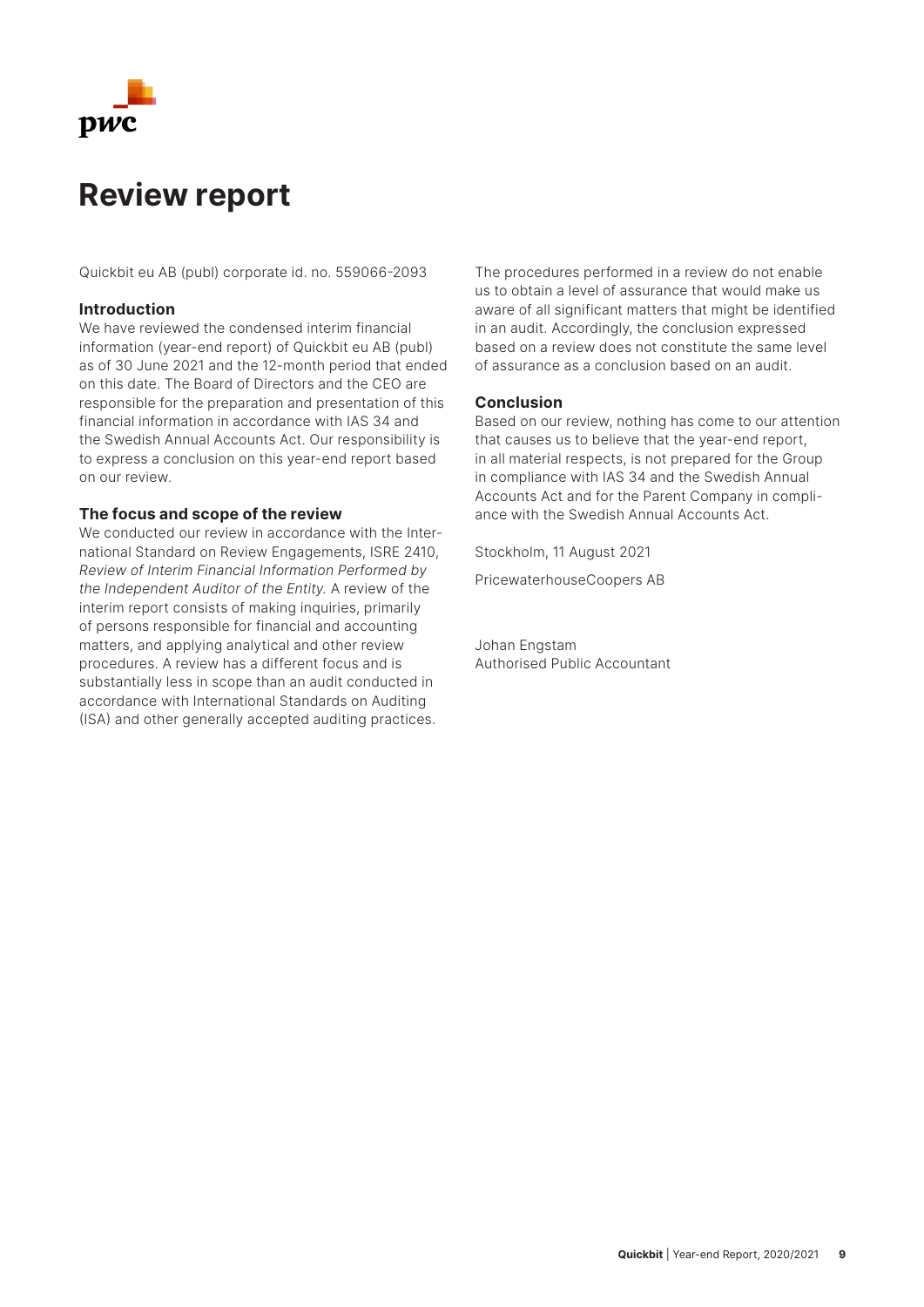## **Consolidated income statement, condensed**

|                                                                                                     |             | Fourth quarter  |                 | 12 months             |                       |
|-----------------------------------------------------------------------------------------------------|-------------|-----------------|-----------------|-----------------------|-----------------------|
| Amounts in SEK million                                                                              | <b>NOTE</b> | Apr-Jun<br>2021 | Apr-Jun<br>2020 | Jul 2020-<br>Jun 2021 | Jul 2019-<br>Jun 2020 |
| Net sales                                                                                           |             | 842.4           | 871.2           | 2,568.0               | 4,614.1               |
| Other operating income                                                                              |             | 0.9             | 0.3             | 4.5                   | 9.1                   |
| <b>Operating expenses</b>                                                                           |             |                 |                 |                       |                       |
| Purchase of cryptocurrency and other transaction<br>costs                                           |             | $-812.5$        | $-838.2$        | $-2,460.1$            | $-4,480.7$            |
| Other external expenses                                                                             |             | $-23.5$         | $-8.1$          | $-60.9$               | $-26.7$               |
| Personnel expenses                                                                                  |             | $-7.9$          | $-7.1$          | $-22.2$               | $-13.6$               |
| Depreciation and amortisation of property, plant and<br>equipment and intangible non-current assets |             | $-2.3$          | $-1.6$          | $-8.4$                | $-6.3$                |
| Other operating expenses                                                                            |             | $-0.1$          | $-1.5$          | $-4.4$                | $-1.6$                |
| <b>Operating profit</b>                                                                             |             | $-3.0$          | 15.0            | 16.5                  | 94.2                  |
| <b>Financial items</b>                                                                              |             |                 |                 |                       |                       |
| Financial income                                                                                    |             | 0.0             | 0.0             | 0.0                   | 0.0                   |
| Financial expenses                                                                                  |             | 0.0             | 0.0             | $-0.2$                | $-0.1$                |
| <b>Profit after financial items</b>                                                                 |             | $-3.1$          | 14.9            | 16.3                  | 94.1                  |
| Tax on net profit for the period                                                                    |             | $-2.6$          | $-2.5$          | $-8.6$                | $-11.4$               |
| Net profit for the period                                                                           |             | $-5.7$          | 12.4            | 7.6                   | 82.7                  |
| <b>OTHER COMPREHENSIVE INCOME</b>                                                                   |             |                 |                 |                       |                       |
| Items that may be reclassified to net<br>profit/loss for the year                                   |             |                 |                 |                       |                       |
| Exchanges differences on translation<br>of foreign operations                                       |             | $-3.7$          | $-8.8$          | $-8.6$                | $-3.9$                |
| Income tax related to the above item                                                                |             | 0.0             | 0.0             | 0.0                   | 0.0                   |
| Total comprehensive income for the period                                                           |             | $-9.3$          | 3.6             | $-1.0$                | 78.9                  |
| <b>Earnings per share</b>                                                                           |             |                 |                 |                       |                       |
| Before dilution                                                                                     |             | $-0.06$         | 0.19            | 0.09                  | 1.29                  |
| After dilution <sup>1</sup>                                                                         |             | $-0.06$         | 0.14            | 0.08                  | 0.96                  |

1) Conversion of subscription warrants to ordinary shares does not give rise to any dilutive effect if this would lead to an improvement in earnings per share, according to IAS 33.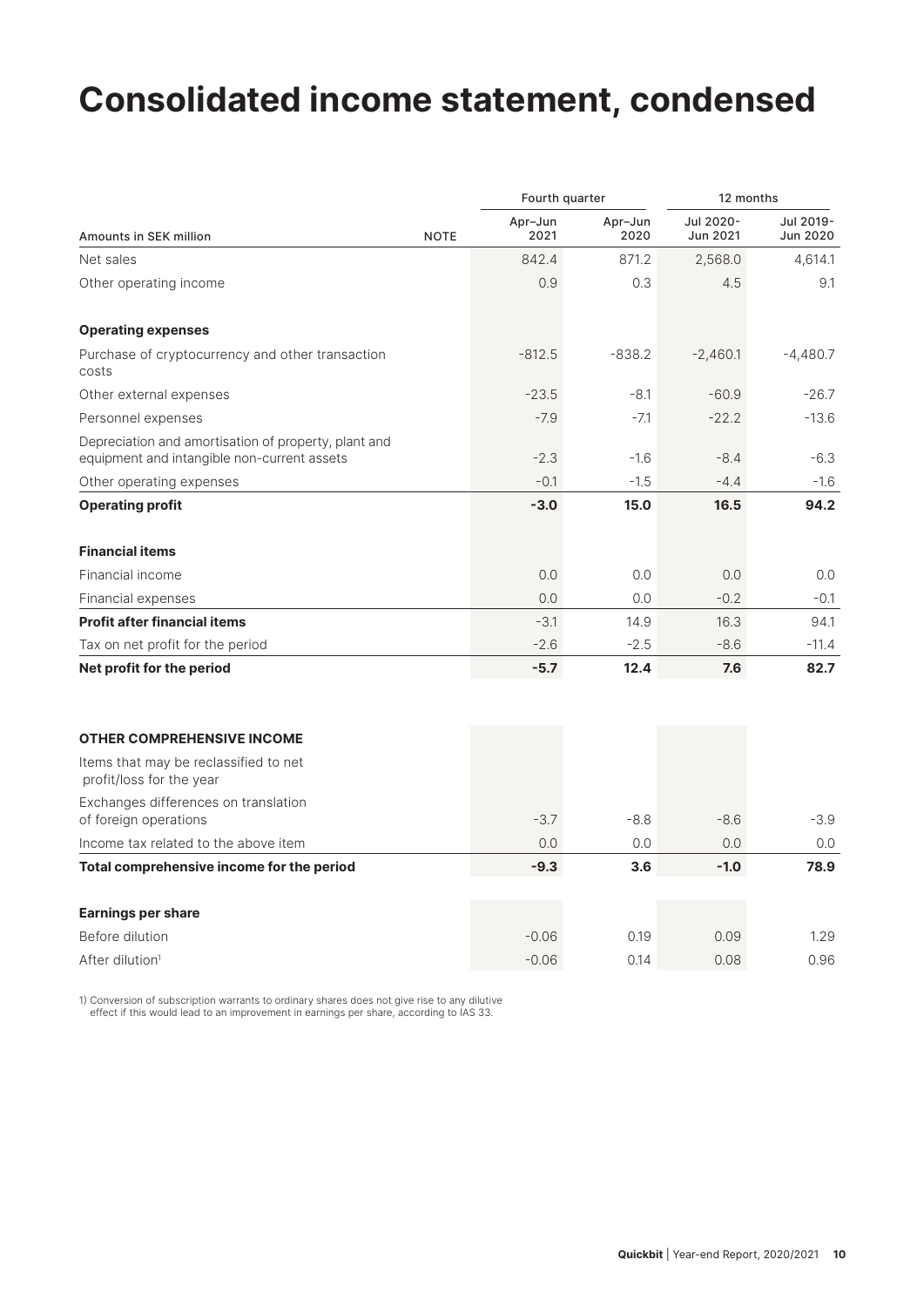## **Consolidated balance sheet, condensed**

| Amounts in SEK million                                        | <b>NOTE</b> | 30 Jun 2021 | 30 Jun 2020 |
|---------------------------------------------------------------|-------------|-------------|-------------|
| <b>ASSETS</b>                                                 |             |             |             |
|                                                               |             |             |             |
| <b>Non-current assets</b>                                     |             |             |             |
| Capitalised expenditure for development work and similar work |             | 51.1        | 32.1        |
| Other intangible assets                                       |             | 34.5        | 39.4        |
| Right-of-use assets                                           |             | 2.4         | 3.9         |
| Equipment and tools                                           |             | 1.4         | 0.9         |
| Other non-current receivables                                 |             | 3.2         | 2.4         |
| Deferred tax assets                                           |             | 0.7         | 0.9         |
| <b>Total non-current assets</b>                               |             | 93.2        | 79.7        |
| <b>Current assets</b>                                         |             |             |             |
|                                                               |             |             | 0.6         |
| Inventory of cryptocurrency                                   |             | 0.7         |             |
| Trade receivables                                             |             | 0.4         | 0.0         |
| Other receivables                                             |             | 130.8       | 120.7       |
| Prepaid expenses and accrued income                           |             | 21.2        | 2.9         |
| Cash and bank balances                                        |             | 126.5       | 20.9        |
| <b>Total current assets</b>                                   |             | 279.6       | 145.2       |
| <b>TOTAL ASSETS</b>                                           |             | 372.9       | 224.9       |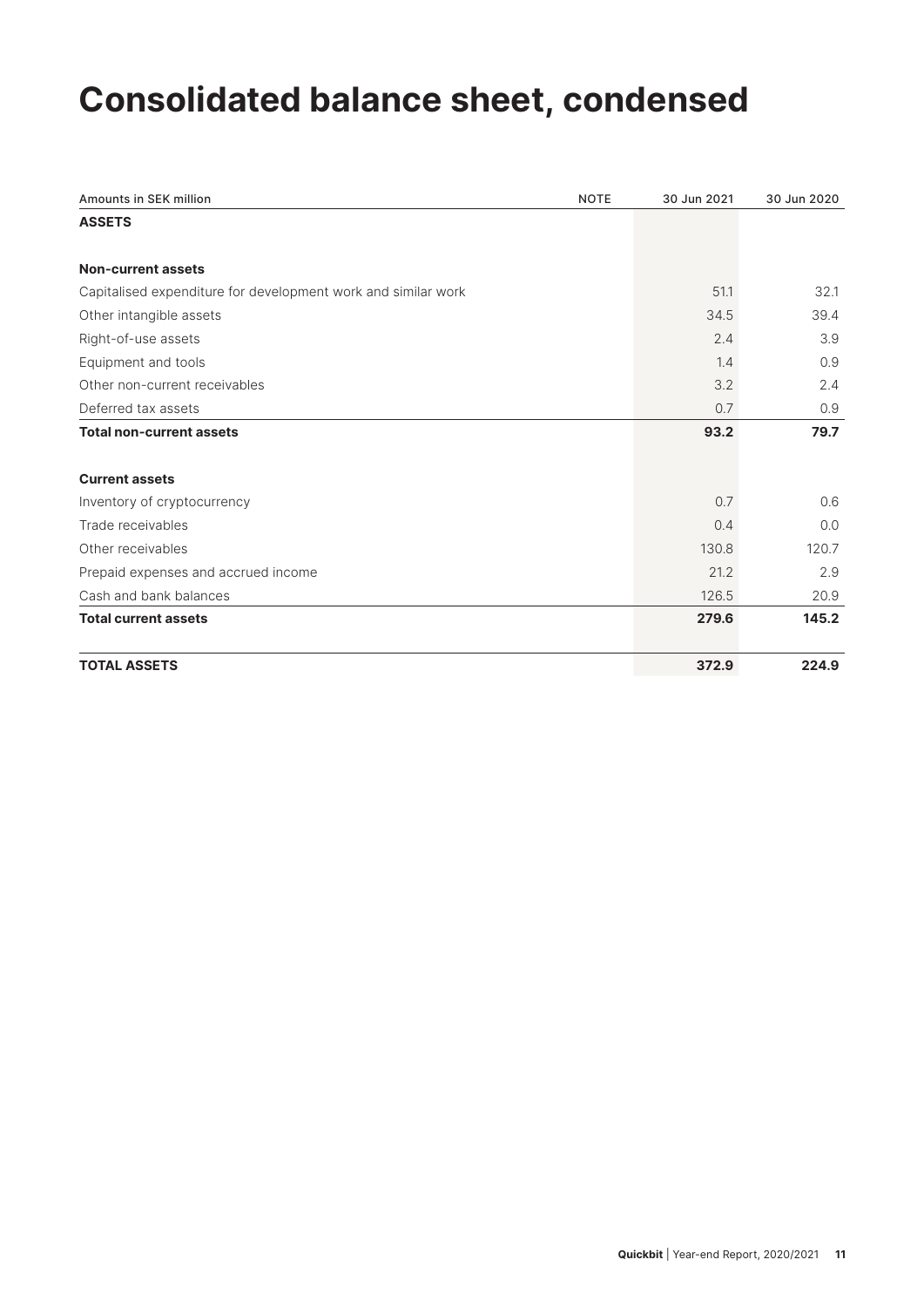## **Consolidated balance sheet, condensed**

| Amounts in SEK million                         | <b>NOTE</b> | 30 jun 2021 | 30 jun 2020 |
|------------------------------------------------|-------------|-------------|-------------|
| <b>EQUITY AND LIABILITIES</b>                  |             |             |             |
| <b>Equity</b>                                  |             |             |             |
| Share capital                                  | 3           | 0.9         | 0.6         |
| Other contributed capital                      |             | 139.5       | 73.5        |
| Reserves                                       |             | $-21.0$     | $-3.1$      |
| Other equity including net profit for the year |             | 134.3       | 119.9       |
| <b>Total equity</b>                            |             | 253.6       | 190.9       |
| <b>Non-current liabilities</b>                 |             |             |             |
| Deferred tax liability                         |             | 0.5         | 0.7         |
| Non-current lease liabilities                  |             | 0.4         | 1.7         |
| <b>Total non-current liabilities</b>           |             | 0.9         | 2.4         |
| <b>Current liabilities</b>                     |             |             |             |
| Trade payables                                 |             | 12.2        | 3.9         |
| Current tax liabilities                        |             | 9.1         | 20.5        |
| Current lease liabilities                      |             | 1.7         | 1.9         |
| Other current liabilities                      |             | 13.7        | 1.8         |
| Accrued expenses and deferred income           |             | 81.7        | 3.3         |
| <b>Total current liabilities</b>               |             | 118.4       | 31.4        |
| <b>TOTAL EQUITY AND LIABILITIES</b>            |             | 372.9       | 224.9       |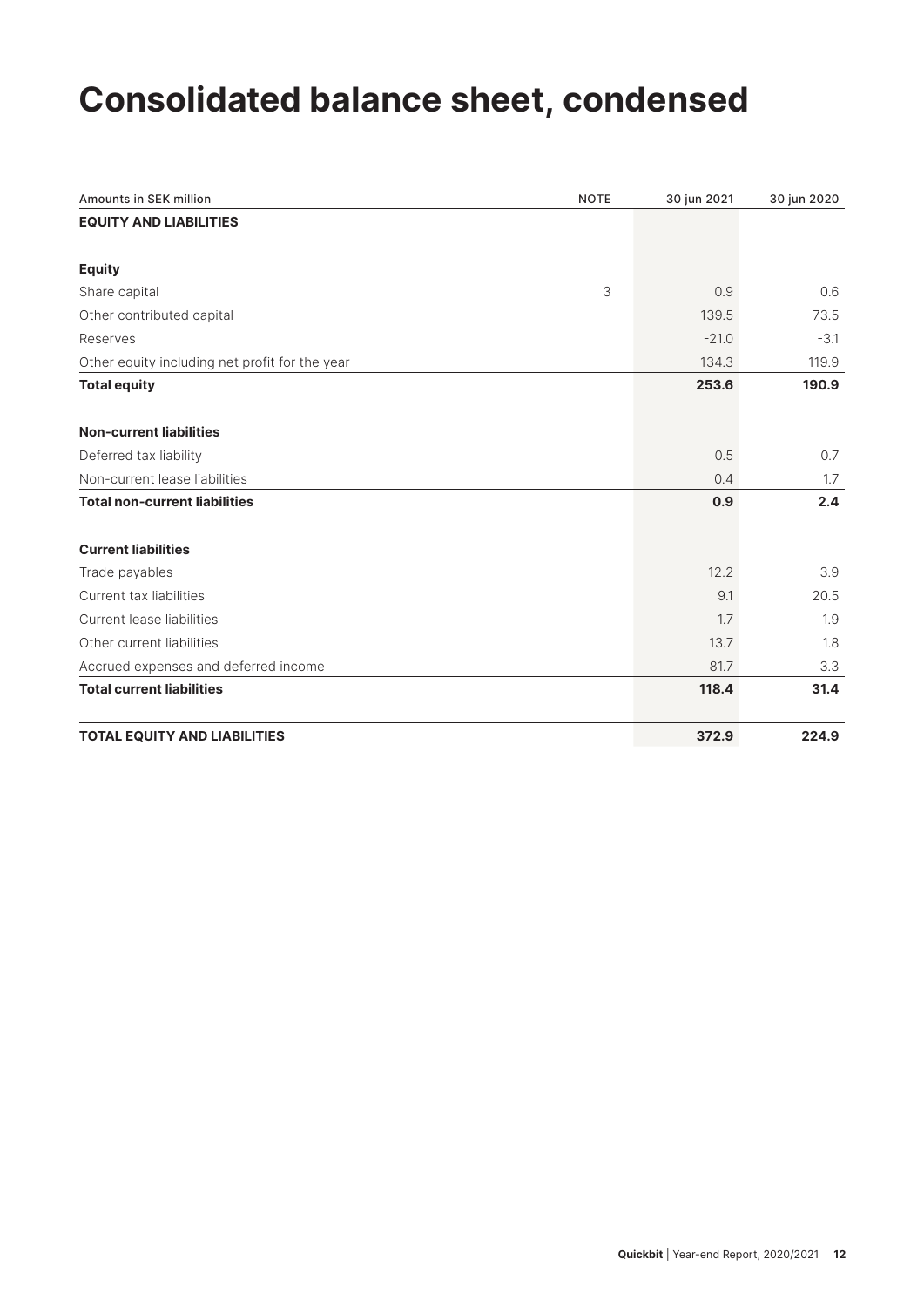## **Consolidated changes in equity, condensed**

| Amounts in SEK million                                          | <b>Note</b> | Share<br>capital | Other<br>contributed<br>capital | <b>Retained earnings</b><br>(incl. net profit<br>for the period) | Total<br>equity |
|-----------------------------------------------------------------|-------------|------------------|---------------------------------|------------------------------------------------------------------|-----------------|
| <b>OPENING BALANCE AT 1 JULY 2019</b>                           |             | 0.6              | 36.4                            | 32.1                                                             | 69.1            |
| Net profit for the period                                       |             | 0.0              | 0.0                             | 82.6                                                             | 82.6            |
| Other comprehensive income for the period                       |             | 0.0              | 0.0                             | $-3.9$                                                           | $-3.9$          |
| Total comprehensive income for the period                       |             | 0.6              | 36.4                            | 110.8                                                            | 147.8           |
| <b>Transactions with shareholders</b>                           |             |                  |                                 |                                                                  |                 |
| New issue in progress                                           |             | 0.0              | 37.1                            | $\circ$                                                          | 37.0            |
| Expenses related to new issue                                   |             | 0.0              | 0.0                             | 0.0                                                              | 0.0             |
| Share-based payments to personnel                               |             | 0.0              | 0.0                             | 3.0                                                              | 3.0             |
| Share-based payments                                            |             | 0.0              | 0.0                             | 3.1                                                              | 3.1             |
| <b>Total transactions with shareholders</b>                     |             | 0.0              | 37.1                            | 6.1                                                              | 43.1            |
| <b>CLOSING BALANCE AT 30 JUNE 2020</b>                          |             | 0.6              | 73.5                            | 116.9                                                            | 190.9           |
| <b>OPENING BALANCE AT 1 JULY 2020</b>                           |             | 0.6              | 73.5                            | 116.9                                                            | 190.9           |
| Net profit for the period                                       |             |                  |                                 | 7.6                                                              | 5.6             |
| Other comprehensive income for the period                       |             |                  |                                 | $-8.6$                                                           | $-8.6$          |
| Total comprehensive income for the period                       |             | 0.6              | 73.5                            | 115.6                                                            | 189.6           |
| <b>Transactions with shareholders</b>                           |             |                  |                                 |                                                                  |                 |
| Earnouts                                                        |             | 0.0              | 0.0                             | $-3.1$                                                           | $-3.1$          |
| New issue in progress                                           |             | 0.0              | 0.0                             | 0.0                                                              | 0.0             |
| Conversion of TO1 subscription warrants                         |             | 0.2              | 66.2                            | 0.0                                                              | 66.4            |
| Costs related to the conversion of TO1 subscription<br>warrants |             | 0.0              | 0.0                             | $-0.1$                                                           | $-0.1$          |
| Share-based payments to personnel                               |             | 0.0              | 0.0                             | 0.7                                                              | 0.7             |
| <b>Total transactions with shareholders</b>                     |             | 0.2              | 66.1                            | $-2.4$                                                           | 63.9            |
| <b>CLOSING BALANCE AT 30 JUNE 2021</b>                          |             | 0.9              | 139.5                           | 113.2                                                            | 253.6           |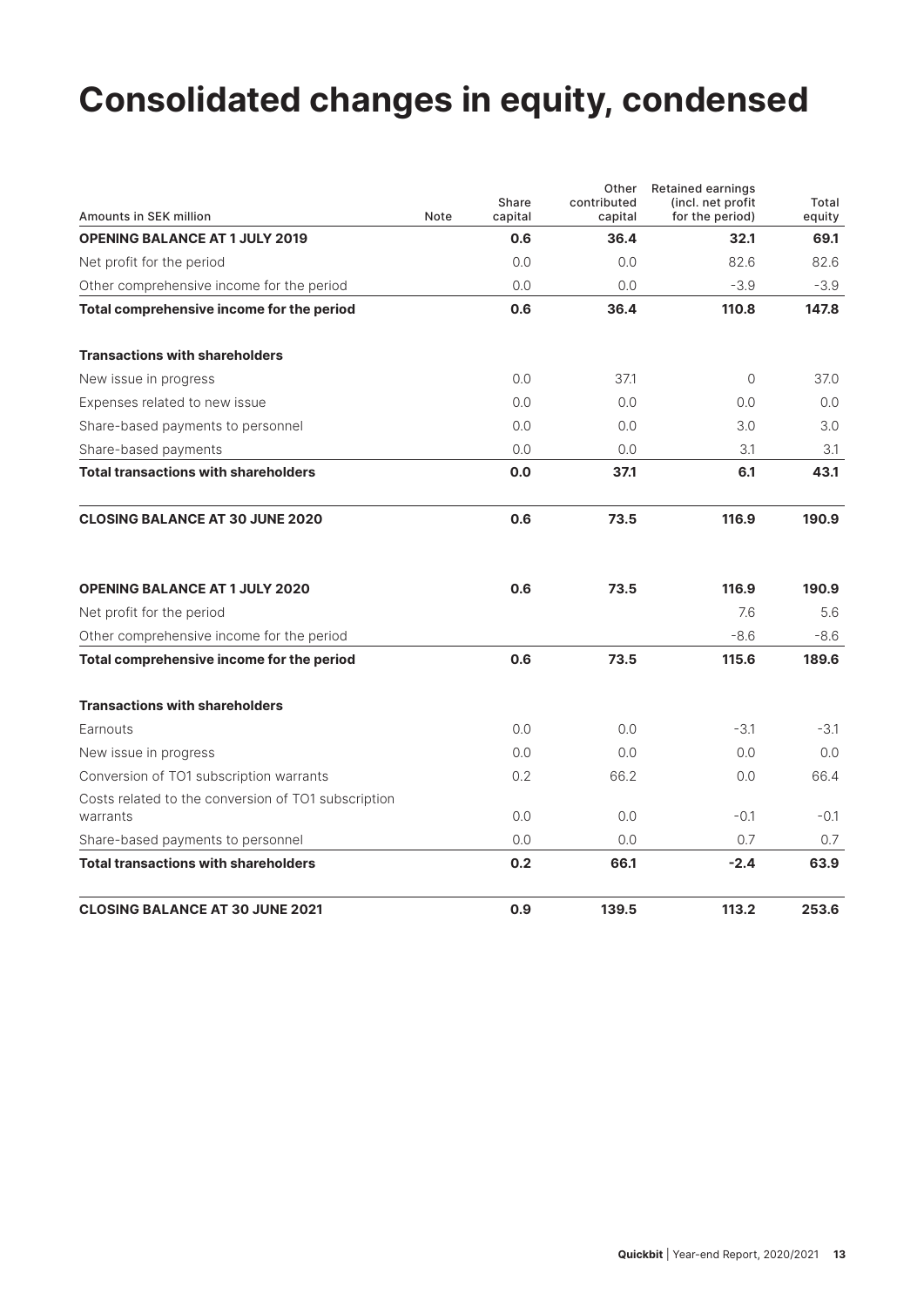## **Consolidated cash flow statement, condensed**

|                                                             |             | Fourth quarter  |                 | 12 months             |                       |
|-------------------------------------------------------------|-------------|-----------------|-----------------|-----------------------|-----------------------|
| Amounts in SEK million                                      | <b>NOTE</b> | Apr-Jun<br>2021 | Apr-Jun<br>2020 | Jul 2020-<br>Jun 2021 | Jul 2019-<br>Jun 2020 |
| <b>Operating activities</b>                                 |             |                 |                 |                       |                       |
| Profit before financial items                               |             | $-3.0$          | 15.0            | 16.5                  | 94.2                  |
| Adjustments for items not included in the cash flow:        |             | 2.3             | 6.9             | 8.4                   | 6.3                   |
| Tax paid                                                    |             | 0.0             | 0.0             | $\Omega$              | 0.0                   |
| Interest paid                                               |             | 0.0             | 0.0             | $-0.2$                | $-0.1$                |
|                                                             |             | $-0.8$          | 21.8            | 24.7                  | 100.4                 |
| <b>Change in working capital</b>                            |             |                 |                 |                       |                       |
| Increase/decrease operating receivables                     |             | $-39.9$         | 7.0             | $-30.2$               | $-82.8$               |
| Increase/decrease operating liabilities                     |             | 59.5            | $-8.3$          | 71.5                  | 5.7                   |
| <b>Cash flow from operating activities</b>                  |             | 18.8            | 20.5            | 66.0                  | 23.3                  |
| <b>Investing activities</b>                                 |             |                 |                 |                       |                       |
| Investments in intangible non-current assets                |             | $-7.7$          | $-8.5$          | $-23.2$               | $-23.0$               |
| Investments in property, plant and equipment                |             | $-0.3$          | $-0.1$          | $-0.7$                | $-1.0$                |
| Acquisition of companies                                    |             | 0.0             | 0.0             | 0.0                   | 0.0                   |
| Investments in financial assets                             |             | $-0.9$          | 0.0             | $-0.9$                | $-2.4$                |
| <b>Cash flow from investing activities</b>                  |             | $-8.9$          | $-8.6$          | $-24.8$               | $-26.4$               |
| <b>Financing activities</b>                                 |             |                 |                 |                       |                       |
| Increase/decrease other financial receivables               |             |                 |                 |                       |                       |
| and liabilities                                             |             | 0.0             | 0.0             | 0.0                   | 0.0                   |
| New issue                                                   |             | 0.0             | 0.0             | 66.3                  | 16.0                  |
| Amortisation of lease liabilities related to leases         |             | $-0.5$          | 0.5             | $-1.6$                | $-1.7$                |
| <b>Cash flow from financing activities</b>                  |             | $-0.5$          | 0.5             | 64.7                  | 14.3                  |
| Cash flow for the period                                    |             | 9.4             | 12.4            | 105.9                 | 11.2                  |
| Cash and cash equivalents at<br>the beginning of the period |             | 117.2           | 8.8             | 20.9                  | 7.6                   |
| Exchange differences in cash and cash equivalents           |             | $-0.2$          | $-0.3$          | $-0.3$                | 2.0                   |
| Cash and cash equivalents at the end of the period          |             | 126.5           | 20.9            | 126.5                 | 20.9                  |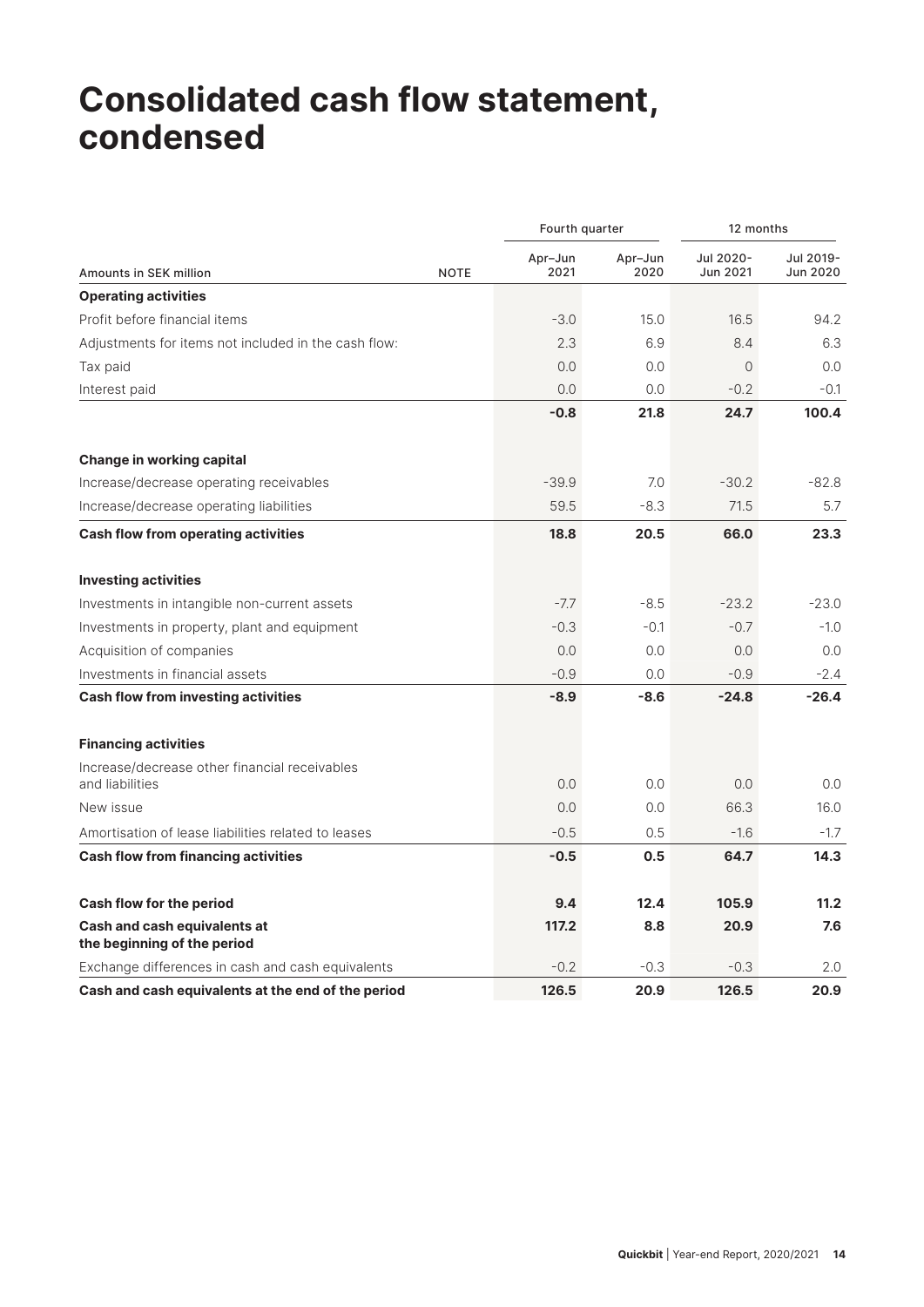## **Parent Company income statement, condensed**

|                                                                                                     |             | Fourth quarter  |                 | 12 months             |                       |
|-----------------------------------------------------------------------------------------------------|-------------|-----------------|-----------------|-----------------------|-----------------------|
| Amounts in SEK million                                                                              | <b>NOTE</b> | Apr-Jun<br>2021 | Apr-Jun<br>2020 | Jul 2020-<br>Jun 2021 | Jul 2019-<br>Jun 2020 |
| Net sales                                                                                           |             | 3.7             | 3.2             | 12.9                  | 13.7                  |
| Other operating income                                                                              |             | 2.7             | 0.3             | 4.5                   | 1.4                   |
| <b>Operating expenses</b>                                                                           |             |                 |                 |                       |                       |
| Purchase of cryptocurrency and other transaction costs                                              |             | 0.0             | 0.0             | 0.0                   | 0.0                   |
| Other external expenses                                                                             |             | $-22.0$         | $-5.6$          | $-54.5$               | $-20.1$               |
| Personnel expenses                                                                                  |             | $-8.0$          | $-6.6$          | $-21.1$               | $-12.1$               |
| Depreciation and amortisation of property, plant and<br>equipment and intangible non-current assets |             | $-1.3$          | $-0.9$          | $-4.7$                | $-2.9$                |
| Other operating expenses                                                                            |             | $-2.1$          | $-1.4$          | $-4.5$                | $-1.6$                |
| <b>Operating profit</b>                                                                             |             | $-27.0$         | $-11.0$         | $-67.4$               | $-21.5$               |
| <b>Financial items</b>                                                                              |             |                 |                 |                       |                       |
| Interest expenses and similar profit/loss items                                                     |             | 0.0             | 0.0             | $-0.1$                | 0.0                   |
| <b>Profit after financial items</b>                                                                 |             | $-27.0$         | $-11.0$         | $-67.5$               | $-21.6$               |
| Tax on net profit for the period                                                                    |             | 0.0             | 0.0             | 0.0                   | 0.0                   |
| Net profit for the period                                                                           |             | $-27.0$         | $-11.0$         | $-67.5$               | $-21.6$               |

In the Parent Company, there are no items that are recognised as other comprehensive income and therefore total comprehensive income for the period corresponds to net profit for the period.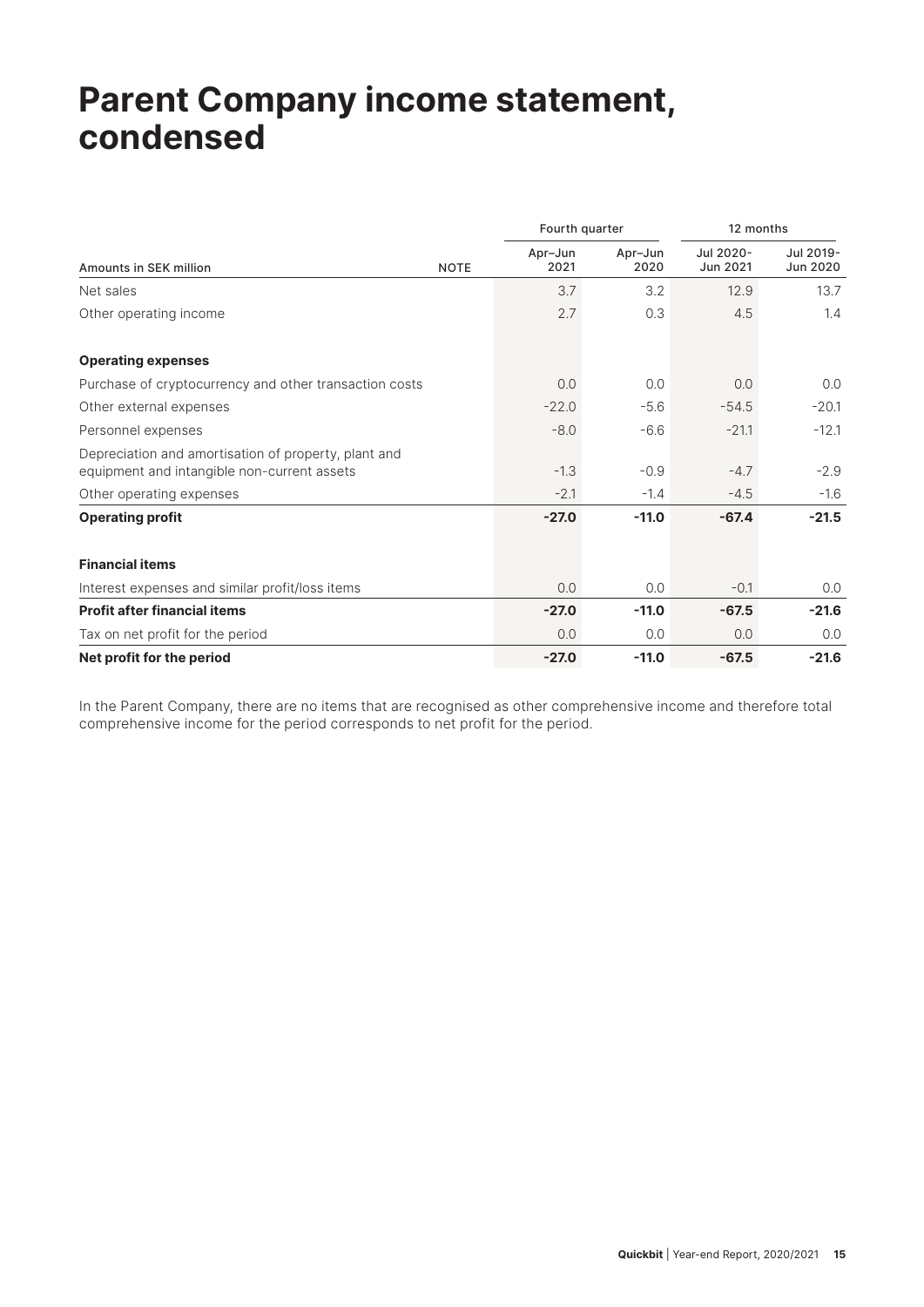## **Parent Company balance sheet, condensed**

| Amounts in SEK million                                        | <b>NOTE</b> | 30 Jun 2021 | 30 Jun 2020 |
|---------------------------------------------------------------|-------------|-------------|-------------|
| <b>ASSETS</b>                                                 |             |             |             |
|                                                               |             |             |             |
| <b>Non-current assets</b>                                     |             |             |             |
| Capitalised expenditure for development work and similar work |             | 48.5        | 27.3        |
| Other intangible assets                                       |             | 0.1         | 0.0         |
| Equipment and tools                                           |             | 1.3         | 0.9         |
| Participations in Group companies                             |             | 47.0        | 49.9        |
| Other non-current receivables                                 |             | 1.2         | 0.6         |
| <b>Total non-current assets</b>                               |             | 98.1        | 78.6        |
|                                                               |             |             |             |
| <b>Current assets</b>                                         |             |             |             |
| Trade receivables                                             |             | 0.4         | 0.0         |
| Receivables from Group companies                              |             | 0.9         | 0.4         |
| Other receivables                                             |             | 3.4         | 2.9         |
| Prepaid expenses and accrued income                           |             | 1.4         | 3.4         |
| Cash and bank balances                                        |             | 126.0       | 20.6        |
| <b>Total current assets</b>                                   |             | 132.1       | 27.3        |
| <b>TOTAL ASSETS</b>                                           |             | 230.1       | 106.0       |
|                                                               |             |             |             |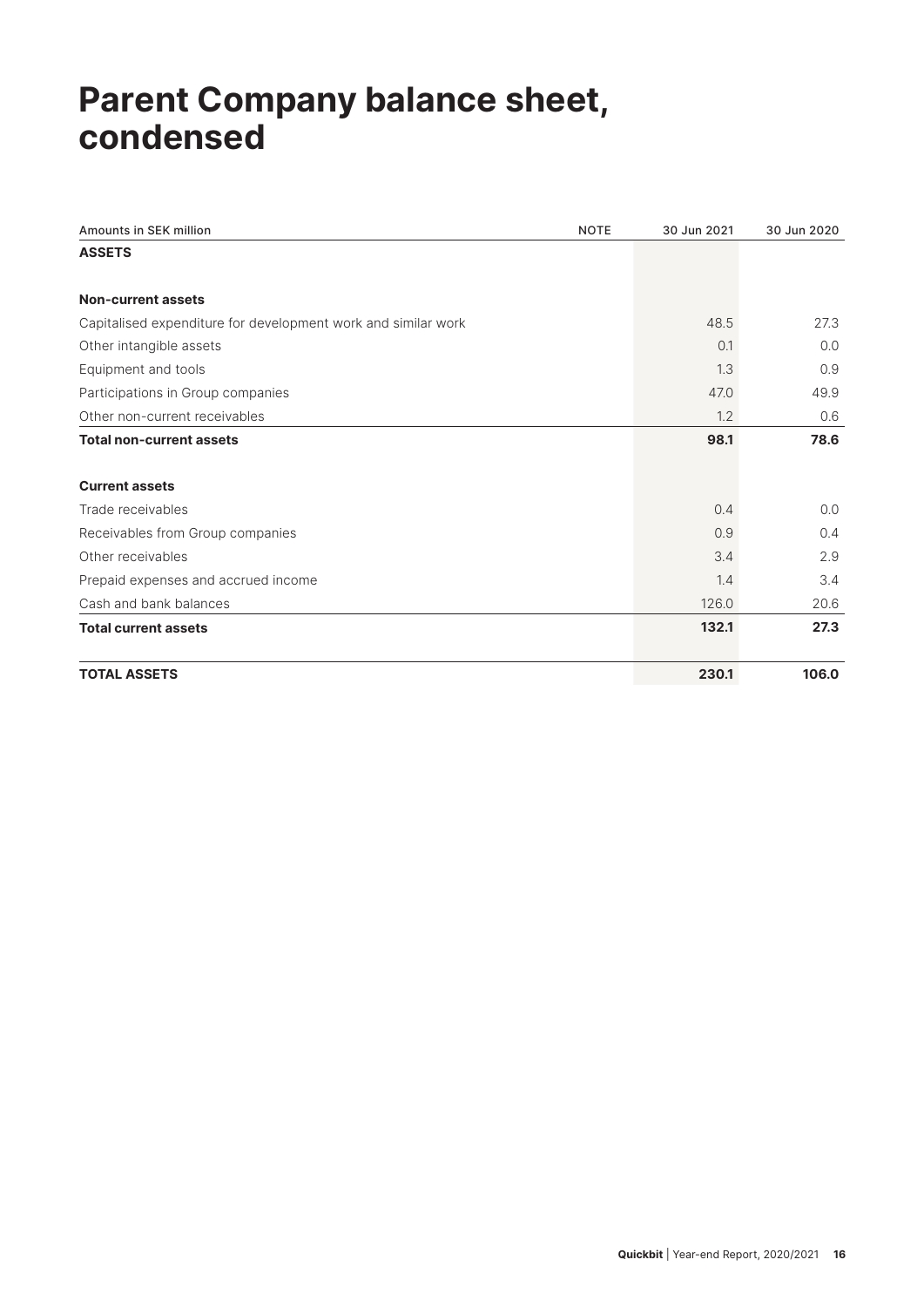## **Parent Company balance sheet, condensed**

| Amounts in SEK million               | <b>NOTE</b> | 30 Jun 2021 | 30 Jun 2020 |
|--------------------------------------|-------------|-------------|-------------|
| <b>EQUITY AND LIABILITIES</b>        |             |             |             |
|                                      |             |             |             |
| <b>Equity</b>                        |             |             |             |
| Share capital                        | 3           | 0.9         | 0.6         |
| New issue in progress                |             | 0.0         | 0.0         |
| Fund for development expenditure     |             | 48.5        | 27.2        |
| Share premium reserve                |             | 139.5       | 73.3        |
| Retained earnings or loss            |             | $-84.7$     | $-42.6$     |
| Net profit/loss for the year         |             | $-67.5$     | $-21.6$     |
| <b>Total equity</b>                  |             | 36.7        | 37.1        |
| <b>Current liabilities</b>           |             |             |             |
| Liabilities to Group companies       |             | 170.9       | 48.3        |
| Trade payables                       |             | 12.2        | 3.9         |
| Current tax liabilities              |             | 2.0         | 9.1         |
| Other current liabilities            |             | 1.4         | 4.8         |
| Accrued expenses and deferred income |             | 6.9         | 2.8         |
| <b>Total liabilities</b>             |             | 193.4       | 68.9        |
| <b>TOTAL EQUITY AND LIABILITIES</b>  |             | 230.1       | 106.0       |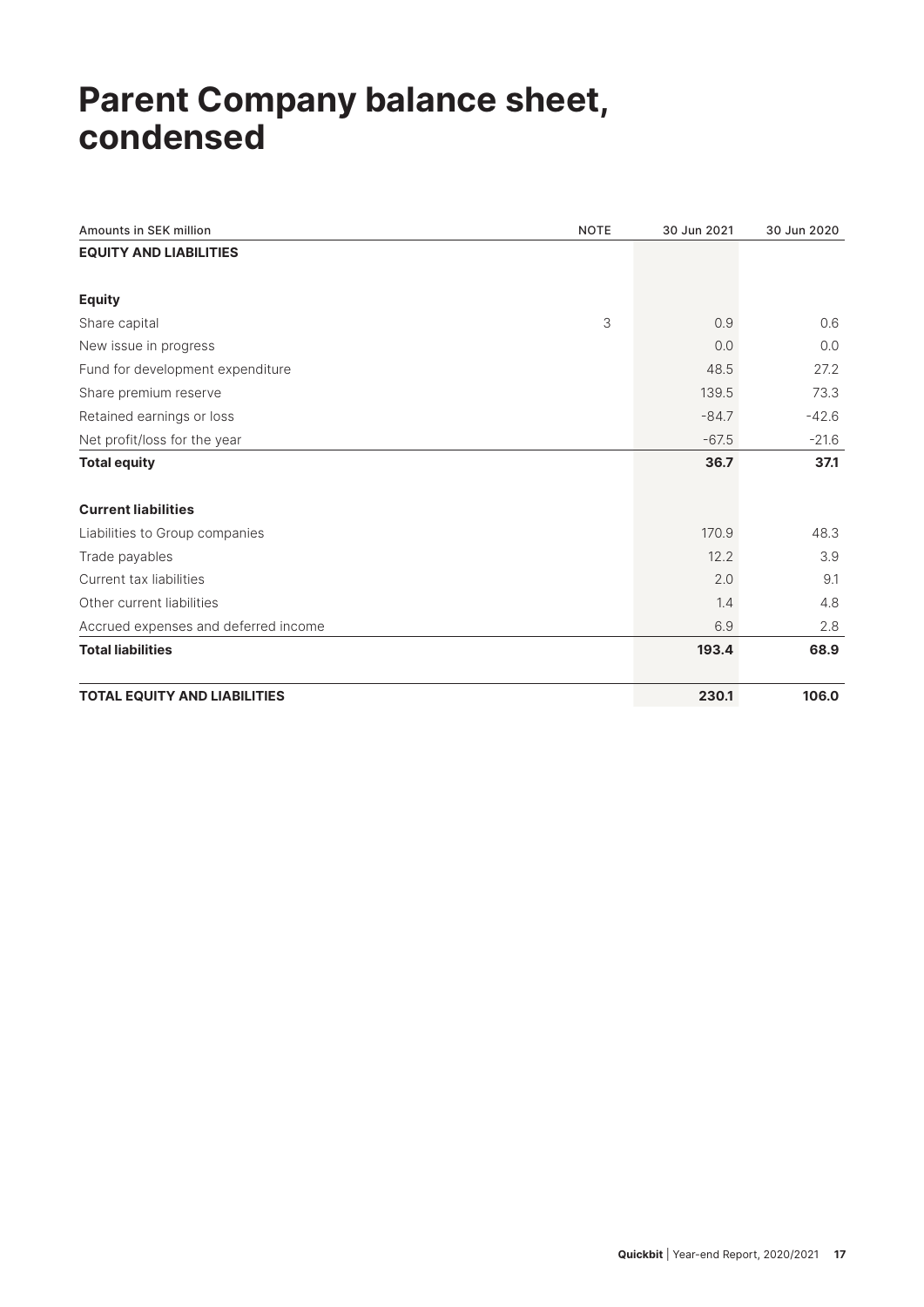#### **GENERAL INFORMATION**

Quickbit eu AB (publ) ("Quickbit"), corporate id. no. 559066-2093 is a parent company registered in Sweden and with its registered office in Stockholm with the address Norrlandsgatan 12, 111 43 Stockholm, Sweden.

The Board of Directors approved these consolidated financial statements for publication on 11 August 2021. Unless otherwise stated, all amounts are recognised in SEK millions. Information in parenthesis refers to the comparative year.

#### NOTE 1 **SUMMARY OF KEY ACCOUNTING PRINCIPLES**

The note contains a list of the material accounting principles applied when these consolidated financial statements were prepared. These principles have been applied consistently for all the years presented, unless otherwise stated. The consolidated financial statements include the legal parent company Quickbit eu AB (publ) and its subsidiaries.

#### **Basis of preparation**

The consolidated financial statements for Quickbit have been prepared in accordance with the Swedish Annual Accounts Act, RFR 1 Supplementary Accounting Rules for Groups, and International Financial Reporting Standards (IFRS) and interpretations from the IFRS Interpretations Committee (IFRS IC) as adopted by the EU. This year-end report has been prepared in accordance with IAS 34 Interim Financial Reporting and the Annual Accounts Act. The consolidated financial statements have been prepared in accordance with the cost method, except for inventories that are measured at fair value via profit or loss.

These consolidated financial statements are Quickbit's second consolidated financial statements prepared in accordance with IFRS. Historical financial information has been restated from 1 July 2017, which is the date of transition to accounting in accordance with IFRS. Explanations for the transition from previously applied accounting principles to IFRS and what effects the restatement has had on the consolidated statement of comprehensive income and equity are described in Note 3.

The preparation of financial statements in conformity with IFRS requires the use of certain critical estimates for accounting purposes. It also requires Management to exercise its judgement in the process of applying the Group's accounting principles. Areas which involve a high degree of judgement, which are complex or such areas where assumptions and estimates are of considerable significance for the consolidated financial statements, are specified in "critical estimates and judgements for accounting purposes" in the accounting principles.

The parent company applies RFR 2 Accounting for Legal Entities and the Swedish Annual Accounts Act. The application of RFR 2 means that the parent company in the interim report for the legal entity applies all IFRSs and interpretations adopted by the EU as far as possible within the framework of the Swedish Annual Accounts Act, the Pension Obligation Vesting Act and taking into account the connection between accounting and taxation.

In connection with the transition to reporting according to IFRS in the consolidated financial statements, the parent company has changed over to apply RFR 2. The transition from previously applied accounting principles to RFR 2 has not had any effects on the income statement and balance sheet, equity or cash flow for the parent company. Only the parent company constitutes the Group in connection with the transition to IFRS (1 July 2017). The parent company's opening balance is shown in Note 4.

Preparing reports in accordance with RFR 2 requires the use of some important estimates for accounting purposes. Furthermore, Management is required to make certain assessments when applying the parent company's accounting principles. Areas which involve a high degree of judgement, which are complex or such areas where assumptions and estimates are of considerable significance for the annual accounts, are specified in "critical estimates and judgements for accounting purposes" in the accounting principles.

The parent company applies different accounting principles than the Group in the cases listed below:

#### *Presentation*

The income statement and balance sheet follow the presentation of the Swedish Annual Accounts Act. The statement of changes in equity also follows the Group's presentation, but shall contain the columns specified in the Annual Accounts Act. Furthermore, it means a difference in terms, compared with the consolidated financial statements, mainly regarding financial income and expenses and equity.

#### *Participations in subsidiaries*

Participations in subsidiaries are recognised at cost less any impairment losses. Cost includes acquisition-related expenses and any contingent consideration payments.

When there are indications that participations in subsidiaries have decreased in value, an assessment is made of the recoverable amount. If it is lower than the carrying amount, an impairment loss is recognised. Impairment losses are recognised in the item "Profit from shares and participations in Group companies".

#### *Financial instruments*

IFRS 9 is not applied in the parent company. The parent company instead applies the items specified in RFR 2 (IFRS 9, Financial instruments, items 3-10). Financial instruments are measured at cost. In subsequent periods, financial assets that are acquired with the intention of being held in the short term will be recognised in accordance with the lowest value principle at the lower of cost and market value.

When assessing and calculating impairment requirements for financial assets, the principles for impairment testing and expected credit loss provisioning in IFRS 9 shall be applied.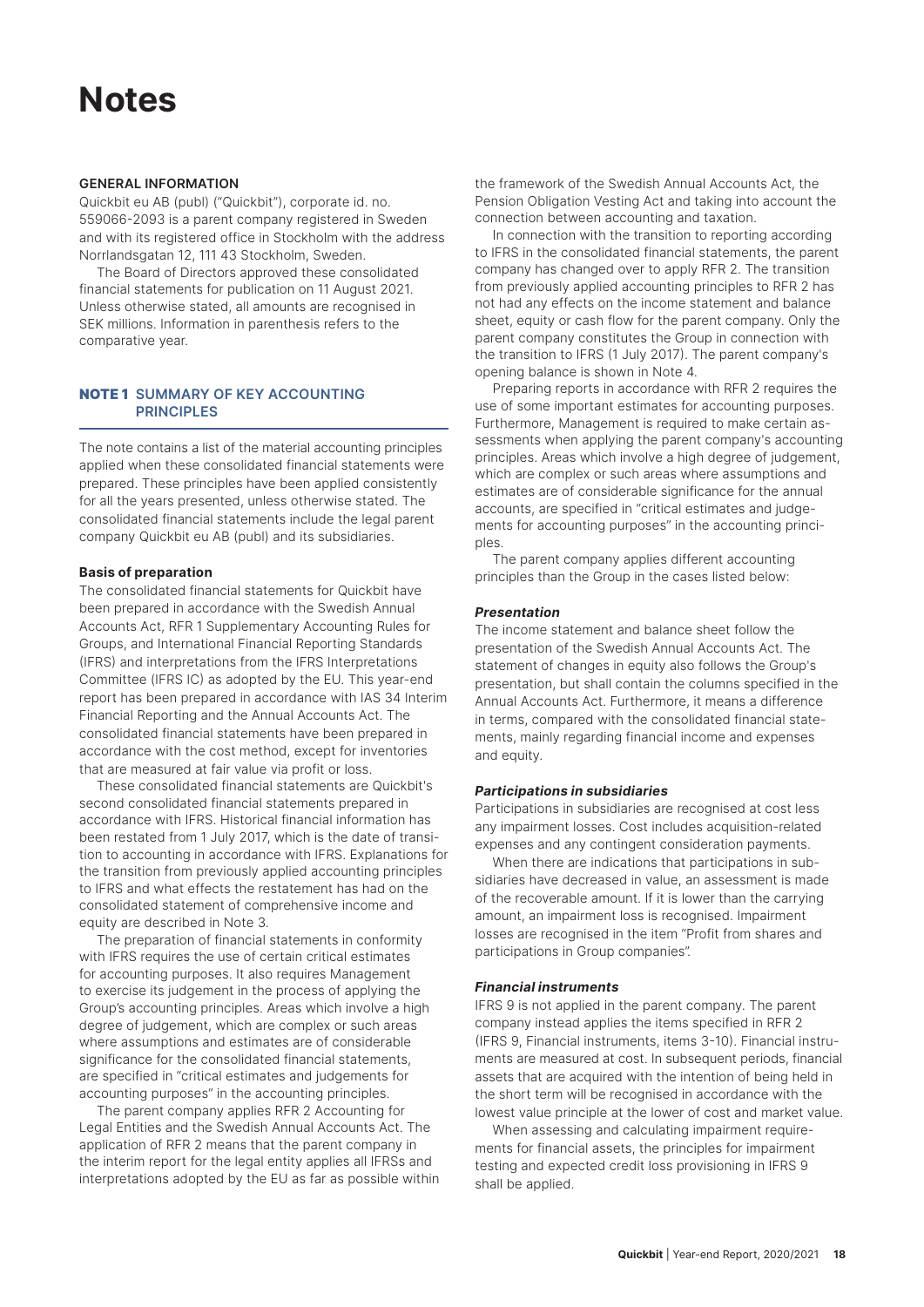#### *Leases*

All leases are recognised as operating leases, irrespective of whether the leases are financial or operating. Lease payments are recognised as an expense on a straight-line basis over the lease term.

#### *Appropriations*

Group contributions are recognised as appropriations.

#### *New and amended standards that are in issue but not yet effective*

None of the IFRSs or IFRIC interpretations which are in issue but not yet effective, are expected to have any material impact on the Group.

#### **CONSOLIDATED FINANCIAL STATEMENTS Basic accounting principles**

#### *Subsidiaries*

Subsidiaries are all entities over which the Group has control. The Group controls an entity when it is exposed to or has the right to a variable return from its holding in the entity and has the possibility to affect this return through its influence in the entity. Subsidiaries are included in the consolidated financial statements from and including the date on which control is transferred to the Group. They are to be deconsolidated from and including the date on which that control ceases.

The purchase method is used for recognition of the Group's business combinations. The consideration in an acquisition of a subsidiary consists of the fair value of the transferred assets, liabilities incurred by the Group to the previous owner of the acquired entity. Identifiable assets acquired and liabilities assumed in a business combination are measured initially at their fair value at the date of acquisition.

Acquisition-related expenses are expensed when they arise and are recognised in the consolidated statement of comprehensive income.

Goodwill is initially carried at the amount by which the total consideration and any fair value of non-controlling interests on the date of acquisition exceeds the fair value of identifiable acquired net assets. If the consideration is lower than the fair value of the acquired entity's net assets, the difference is recognised directly in profit or loss for the period.

Contingent consideration is classified either as equity or as a financial liability. Amounts classified as financial liabilities are remeasured at fair value during each period. Any remeasurement gains and losses are recognised in profit or loss.

Intra-group transactions, balance sheet items, as well as unrealised gains and losses on transactions between Group companies, are eliminated. Where appropriate, the accounting policies of subsidiaries have been changed to ensure the consistent application of the Group's principles.

#### *Asset acquisitions*

An asset acquisition refers to an acquisition of an asset or a group of assets that does not constitute an entity/operation.

When the acquisition of subsidiaries involves the acquisition of net assets that do not constitute an operation, the

cost is allocated to the individual identifiable assets and liabilities, based on their fair value at the time of acquisition. Transaction expenses are added to the cost of acquired net assets in connection with asset acquisitions. Contingent consideration is classified either as equity or as a financial liability. Amounts classified as financial liabilities are remeasured at fair value during each period. Any remeasurement gains and losses are recognised in profit or loss.

In cases where settlement takes place with equity instruments, the contingent consideration is classified as equity and any remeasurement gains and losses are recognised in profit or loss.

#### **Segment reporting**

The chief operating decision-maker of the Quickbit Group is the company management, since it is the company management that evaluates the Group's financial position and results and makes strategic decisions.

It is on the basis of the Group as a whole that the company management decides on the allocation of resources and assesses results. Internal reporting is also based on

the Group's results as a whole. The Group's operations relate to the sale of cryptocurrencies. In light of the above, the assessment is that Quickbit conducts an operation within the Group and thus has one operating segment, which constitutes the Group as a whole.

#### **Foreign currency translation**

#### *Functional currency and presentation currency*

Items included in the financial statements of the various Group units are measured in the currency used in the economic environment in which each company mainly operates (functional currency). In the consolidated financial statements, the Swedish krona (SEK) is the parent company's functional currency and the Group's presentation currency.

#### *Transactions and balance sheet items*

Transactions in foreign currencies are translated to the functional currency at the exchange rates prevailing on the transaction date. Exchange gains and losses arising on settlement of such transactions and on translation of monetary assets and liabilities in foreign currency at the closing day rate, are recognised in operating profit in the statement of comprehensive income.

Exchange gains and losses attributable to loans and cash and cash equivalents are recognised in the statement of comprehensive income as financial income or financial expenses. All other exchange rate gains and losses are recognised in the items other operating expenses and other operating income in the statement of comprehensive income.

#### *Translation of foreign Group companies*

For all Group companies whose earnings and financial position are in a functional currency other than the presentation currency, amounts are translated to the Group's presentation currency. Assets and liabilities for each of the balance sheets are translated from the foreign operation's functional currency to the Group's presentation currency, Swedish kronor, at the exchange rate prevailing on the balance sheet date. Revenues and expenses for each of the income statements are translated into Swedish kronor at the average exchange rate that prevailed at each transaction date.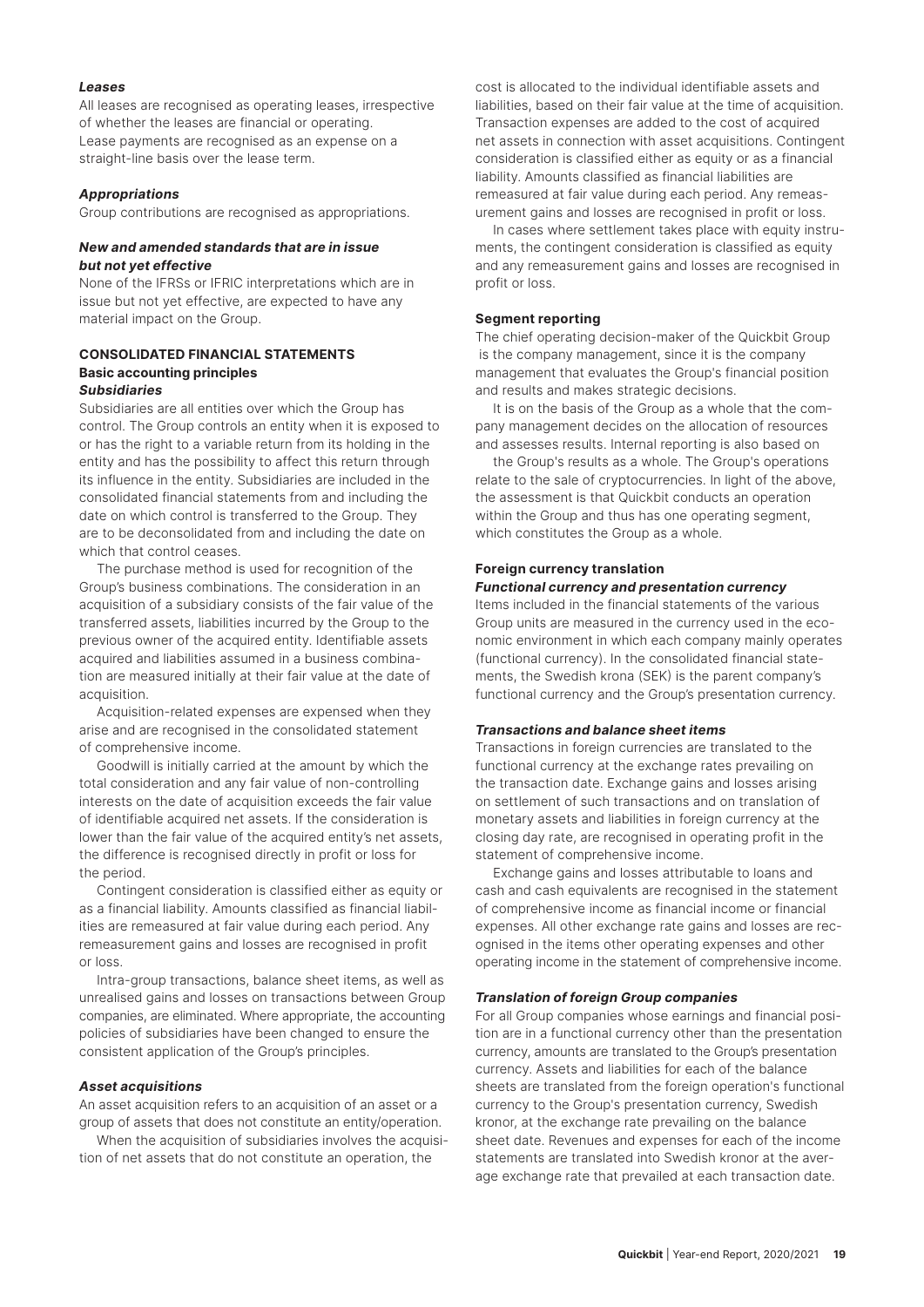Translation differences arising on currency translation of foreign operations are recognised via other comprehensive income. Accumulated gains and losses are recognised in the profit or loss for the period when the foreign operations where fully or partly divested.

#### **Revenue recognition**

The Group's principles for recognition of revenue from agreements with customers are set out below.

#### *Sales of cryptocurrency*

The Group sells the cryptocurrencies bitcoin, bitcoin cash and litecoin. Revenue is recognised when the Group has fulfilled its performance obligation, which occurs when the customer has gained control of the promised asset. This occurs when the cryptocurrency has been delivered to the customer's digital wallet.

#### *Interest income*

Interest income is recognised as income by application of the effective interest method.

#### **Leases**

The Group leases office premises and a car. Lease agreements are normally written off over fixed periods of between 1 and 3 years. Options to extend and terminate agreements are included in a number of the Group's leases regarding premises and vehicles. Terms are used to maximise the flexibility in the management of the assets used in the Group's operations. Opportunities to extend an agreement are only included in the length of the leasing agreement if it is reasonably certain that the agreement will be extended

Assets and liabilities arising from leases are initially recognised at present value. Lease liabilities include the present value of the following lease payments:

- fixed payments
- variable lease payments that depend on an index

Lease payments that will be made for reasonably certain extension options are also included in the measurement of the liability.

Lease payments are discounted at the incremental borrowing rate, which corresponds to the interest that would be paid to borrow the necessary funds to purchase an asset of similar value as the right of use in a similar economic environment with similar terms and security.

The Group determines the incremental borrowing rate as follows:

- the Group, which has not raised any loans from outsiders recently, uses a method based on a risk-free interest rate that is adjusted for credit risk based on the credit risk of comparable companies
- adjustments are made for the specific terms of the agreement, e.g. lease term, country, currency and security

Lease payments are allocated between amortisation of the liability and interest. The interest is recognised in profit or loss over the lease term in a way that entails a fixed interest rate for the lease liability recognised during each period.

Right-of-use assets are measured at cost and include the following:

- the amount the lease liability was initially measured at
- lease payments that were paid at or before the commencement date
- initial direct expenditure

Rights of use are usually written off on a straight-line basis over the shorter of the useful life and the lease term. If the Group is reasonably certain of exercising a call option, the right of use is written off over the useful life of the underlying asset. Payments for short-term contracts regarding and all lease agreements of a minor value are expensed on a straight-line basis in profit or loss. Short-term contracts are agreements with a lease term of 12 months or less.

#### **Current and deferred income tax**

The tax expense for the period comprises current tax calculated on the taxable profit for the period in accordance with current tax rates. The current tax expense is adjusted by changes in deferred tax assets and liabilities that relate to temporary differences and unutilised deficits.

The current tax expense is calculated on the basis of the tax rules enacted or in practice enacted on the balance sheet date in the countries where the parent company's subsidiaries operate and generate taxable income. Management regularly evaluates the claims made in tax returns regarding situations where applicable tax rules are subject to interpretation. It makes, when deemed appropriate, provisions for amounts that are likely to be paid to the tax authority.

Deferred income tax is recognised on all temporary differences arising between the tax bases of assets and liabilities and their carrying amounts in the consolidated financial statements. However, deferred tax liabilities are not recognised if they arise as a result of the initial recognition of goodwill. Nor is deferred tax recognised if it arises as a result of a transaction which constitutes the initial recognition of an asset or liability, which is not a business combination and which, at the time of the transaction, does not affect the recognised or taxable profit. Deferred income tax is calculated on the basis of tax rates (and laws) that have been enacted or which were announced on the balance sheet date or that are expected to apply when the deferred tax asset concerned is realised or the deferred tax liability is settled.

Deferred tax assets are recognised insofar as it is probable that future taxable surpluses will be available against which the temporary differences can be offset. Deferred tax assets and liabilities are offset when there is a legal right to offset current tax assets against tax liabilities against each other and when the deferred tax assets and tax liabilities pertain to taxes charged by the same tax authority and that pertain either to the same taxpayer or to different taxpayers, where there is an intention to settle the balances by net payment.

Current and deferred tax is recognised in the statement of comprehensive income, except where it refers to items that are recognised in other comprehensive income or directly in equity. In such cases the tax is also recognised in other comprehensive income or equity.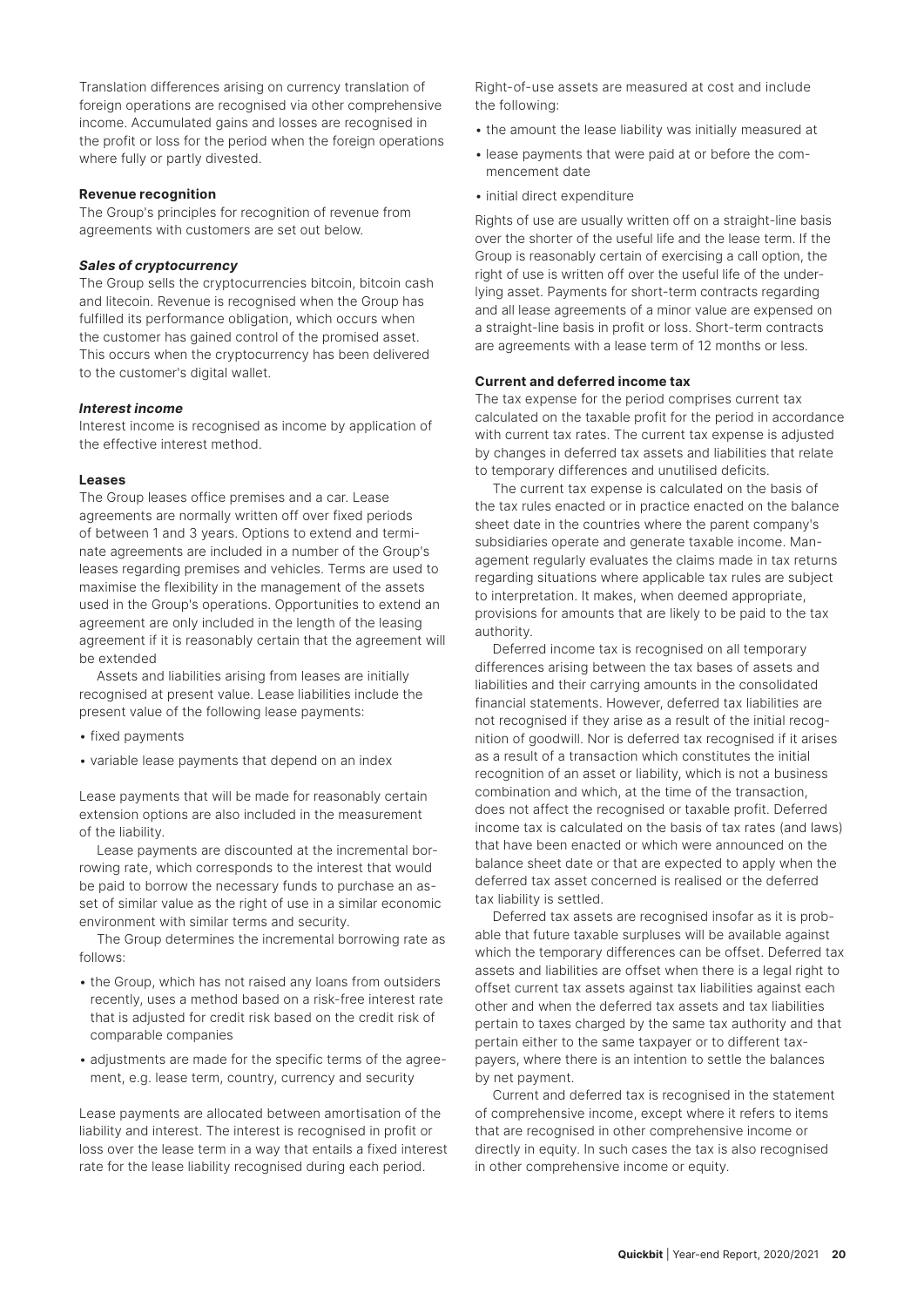#### **Intangible assets** *Other intangible assets*

Other intangible assets refer to software acquired as part of asset acquisitions. Costs are allocated to the individual identifiable assets and liabilities, based on their fair value at the time of acquisition and amortised on a straight-line basis over the estimated useful life.

The estimated useful life is five years, which corresponds to the estimated time the assets will generate cash flow.

#### *Capitalised expenditure for development work*

Development expenditure, which is directly attributable to the development and testing of the identifiable and unique software controlled by the Group, is recognised as intangible assets in the balance sheet, when the following criteria are met:

- it is technically possible to complete the software so that it can be used,
- it is the company's intention to complete the software and to use or sell it,
- the potential exists to use or sell the software,
- it is possible to show how the software will generate probable future economic benefits,
- adequate technical, financial and other resources are available to complete development and in order to use or sell the software, and
- the expenditure attributable to the software during its development can be estimated in a reliable way.

The carrying amount includes expenditure for material and direct expenditure for salaries. Other development expenditure is recognised as a cost in the statement of comprehensive income when it arises. In the balance sheet, development expenditure is carried at cost less accumulated amortisation and any impairment losses. Capitalised development costs are recognised as intangible assets and are written off from the date when the asset is ready to be used. The estimated useful life is 5 years, which corresponds to the estimated time the assets will generate cash flow

#### *Development expenses*

Development expenses that do not meet the above criteria, are expensed as they arise.

Development costs expensed in previous periods are not recognised as an asset in subsequent periods.

#### **Property, plant and equipment**

Property, plant and equipment is recognised at historical cost less depreciation and any impairment losses. The cost includes expenditure that can be directly related to the acquisition of the asset in order to bring it to the location and in the condition to be used in accordance with the aim of the acquisition.

Depreciation of assets, in order to allocate their cost at the estimated residual value over the estimated useful life, is carried out on a straight-line basis as follows:

Equipment, tools, fixtures and fittings 5 years

#### **Impairment of non-financial assets**

Goodwill and intangible assets, which are not ready for use are not amortised but are tested annually, or in the event of an indication of impairment, regarding a possible impairment need. Assets which are impaired are assessed for a decrease in value whenever events or changes in circumstances indicate that the carrying amount may not actually be recoverable. An impairment loss is recognised for the amount by which the carrying amount of the asset exceeds its recoverable amount. The recoverable amount is the higher of an asset's fair value less selling expenses and its value in use. For the purposes of assessing impairment, assets are grouped at the lowest levels for which there are essentially independent cash flows (cash generating units). For assets (other than goodwill), which have previously been amortised, a review is performed on each reporting date with regards to a possible reversal.

#### **FINANCIAL INSTRUMENTS Initial recognition**

Financial assets and financial liabilities are recognised when the Group becomes a party to the contractual terms and conditions of the instrument. Purchases and sales of financial assets and liabilities are recognised on the transaction date – the date when the Group undertakes to purchase or sell the asset.

Financial instruments are recognised on initial recognition at fair value plus – in those cases where the asset is not recognised at fair value via profit or loss – transaction costs that are directly attributable to the purchase. Transaction costs attributable to financial assets that are recognised at fair value via profit or loss are expensed directly in the income statement.

#### **Classification and measurement**

The Group classifies its financial assets and liabilities in the category amortised cost. The classification depends on the purpose for which the financial asset or liability was acquired.

#### *Financial assets at amortised cost*

The classification of investments in debt instruments depends on the Group's business model for managing financial assets and the contractual terms of the assets' cash flows. The Group reclassifies debt instruments only in cases where the Group's business model for the instruments changes.

Assets which are held for the purpose of recovering contractual cash flows and where these cash flows consist only of principal amounts and interest are measured at amortised cost. The carrying amount of these assets is adjusted by any expected credit losses that are recognised (see impairment below). Interest income from these financial assets is recognised using the effective interest method and is included in the statement of comprehensive income.

The Group's financial assets that are measured at amortised cost consist of the items other non-current receivables, trade receivables, other receivables and cash and cash equivalents.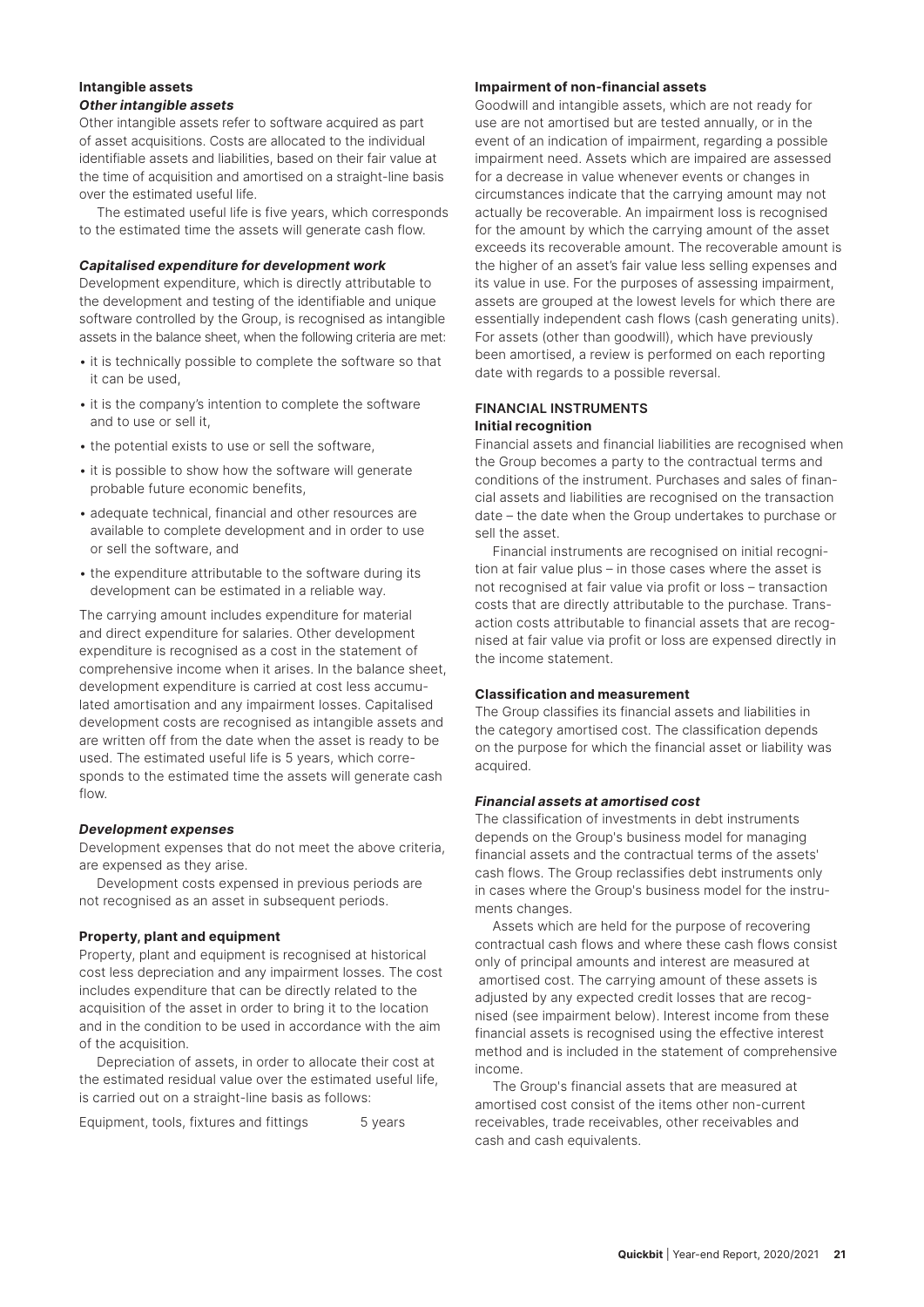#### *Financial liabilities at amortised cost*

The Group's financial liabilities are measured at amortised cost on initial recognition by application of the effective interest method.

The Group's financial liabilities that are measured at amortised cost consist of liabilities to public authorities, trade payables and other liabilities.

#### *Derecognition of financial assets*

Financial assets are no longer recognised in the statement of financial position when the right to receive cash flows from the instrument has expired or has been transferred and the Group has transferred essentially all risks and rewards associated with ownership.

Gains and losses arising in connection with removal from the statement of financial position are recognised directly in the statement of comprehensive income within the item financial income and expenses.

#### *Derecognition of financial liabilities*

Financial liabilities are removed from the statement of financial position when the obligations have been settled, cancelled or terminated in another way. The difference between the carrying amount of a financial liability (or part of a financial liability) that has been extinguished or transferred to another party and the consideration paid, including transferred assets, which are not cash or assumed liabilities, is recognised in the statement of comprehensive income.

When the terms of a financial liability are renegotiated, and not removed from the statement of financial position, a gain or loss is recognised in the statement of comprehensive income. The gain or loss is calculated as the difference between the original contractual cash flows and the modified cash flows discounted at the original effective interest rate.

#### **Offset of financial instruments**

Financial assets and liabilities are offset and recognised as a net amount in the statement of financial position, only when there is a legal right to offset the recognised amounts and there is an intention to settle them with a net amount or to simultaneously realise the asset and settle the liability. The legal right must not be dependent on future events and it must be legally binding on the company and the counterparty both in the normal business operations and in the event of suspension of payments, insolvency or bankruptcy.

#### **Impairment of financial assets**

Assets that are recognised at amortised cost. The Group measures the future expected credit losses related to investments in debt instruments recognised at amortised cost based on forward-looking information. The Group chooses a reservation method based on whether there has been a significant increase in credit risk or not.

In order to assess whether the credit risk has increased significantly, the Group uses external credit ratings. In the absence of external credit ratings, internal credit ratings are prepared.

Irrespective of how the Group assesses significant increases in credit risk, it is always assumed that there is an increased credit risk if the debtor is more than 30 days late with a contractual payment. A financial asset is considered to be in default when the counterparty has not made contractual payments within 90 days from the due date.

#### **Inventories**

The inventory relates to cryptocurrency and is recognised at fair value. Changes in fair value are recognised as purchases of cryptocurrency in the statement of comprehensive income.

#### **Cash and cash equivalents**

Cash and cash equivalents include, both in the balance sheet and in the statement of cash flows, bank balances, cash and cash equivalents at e-money institutions and marketplaces for cryptocurrencies.

#### **Share capital**

Ordinary shares are classified as equity. Transaction costs which can be directly attributed to an issue of new ordinary shares are recognised, net after tax, in equity as a deduction from the proceeds of the issue.

#### **Dividends**

Dividends to the parent company's shareholders are recognised as a liability in the consolidated financial statements in the period when the dividend is approved by the parent company's shareholders.

#### **REMUNERATION TO EMPLOYEES** *Pension obligations*

The Group only operates defined contribution pension plans. A defined contribution plan is a pension plan under which the company pays fixed contributions into a separate legal entity. The Group has no legal or constructive obligations to pay further contributions if this legal entity has insufficient assets to pay all remuneration to employees that is connected with the employees' service during current or previous periods. The contributions are recognised as personnel expenses in the statement of comprehensive income when they are due for payment.

#### *Short-term remuneration*

Liabilities for salaries and remuneration, including nonmonetary benefits and paid absences, which are expected to be settled within 12 months after the end of the financial year, are recognised as current liabilities at the undiscounted amount that is expected to be paid when the liabilities are settled. The cost is recognised as the services are performed by the employees. The liability is recognised as accrued expenses in the statement of financial position.

#### *Share-based payments*

The Group has a share-based compensation plan where the company receives services from employees as consideration for the Group's equity instruments.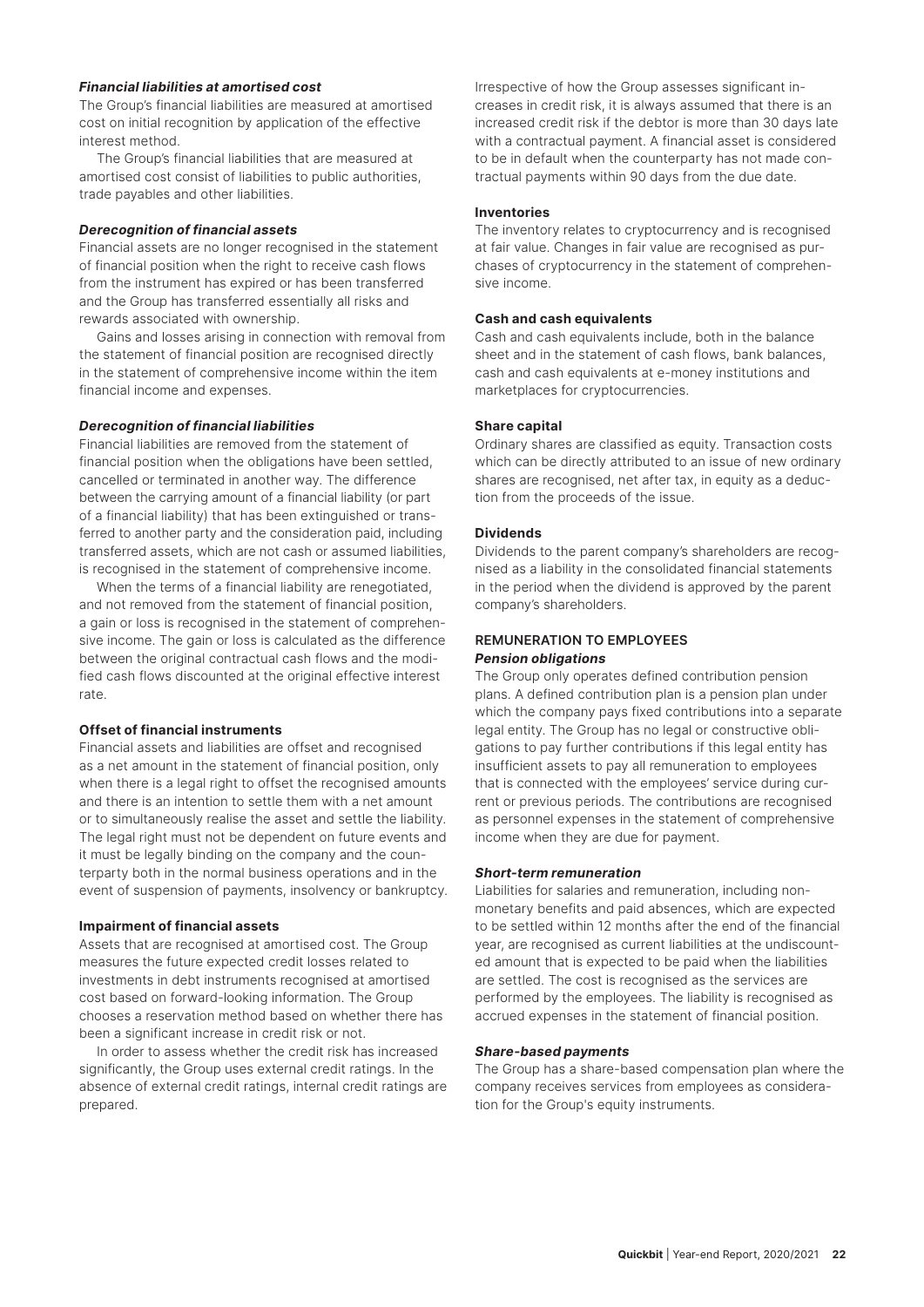#### *Employee stock option programme*

The fair value of the service that entitles employees to the allotment of options through Quickbit's employee stock option programme is recognised as a personnel expense with a corresponding increase in equity. The total amount to be expensed is based on the fair value of the options allotted. The total cost is recognised over the vesting period; the period over which all the specified vesting conditions must be met. At the end of each reporting period, the Group reviews its assessments of how many options are expected to be vested based on the terms of service. Any deviation from the original assessments that the review gives rise to is recognised in profit or loss and corresponding adjustments are made in equity.

#### **TRADES PAYABLES**

Trade payables are financial instruments and refer to obligations to pay for goods and services that have been acquired in the day-to-day operations from suppliers. Trade payables are classified as current liabilities if they fall due within one year. If not, they are recognised as non-current liabilities.

Trade payables are initially recognised at fair value and subsequently at amortised cost using the effective interest method.

#### **CASH FLOW STATEMENT**

The cash flow statement was prepared in accordance with the indirect method. The recognised cash flow only includes transactions that involve incoming or outgoing payments.

#### **CRITICAL ESTIMATES AND ASSESSMENTS FOR ACCOUNTING PURPOSES**

The Group makes estimates and assumptions about the future. The estimates for accounting purposes that are a consequence of these, by definition, rarely correspond to the actual result. The estimates and assumptions that involve a significant risk for material adjustments in the carrying amounts of assets and liabilities during the next financial year are described in main outline below.

#### **MEASUREMENT OF INTANGIBLE NON-CURRENT ASSETS**

At each balance sheet date, the company assesses whether there is any indication of a need for impairment in any of the non-current assets. An impairment loss is recognised if the decline in value is deemed to be permanent. The need for impairment is tested individually for all non-current assets that are material. Examples of indications of a need for impairment are negative financial circumstances or unfavourable changes in industry conditions in companies whose shares the company has invested in. Impairment of assets measured at amortised cost is calculated as the difference between the asset's carrying amount and the present value of company management's best estimate of the future cash flows discounted by the asset's initial effective interest rate. For assets with variable interest rates, the current interest rate on the balance sheet date is used as the discount rate. When there is an indication that the value of an asset has decreased, the asset is tested for an impairment loss. If the asset has a recoverable amount that is lower than the carrying amount, it is written down to the recoverable amount. For the purposes of assessing impairment, the assets are grouped at the lowest levels for which there are separate identifiable cash flows (cash generating units).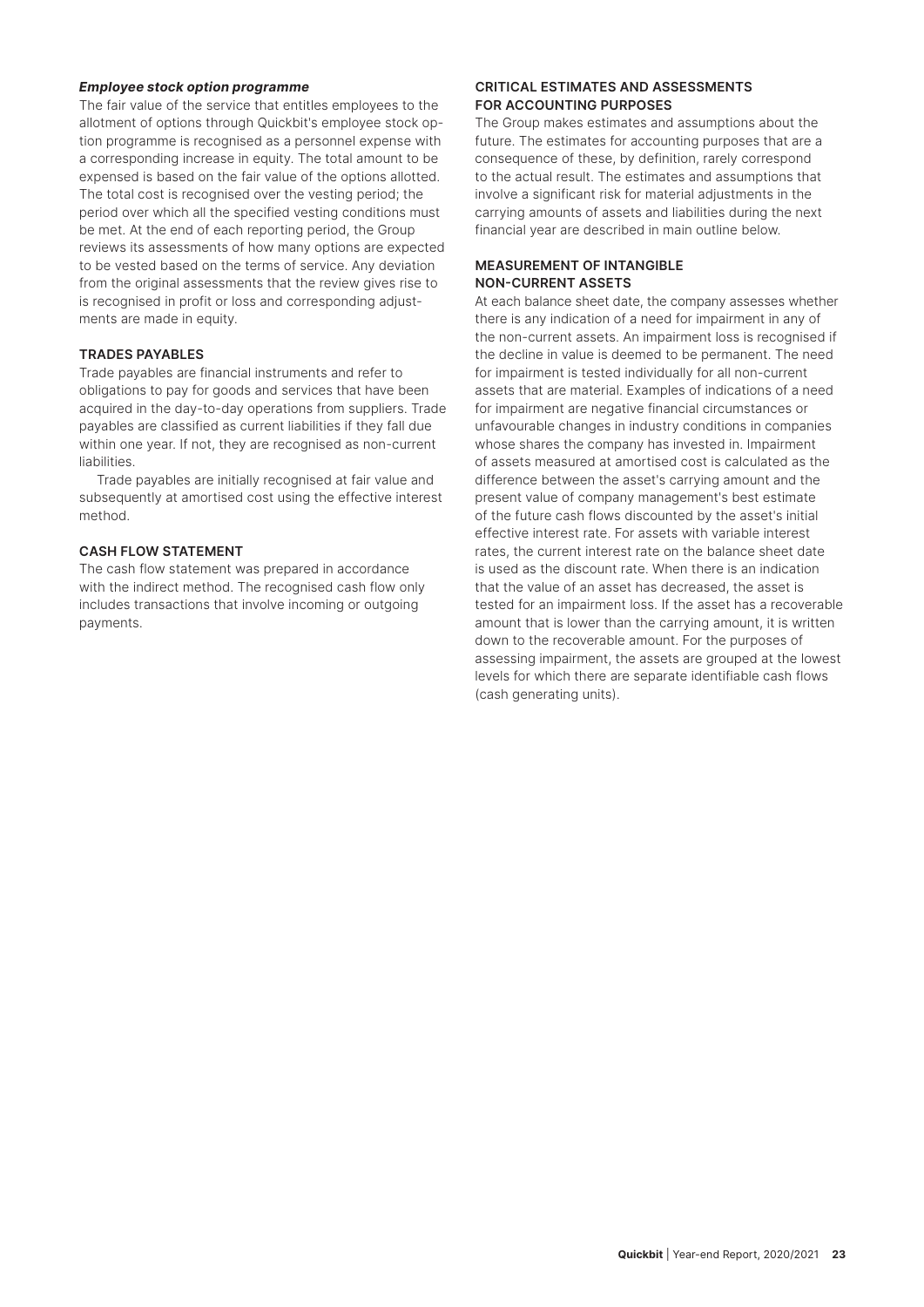#### NOTE 2 **NET SALES**

The Group's net sales are entirely related to sales of cryptocurrency and are recognised at a point in time.

#### **Net sales by operating segment**

| 842.36 |
|--------|
| 842.36 |
|        |

#### NOTE 3 **THE NUMBER OF SHARES AT THE END OF EACH PERIOD AND WEIGHTED AVERAGE**

| Date        | Report   | Outstanding<br>shares at the<br>end of the period<br>before dilution | Outstanding<br>shares at the<br>end of the period<br>after dilution | Note                                                                                                                                                                   |
|-------------|----------|----------------------------------------------------------------------|---------------------------------------------------------------------|------------------------------------------------------------------------------------------------------------------------------------------------------------------------|
| 30 Sep 2016 | Q1 16/17 | 5,000,000                                                            | 5,000,000                                                           | The company's first operating quarter                                                                                                                                  |
| 31 Dec 2016 | Q2 16/17 | 5,000,000                                                            | 5,000,000                                                           |                                                                                                                                                                        |
| 31 Mar 2017 | Q3 16/17 | 5,000,000                                                            | 5,000,000                                                           |                                                                                                                                                                        |
| 30 Jun 2017 | Q4 16/17 | 5,234,125                                                            | 5,234,125                                                           | Issue of 234,125 shares                                                                                                                                                |
| 30 Sep 2017 | Q1 17/18 | 52,341,250                                                           | 52,341,250                                                          | Split 1:10                                                                                                                                                             |
| 31 Dec 2017 | Q2 17/18 | 54,341,250                                                           | 55,341,250                                                          | Issue of 2,000,000 shares and 1,000,000 sub-<br>scription warrants                                                                                                     |
| 31 Mar 2018 | Q3 17/18 | 54,341,250                                                           | 55,341,250                                                          |                                                                                                                                                                        |
| 30 Jun 2018 | Q4 17/18 | 58,341,250                                                           | 59,341,250                                                          | Issue of 4,000,000 shares                                                                                                                                              |
| 30 Sep 2018 | Q1 18/19 | 58,341,250                                                           | 59,341,250                                                          | Decision on extension of 1,000,000 subscription<br>warrants registered at the Swedish Companies<br>Registration Office.                                                |
| 31 Dec 2018 | Q2 18/19 | 58,341,250                                                           | 59,341,250                                                          |                                                                                                                                                                        |
| 31 Mar 2019 | Q3 18/19 | 59,716,250                                                           | 76,325,375                                                          | Issue of 1,375,000 shares and 15,609,125<br>subscription warrants                                                                                                      |
| 30 Jun 2019 | Q4 18/19 | 64,716,250                                                           | 85,575,375                                                          | Issue of 5,000,000 shares, 4,250,000 subscrip-<br>tion warrants was approved in Q4 18/19 and<br>2,150,000 qualified employee stock options was<br>approved in Q4 18/19 |
| 30 Sep 2019 | Q1 19/20 | 64,716,250                                                           | 85,575,375                                                          | Issue of 5,000,000 shares was registered at the<br>Swedish Companies Registration Office                                                                               |
| 31 Dec 2019 | Q2 19/20 | 64,716,250                                                           | 87,275,375                                                          | Resolution regarding 1,700,000 subscription<br>warrants                                                                                                                |
| 31 Mar 2020 | Q3 19/20 | 64,716,250                                                           | 87,275,375                                                          |                                                                                                                                                                        |
| 30 Jun 2020 | Q4 19/20 | 64,716,250                                                           | 88,275,375                                                          |                                                                                                                                                                        |
| 30 Sep 2020 | Q1 20/21 | 67,716,250                                                           | 92,425,375                                                          | Issue of 3,000,000 shares was registered at the<br>Swedish Companies Registration Office                                                                               |
| 31 Dec 2020 | Q2 20/21 | 67,716,250                                                           | 92,425,375                                                          |                                                                                                                                                                        |
| 31 Mar 2021 | Q3 20/21 | 88,460,736                                                           | 94,310,736                                                          | New issue of 2,000,000 TO, subscription of TO2,<br>provided 20,744,486 new shares                                                                                      |
| 30 Jun 2021 | Q4 20/21 | 88,460,736                                                           | 94,310,736                                                          | New issue of 2,000,000 TO, subscription of TO2,<br>provided 20,744,486 new shares                                                                                      |

|                                   | Apr-Jun 2021 | Apr-Jun 2020 | Jul 2020-<br>Jun 2021 | Jul 2019-<br>Jun 2020 |
|-----------------------------------|--------------|--------------|-----------------------|-----------------------|
| Number of shares                  |              |              |                       |                       |
| Weighted average, before dilution | 88,460,736   | 64.716.250   | 88,460,736            | 64,716,250            |
| Weighted average, after dilution  | 94,310,736   | 88.975.375   | 94,310,736            | 88,975,375            |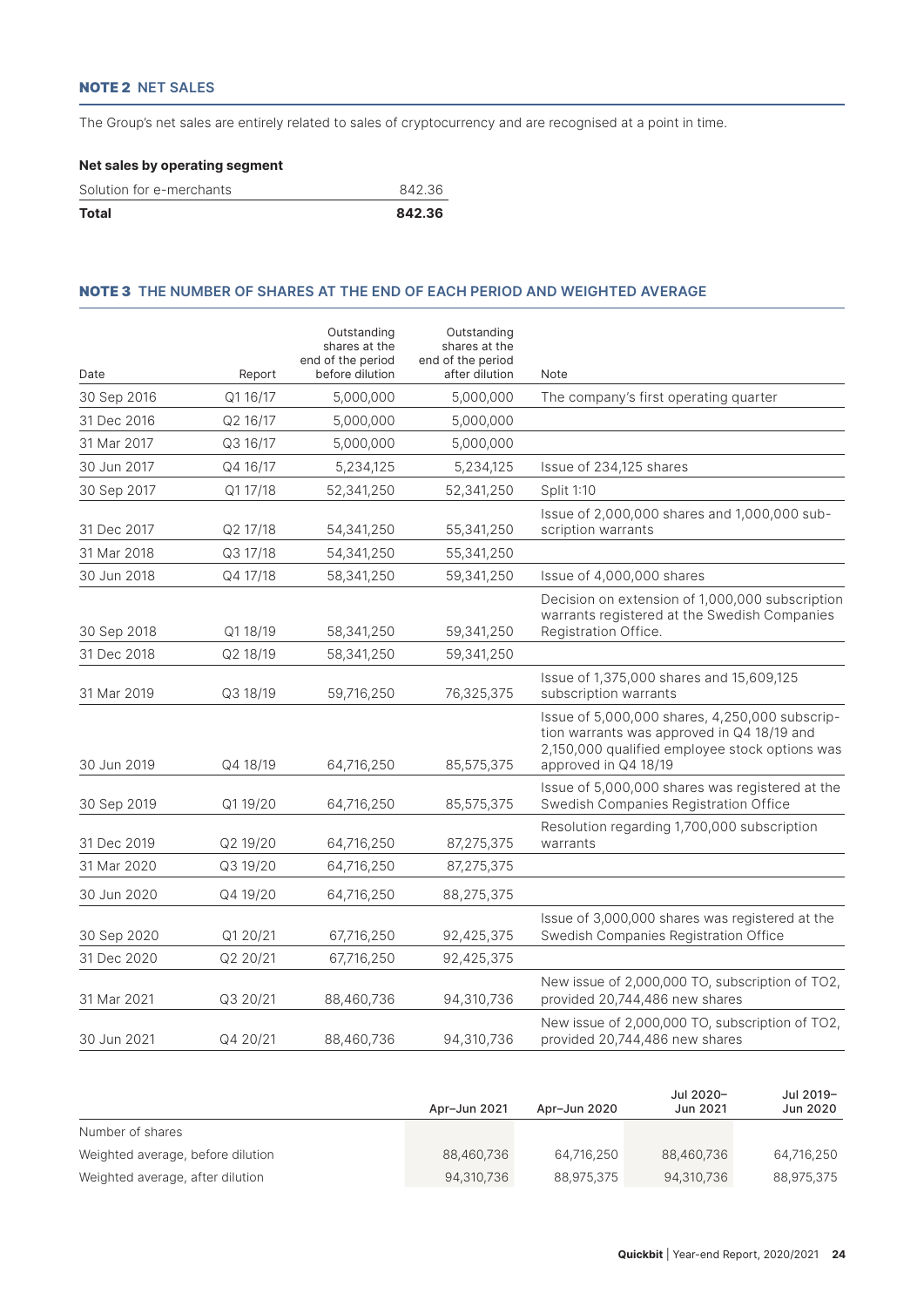Quickbit eu AB has prepared all interim reports since the start of the 2020/2021 financial year according to IFRS.

The accounting principles set out in Note 1 have been applied when the consolidated financial statements for Quickbit eu AB (publ) were prepared as of 31 December 2020 and for the comparative information presented starting from the opening balance sheet on 1 July 2017.

When the statement of the period's opening financial position (on 1 July 2017), the statement of financial position on 30 June 2018, 30 September 2018, 30 June 2019, 30 September 2019 and 30 June 2020 were prepared in accordance with IFRS, the amounts reported in previous annual reports were adjusted in accordance with BFNAR 2012: 1 Annual Accounts and Consolidated Accounts (K3). An explanation of how the transition from previously applied accounting principles to IFRS has affected the Group's comprehensive income and financial position is shown in the tables that follow below and in the accompanying notes.

#### **Choices made during the transition to accounting in accordance with IFRS**

The transition to IFRS is recognised in accordance with IFRS 1, First-time Adoption of IFRS. The general rule is that all applicable IFRS and IAS standards, which became effective and were adopted by the EU as of 31 December 2020, shall be applied retrospectively. However, IFRS 1 contains transitional arrangements which provide companies with certain options.

Quickbit eu AB has not chosen to apply any of the permitted exceptions when transitioning to IFRS.

#### **Reconciliation between previously applied accounting principles and IFRS**

According to IFRS 1, the Group must present a reconciliation of equity and total comprehensive income that was recognised in accordance with previously applied accounting principles against corresponding items in accordance with IFRS. The Group's transition to accounting in accordance with IFRS had no impact on the total cash flows presented according to previously applied accounting principles. The tables below show the reconciliation between previously applied accounting principles and IFRS for each period for equity and total comprehensive income. Quickbit has not published a quarterly report for the first quarter of 2017, and for this reason no reconciliation of equity or statement of comprehensive income is provided in the tables below for this period.

#### **Cash flow statement**

According to IFRS 16, the lease payment consists of two components, one relating to amortisation of the lease liability and the other to an interest component. Amortisation of the lease liability affects financing activities, while the interest expense will be charged to the current operations. As the establishment of the right of use and lease liability do not affect cash flow, they are eliminated in the cash flow.

#### **The opening balance**

Only the parent company constitutes the Group in connection with the transition to IFRS (1 July 2017). The parent company's opening balance is therefore shown in the tables below. The only difference between RFR 2 that the parent company applies from 1 July 2017 and IFRS is that RFR 2 follows the Swedish Annual Accounts Act presentation, while IFRS classifies "Subscribed but not paid-in capital" as other current receivables.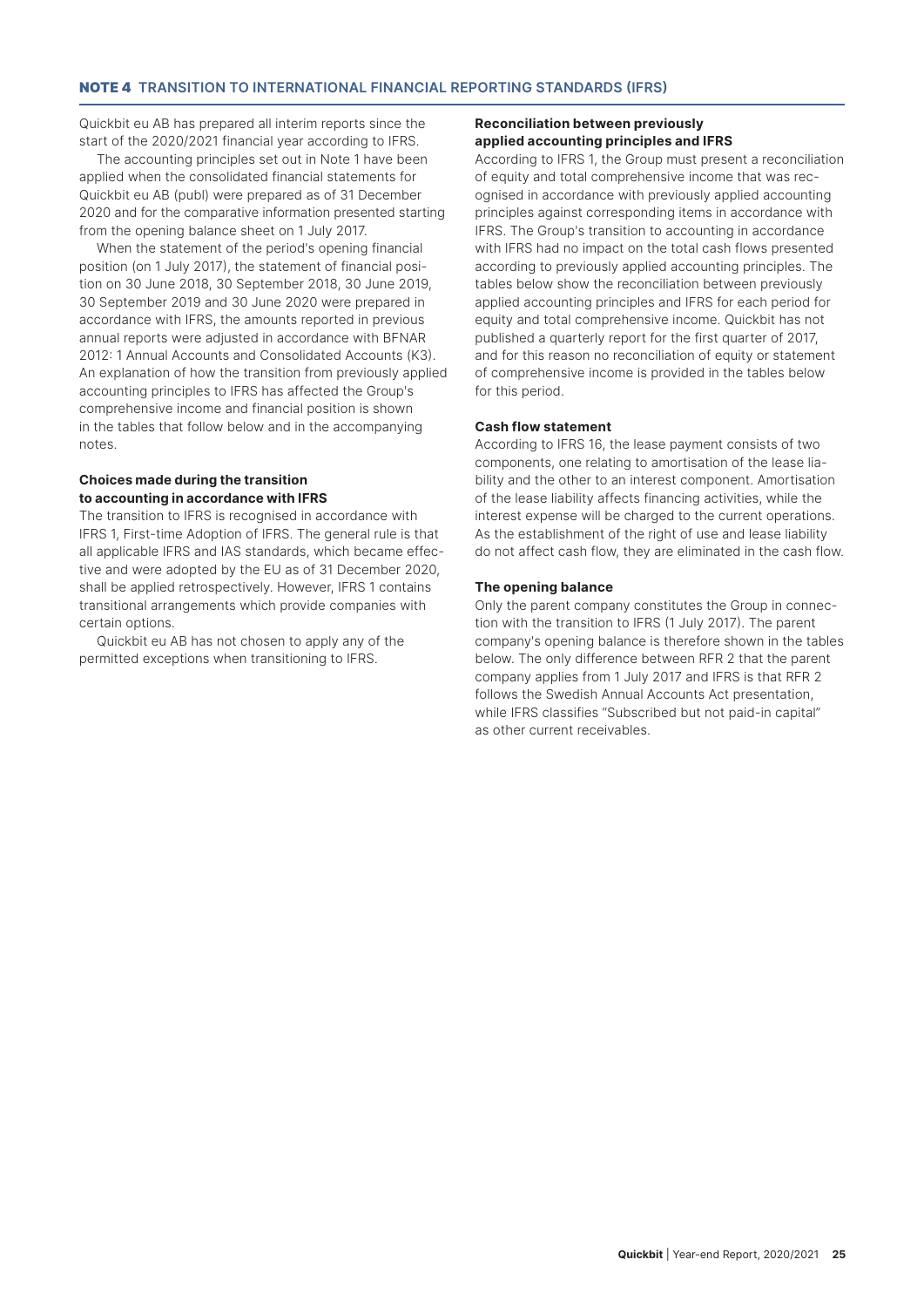#### NOTE 5 **FINANCIAL EFFECTS OF TRANSITION TO INTERNATIONAL FINANCIAL REPORTING STANDARDS (IFRS)**

Quickbit eu AB has prepared all interim reports since the start of the 2020/2021 financial year according to IFRS. Historical financial information has been restated from 1 July 2017, which is the date of transition to accounting in accordance with IFRS. Explanations for the transition from

previously applied accounting principles to IFRS and what effects the restatement has had on the consolidated statement of comprehensive income and equity are described in the tables below.

| <b>Balance sheet</b>                            |      | 1 July 2017                                               |                                             |                           |           | 30 June 2018                                              |                                             |                           |
|-------------------------------------------------|------|-----------------------------------------------------------|---------------------------------------------|---------------------------|-----------|-----------------------------------------------------------|---------------------------------------------|---------------------------|
| Amounts in SEK '000                             | Note | According<br>to previous<br>accoun-<br>ting<br>principles | Total<br>effect of<br>transition<br>to IFRS | Accor-<br>ding<br>to IFRS | Note      | According<br>to previous<br>accoun-<br>ting<br>principles | Total<br>effect of<br>transition<br>to IFRS | Accor-<br>ding<br>to IFRS |
| <b>ASSETS</b>                                   |      |                                                           |                                             |                           |           |                                                           |                                             |                           |
| Subscribed for but not paid-in share<br>capital | d)   | 600                                                       | $-600$                                      | $\mathbf 0$               |           | 0                                                         | 0                                           | $\circ$                   |
| <b>Non-current assets</b>                       |      |                                                           |                                             |                           |           |                                                           |                                             |                           |
| Intangible assets                               |      |                                                           |                                             |                           |           |                                                           |                                             |                           |
| Capitalised expenditure<br>for development work |      | 1,091                                                     | 0                                           | 1,091                     |           | 13,045                                                    | 0                                           | 13,045                    |
| Other intangible assets                         |      |                                                           |                                             |                           |           |                                                           |                                             |                           |
| Property, plant and equipment                   |      |                                                           |                                             |                           |           |                                                           |                                             |                           |
| Right-of-use assets                             |      | $\circ$                                                   | 0                                           | $\circ$                   | a)        | 0                                                         | 313                                         | 313                       |
| Equipment, tools, fixtures and fittings         |      | $\Omega$                                                  | 0                                           | $\Omega$                  |           | $\Omega$                                                  | 0                                           | $\circ$                   |
| <b>Financial assets</b>                         |      |                                                           |                                             |                           |           |                                                           |                                             |                           |
| Other non-current receivables                   |      | 359                                                       | 0                                           | 359                       |           | 73                                                        | $\overline{0}$                              | 73                        |
| Deferred tax assets                             |      | $\circ$                                                   | 0                                           | $\circ$                   | $\circ$ ) | $\mathbf 0$                                               | 50                                          | 50                        |
| <b>Current assets</b>                           |      |                                                           |                                             |                           |           |                                                           |                                             |                           |
| <b>Inventories</b>                              |      | $\circ$                                                   | 0                                           | $\mathbf{0}$              |           | 116                                                       | 0                                           | 116                       |
| <b>Current receivables</b>                      |      |                                                           |                                             |                           |           |                                                           |                                             |                           |
| Trade receivables                               |      | $\mathcal{O}$                                             | 0                                           | $\mathbf 0$               |           | 2,023                                                     | 0                                           | 2,023                     |
| Current tax assets                              |      | $\Omega$                                                  | $\overline{0}$                              | $\overline{O}$            |           | $\overline{O}$                                            | $\overline{0}$                              | $\circ$                   |
| Other receivables                               | d)   | 1,854                                                     | 600                                         | 2,454                     |           | 827                                                       | $\Omega$                                    | 827                       |
| Prepaid expenses and accrued income             |      | 200                                                       | 0                                           | 200                       | a)        | 73                                                        | $-73$                                       | $\circ$                   |
| Cash and cash equivalents                       |      | 578                                                       | 0                                           | 578                       |           | 4                                                         | 0                                           | $\overline{4}$            |
| <b>Total assets</b>                             |      | 4,682                                                     | $\mathbf{o}$                                | 4,682                     |           | 16,161                                                    | 290                                         | 16,451                    |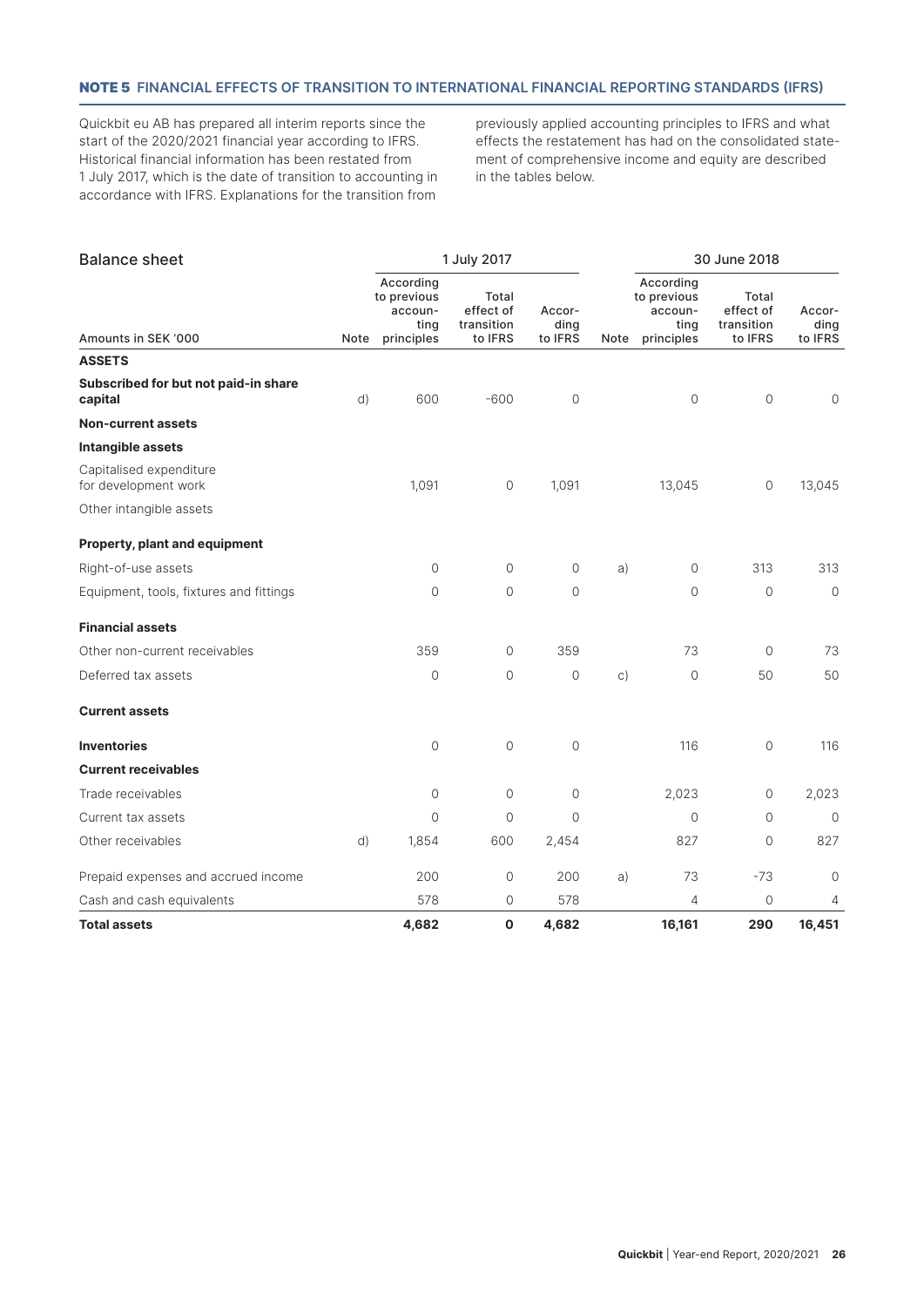## **Reconciliation of equity**

| <b>Balance sheet</b>                            |           | 30 June 2019                                              |                                             |                           |           | 30 June 2020                                              |                                             |                           |
|-------------------------------------------------|-----------|-----------------------------------------------------------|---------------------------------------------|---------------------------|-----------|-----------------------------------------------------------|---------------------------------------------|---------------------------|
| Amounts in SEK '000                             | Note      | According<br>to previous<br>accoun-<br>ting<br>principles | Total<br>effect of<br>transition<br>to IFRS | Accor-<br>ding<br>to IFRS | Note      | According<br>to previous<br>accoun-<br>ting<br>principles | Total<br>effect of<br>transition<br>to IFRS | Accor-<br>ding<br>to IFRS |
| <b>ASSETS</b>                                   |           |                                                           |                                             |                           |           |                                                           |                                             |                           |
| Subscribed for but not paid-in share<br>capital | d)        | 16,000                                                    | $-16,000$                                   | $\mathbf 0$               |           | 0                                                         | $\mathsf{O}\xspace$                         | $\circ$                   |
| <b>Non-current assets</b>                       |           |                                                           |                                             |                           |           |                                                           |                                             |                           |
| Intangible assets                               |           |                                                           |                                             |                           |           |                                                           |                                             |                           |
| Capitalised expenditure for<br>development work |           | 14,242                                                    | 0                                           | 14,242                    |           | 32,075                                                    | 0                                           | 32,075                    |
| Other intangible assets                         |           |                                                           |                                             |                           |           | 39,397                                                    | $\circ$                                     | 39,397                    |
| Property, plant and equipment                   |           |                                                           |                                             |                           |           |                                                           |                                             |                           |
| Right-of-use assets                             | a)        | $\circ$                                                   | 4,856                                       | 4,856                     | a)        | 0                                                         | 3,880                                       | 3,880                     |
| Equipment, tools, fixtures and fittings         |           | 102                                                       | 0                                           | 102                       |           | 932                                                       | 0                                           | 932                       |
| <b>Financial assets</b>                         |           |                                                           |                                             |                           |           |                                                           |                                             |                           |
| Other non-current receivables                   |           | 73                                                        | 0                                           | 73                        |           | 2,446                                                     | $\mathbf 0$                                 | 2,446                     |
| Deferred tax assets                             | $\circ$ ) | $\circ$                                                   | 994                                         | 994                       | $\circ$ ) | $\circ$                                                   | 934                                         | 934                       |
| <b>Current assets</b>                           |           |                                                           |                                             |                           |           |                                                           |                                             |                           |
| <b>Inventories</b>                              |           | 1,990                                                     | 0                                           | 1,990                     |           | 584                                                       | 0                                           | 584                       |
| <b>Current receivables</b>                      |           |                                                           |                                             |                           |           |                                                           |                                             |                           |
| Trade receivables                               |           | $\circ$                                                   | 0                                           | $\mathbf 0$               |           | 0                                                         | $\mathbf{0}$                                | 0                         |
| Current tax assets                              |           | $\Omega$                                                  | 0                                           | $\mathbf 0$               |           | 0                                                         | $\mathbf{0}$                                | $\Omega$                  |
| Other receivables                               | a) d)     | 43,365                                                    | 15,973                                      | 59,338                    | b)        | 121,666                                                   | $-931$                                      | 120,735                   |
| Prepaid expenses and accrued income             | a)        | 9                                                         | -9                                          | $\mathbf 0$               | a)        | 3,371                                                     | $-432$                                      | 2,939                     |
| Cash and cash equivalents                       |           | 7,550                                                     | 0                                           | 7,550                     |           | 20,936                                                    | 0                                           | 20,936                    |
| Total assets                                    |           | 83,331                                                    | 5,814                                       | 89,145                    |           | 221,407                                                   | 3,451                                       | 224,858                   |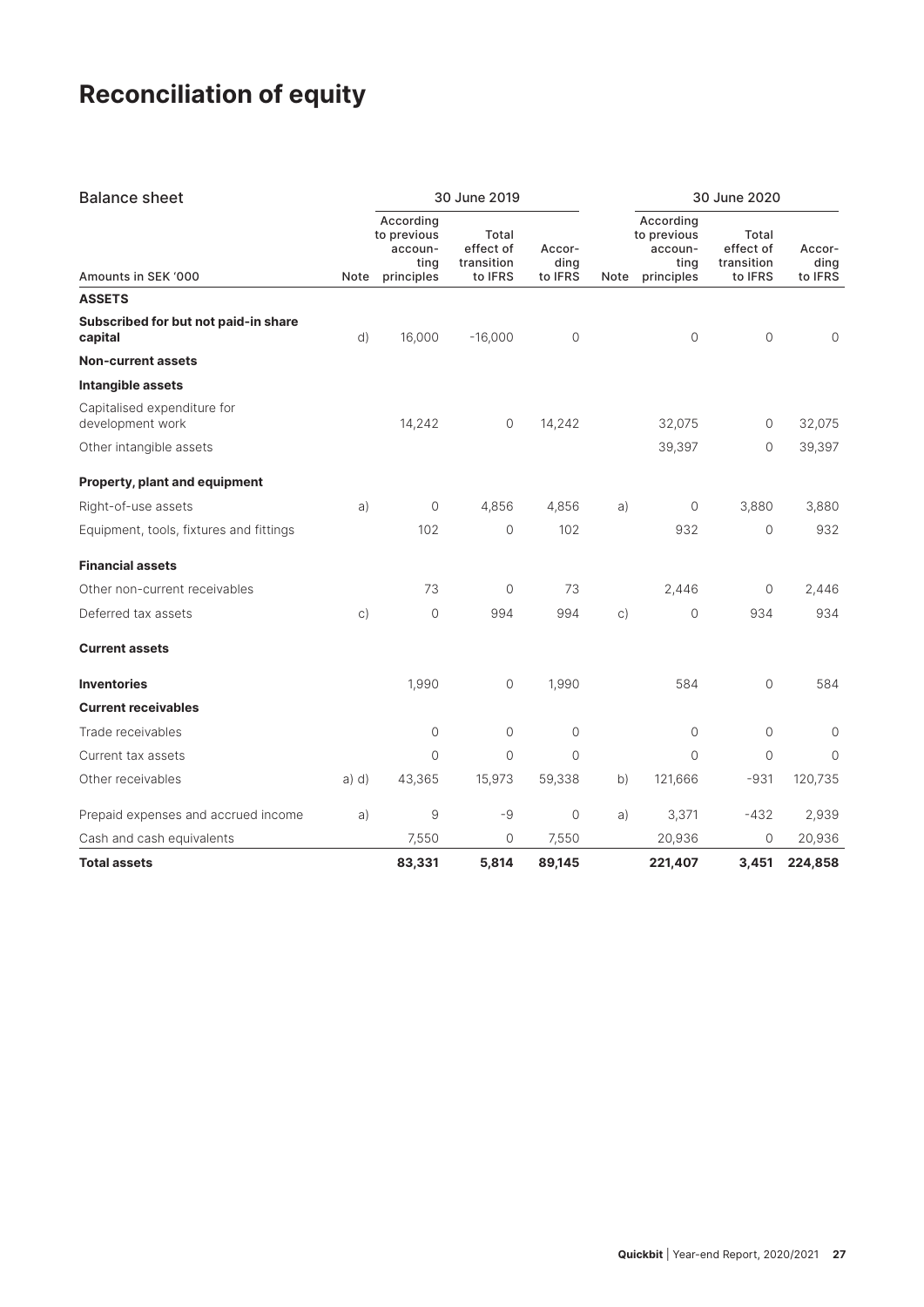## **Reconciliation of equity**

| <b>Balance sheet</b>                                     |      | 1 July 2017                                               |                                             |                           |           | 30 June 2018                                              |                                             |                           |
|----------------------------------------------------------|------|-----------------------------------------------------------|---------------------------------------------|---------------------------|-----------|-----------------------------------------------------------|---------------------------------------------|---------------------------|
| Amounts in SEK '000                                      | Note | According<br>to previous<br>accoun-<br>ting<br>principles | Total<br>effect of<br>transition<br>to IFRS | Accor-<br>ding<br>to IFRS | Note      | According<br>to previous<br>accoun-<br>ting<br>principles | Total<br>effect of<br>transition<br>to IFRS | Accor-<br>ding<br>to IFRS |
| <b>EQUITY AND LIABILITIES</b>                            |      |                                                           |                                             |                           |           |                                                           |                                             |                           |
| <b>Equity</b>                                            |      |                                                           |                                             |                           |           |                                                           |                                             |                           |
| Share capital                                            |      | 500                                                       | 0                                           | 500                       |           | 583                                                       | $\circ$                                     | 583                       |
| Other contributed capital                                |      | 0                                                         | 0                                           | $\Omega$                  | d)        | 3,910                                                     | 14,072                                      | 17,982                    |
| Reserves                                                 |      | 0                                                         | 0                                           | 0                         | d)        | $\mathbf{0}$                                              | $-1$                                        | $-1$                      |
| Retained earnings<br>(including net profit for the year) |      | 3,405                                                     | 0                                           | 3,405                     | $a)$ ,d)  | 6,173                                                     | $-14,072$                                   | $-7,899$                  |
| <b>Total equity</b>                                      |      | 3,905                                                     | 0                                           | 3,905                     |           | 10,666                                                    | $-1$                                        | 10,665                    |
| <b>Non-current liabilities</b>                           |      |                                                           |                                             |                           |           |                                                           |                                             |                           |
| Deferred tax liability                                   |      | 0                                                         | 0                                           | $\circ$                   | $\circ$ ) | 0                                                         | 49                                          | 49                        |
| Lease liability                                          |      | $\mathbf 0$                                               | $\mathbf 0$                                 | $\mathbf{0}$              |           | $\mathbf 0$                                               | $\overline{O}$                              | $\circ$                   |
| <b>Current liabilities</b>                               |      |                                                           |                                             |                           |           |                                                           |                                             |                           |
| Lease liability                                          |      | $\Omega$                                                  | $\overline{0}$                              | $\Omega$                  | a)        | $\mathbf{0}$                                              | 241                                         | 241                       |
| Trade payables                                           |      | 415                                                       | 0                                           | 415                       |           | 3,508                                                     | $\circ$                                     | 3,508                     |
| Current tax liability                                    |      | 0                                                         | 0                                           | 0                         |           | 0                                                         | 0                                           | 0                         |
| Other liabilities                                        |      | 241                                                       | 0                                           | 241                       |           | 1,770                                                     | 0                                           | 1,770                     |
| Accrued expenses and deferred income                     |      | 121                                                       | 0                                           | 121                       |           | 217                                                       | 0                                           | 217                       |
| <b>Total equity and liabilities</b>                      |      | 4,682                                                     | 0                                           | 4,682                     |           | 16,161                                                    | 290                                         | 16,451                    |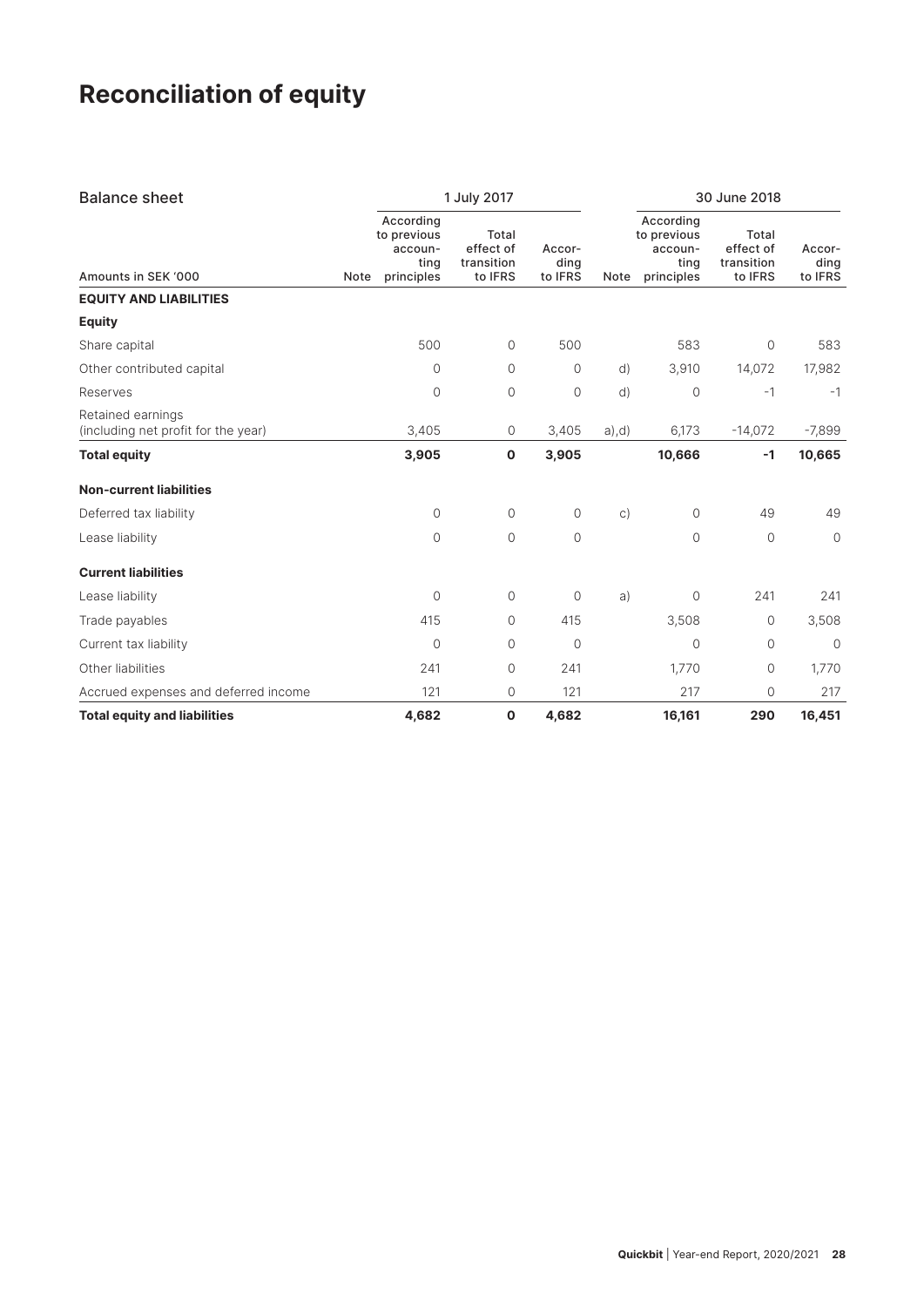## **Reconciliation of equity**

| <b>Balance sheet</b>                                     |           | 30 June 2019                                              |                                             |                           |       | 30 June 2020                                              |                                             |                           |
|----------------------------------------------------------|-----------|-----------------------------------------------------------|---------------------------------------------|---------------------------|-------|-----------------------------------------------------------|---------------------------------------------|---------------------------|
| Amounts in SEK '000                                      | Note      | According<br>to previous<br>accoun-<br>ting<br>principles | Total<br>effect of<br>transition<br>to IFRS | Accor-<br>ding<br>to IFRS | Note  | According<br>to previous<br>accoun-<br>ting<br>principles | Total<br>effect of<br>transition<br>to IFRS | Accor-<br>ding<br>to IFRS |
| <b>EQUITY AND LIABILITIES</b>                            |           |                                                           |                                             |                           |       |                                                           |                                             |                           |
| <b>Equity</b>                                            |           |                                                           |                                             |                           |       |                                                           |                                             |                           |
| Share capital                                            |           | 597                                                       | $\mathbf 0$                                 | 597                       |       | 647                                                       | $\circ$                                     | 647                       |
| Other contributed capital                                |           | 36,442                                                    | 162                                         | 36,604                    |       | 73,520                                                    | 0                                           | 73,520                    |
| Reserves                                                 | d)        | 0                                                         | 790                                         | 790                       | d)    | 0                                                         | $-3,063$                                    | $-3,063$                  |
| Retained earnings<br>(including net profit for the year) | a) d)     | 32,061                                                    | $-954$                                      | 31,107                    | a(b)d | 114,614                                                   | 5,300                                       | 119,914                   |
| <b>Total equity</b>                                      |           | 69,100                                                    | $-2$                                        | 69,098                    |       | 188,781                                                   | 2,237                                       | 191,018                   |
| <b>Non-current liabilities</b>                           |           |                                                           |                                             |                           |       |                                                           |                                             |                           |
| Deferred tax liability                                   | $\circ$ ) | 0                                                         | 993                                         | 993                       | C)    | 0                                                         | 710                                         | 710                       |
| Lease liability                                          | a)        | 0                                                         | 2,895                                       | 2,895                     | a)    | $\circ$                                                   | 1,692                                       | 1,692                     |
| <b>Current liabilities</b>                               |           |                                                           |                                             |                           |       |                                                           |                                             |                           |
| Lease liability                                          | a)        | $\Omega$                                                  | 1,928                                       | 1,928                     | a)    | $\mathbf 0$                                               | 1,911                                       | 1,911                     |
| Trade payables                                           |           | 1,509                                                     | 0                                           | 1,509                     |       | 3,912                                                     | $\circ$                                     | 3,912                     |
| Current tax liability                                    |           | 8,973                                                     | 0                                           | 8,973                     |       | 20,516                                                    | 0                                           | 20,516                    |
| Other liabilities                                        |           | 2,362                                                     | 0                                           | 2,362                     | d)    | 4,852                                                     | $-3,099$                                    | 1,753                     |
| Accrued expenses and deferred income                     |           | 1,387                                                     | 0                                           | 1,387                     |       | 3,346                                                     | 0                                           | 3,346                     |
| <b>Total equity and liabilities</b>                      |           | 83,331                                                    | 5,814                                       | 89,145                    |       | 221,407                                                   | 3,451                                       | 224,858                   |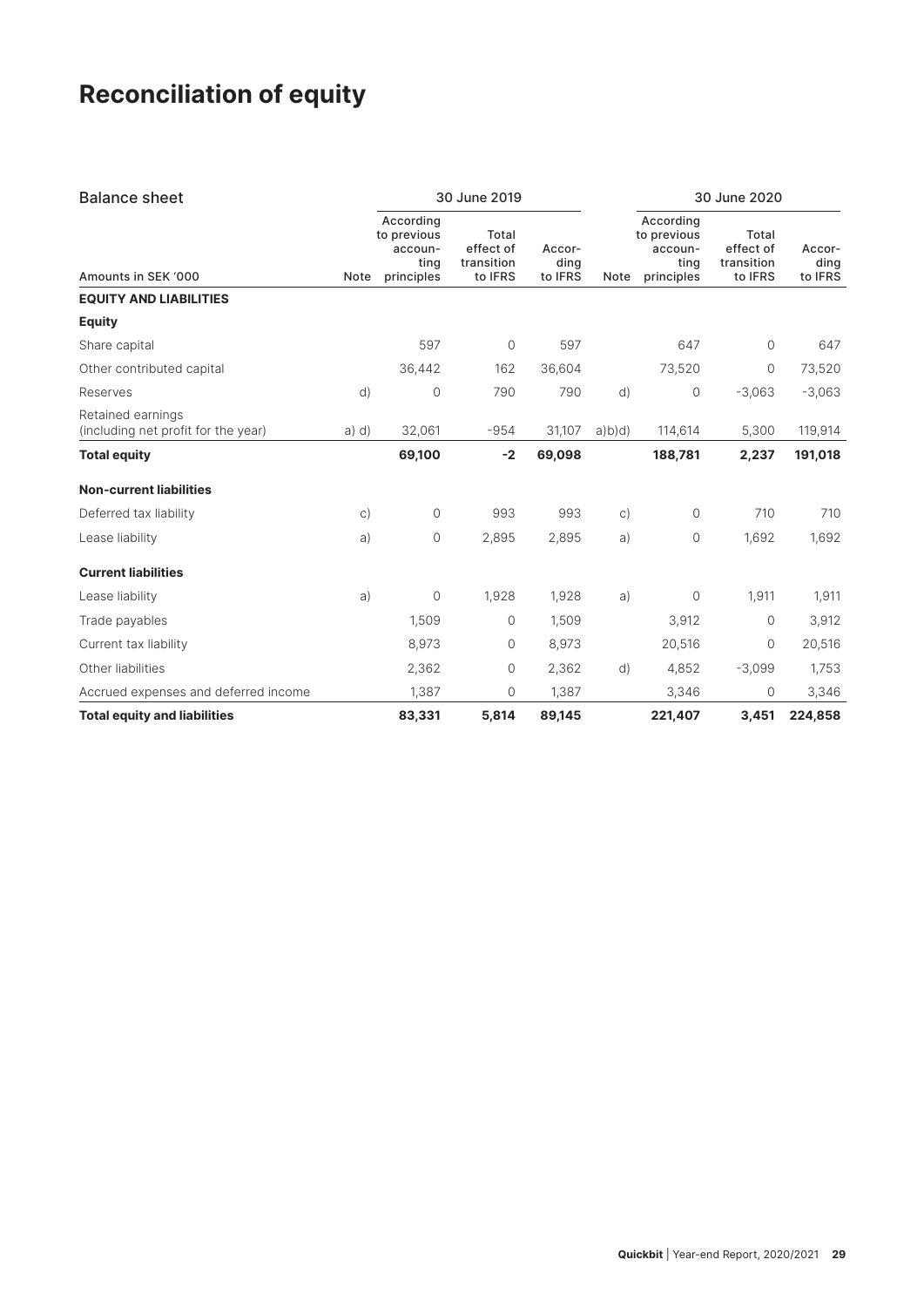## **Reconciliation of comprehensive income**

| Income statement                                                                      |           |                                                           | Full-year 2017/2018                         |                           |           | Full-year 2018/2019                                       |                                             |                      |
|---------------------------------------------------------------------------------------|-----------|-----------------------------------------------------------|---------------------------------------------|---------------------------|-----------|-----------------------------------------------------------|---------------------------------------------|----------------------|
| Amounts in SEK '000                                                                   | Note      | According<br>to previous<br>accoun-<br>ting<br>principles | Total<br>effect of<br>transition<br>to IFRS | Accor-<br>ding<br>to IFRS | Note      | According<br>to previous<br>accoun-<br>ting<br>principles | Total<br>effect of<br>transition<br>to IFRS | According<br>to IFRS |
| Net sales                                                                             |           | 6,737                                                     | $\Omega$                                    | 6,737                     |           | 2,353,917                                                 | 0                                           | 2,353,917            |
| Other operating income                                                                |           | $\mathbf 0$                                               | $\mathbf 0$                                 |                           |           | 1,651                                                     | 0                                           | 1,651                |
| Purchasing of cryptocurrency<br>and other transaction costs                           |           | $-7,278$                                                  | $\circ$                                     | $-7,278$                  |           | $-2,293,610$                                              | 0                                           | $-2,293,610$         |
| <b>Gross profit</b>                                                                   |           | $-541$                                                    | $\mathbf{o}$                                | $-541$                    |           | 61,958                                                    | $\mathbf 0$                                 | 61,958               |
| Other external expenses                                                               | a)        | $-4,120$                                                  | 122                                         | $-3,998$                  | a)        | $-7,879$                                                  | 297                                         | $-7,582$             |
| Personnel expenses                                                                    |           | $-1,666$                                                  | $\circ$                                     | $-1,666$                  |           | $-2,742$                                                  | 0                                           | $-2,742$             |
| Depreciation and impairment of property,<br>plant and equipment and intangible assets | a)        | $-963$                                                    | $-120$                                      | $-1,083$                  | a)        | $-3,176$                                                  | $-296$                                      | $-3,472$             |
| Other operating expenses                                                              |           | $-266$                                                    | $\circ$                                     | $-266$                    |           | $\circ$                                                   | $\mathbf{0}$                                | $\circ$              |
| <b>Operating profit</b>                                                               |           | $-7,556$                                                  | $\overline{2}$                              | $-7,554$                  |           | 48,161                                                    | 1                                           | 48,162               |
| Financial income                                                                      |           | $\overline{0}$                                            | $\mathbf{0}$                                | $\mathbf 0$               |           | $\circ$                                                   | 0                                           | $\mathbf{0}$         |
| Financial expenses                                                                    | a)        | $\Omega$                                                  | $-3$                                        | $-3$                      | a)        | $-182$                                                    | -3                                          | $-185$               |
| Financial items - net                                                                 |           | 0                                                         | $-3$                                        | $-3$                      |           | $-182$                                                    | $-3$                                        | $-185$               |
| <b>Profit before tax</b>                                                              |           | $-7,556$                                                  | $-1$                                        | $-7,557$                  |           | 47,979                                                    | $-2$                                        | 47,977               |
| Income tax                                                                            | $\circ$ ) | 0                                                         | $\circ$                                     | 0                         | $\circ$ ) | $-8,973$                                                  | 0                                           | $-8,973$             |
| Net profit for the year                                                               |           | $-7,556$                                                  | $-1$                                        | $-7,557$                  |           | 39,006                                                    | $-1$                                        | 39,005               |
| Other comprehensive income                                                            |           |                                                           |                                             |                           |           |                                                           |                                             |                      |
| Items that may be reclassified<br>to net profit/loss for the year                     |           |                                                           |                                             |                           |           |                                                           |                                             |                      |
| Exchanges differences on translation<br>of foreign operations                         | d)        | $\Omega$                                                  | $-1$                                        | $-1$                      | d)        | $\Omega$                                                  | 791                                         | 791                  |
| <b>Total comprehensive income</b><br>for the year                                     |           | $-7,556$                                                  | $-2$                                        | $-7,558$                  |           | 39,006                                                    | 790                                         | 39,796               |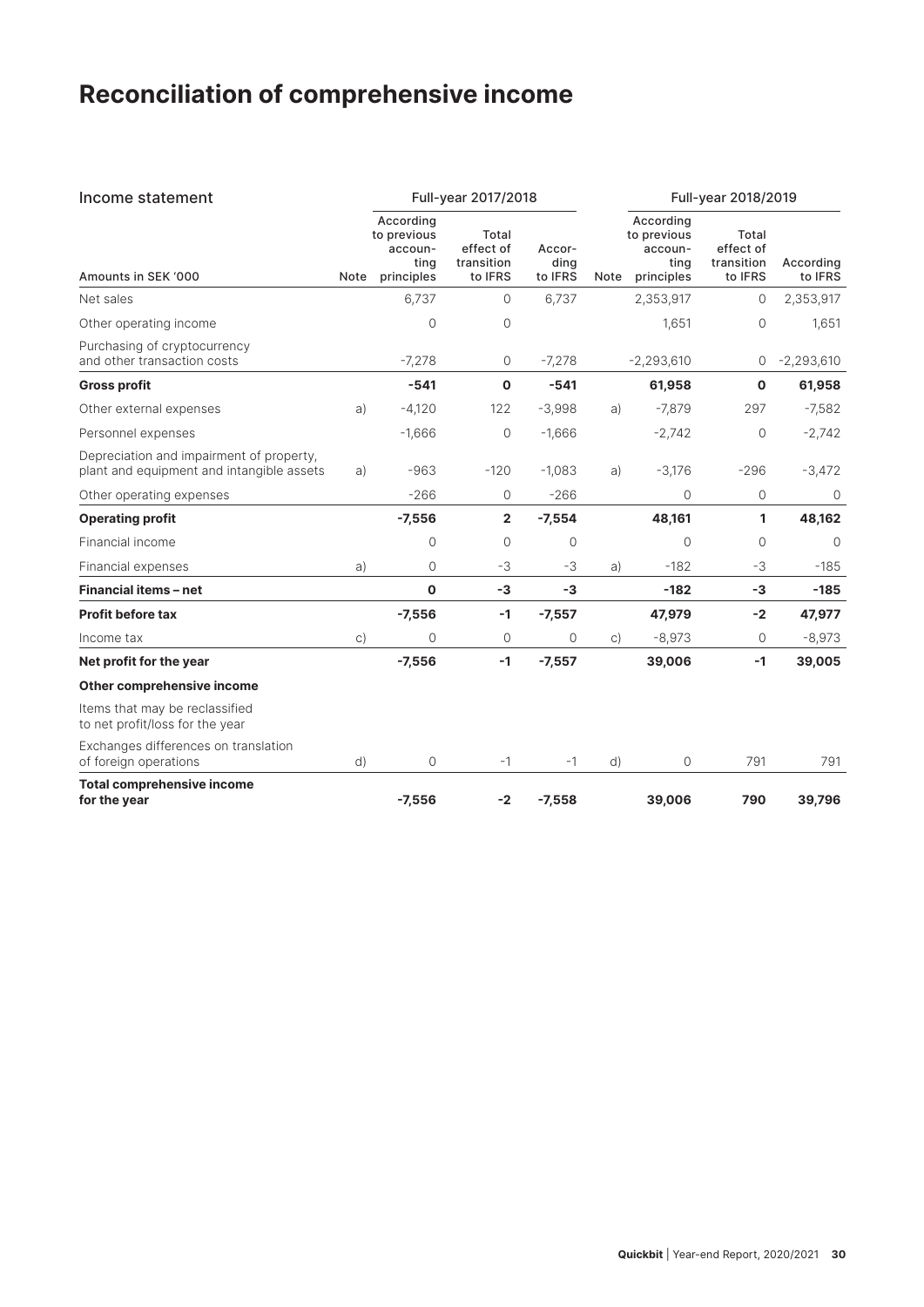## **Reconciliation of comprehensive income**

| Income statement                                                                      |           |                                                           | Full-year 2019/2020                         |                      |
|---------------------------------------------------------------------------------------|-----------|-----------------------------------------------------------|---------------------------------------------|----------------------|
| Amounts in SEK '000                                                                   | Note      | According<br>to previous<br>accoun-<br>ting<br>principles | Total<br>effect of<br>transition<br>to IFRS | According<br>to IFRS |
| Net sales                                                                             |           | 4,614,105                                                 | 0                                           | 4,614,105            |
| Other operating income                                                                |           | 9,081                                                     | $\Omega$                                    | 9,081                |
| Purchase of cryptocurrency and other<br>transaction costs                             |           | -4,480,723                                                | $\Omega$                                    | $-4,480,723$         |
| <b>Gross profit</b>                                                                   |           | 142,463                                                   | O                                           | 142,463              |
| Other external expenses                                                               | a) b)     | $-27,439$                                                 | 697                                         | $-26,742$            |
| Personnel expenses                                                                    |           | $-13,621$                                                 | 0                                           | $-13,621$            |
| Depreciation and impairment of property,<br>plant and equipment and intangible assets | a)        | $-4,614$                                                  | $-1,677$                                    | $-6,291$             |
| Other operating expenses                                                              |           | $-1,571$                                                  | 0                                           | $-1,571$             |
| <b>Operating profit</b>                                                               |           | 95,218                                                    | $-979$                                      | 94,239               |
| Financial income                                                                      |           | 0                                                         | 0                                           | 0                    |
| <b>Financial expenses</b>                                                             | a)        | $-14$                                                     | $-104$                                      | $-118$               |
| <b>Financial items - net</b>                                                          |           | $-14$                                                     | $-104$                                      | $-118$               |
| <b>Profit/loss before tax</b>                                                         |           | 95,204                                                    | $-1,083$                                    | 94,121               |
| Income tax                                                                            | $\circ$ ) | $-11,613$                                                 | 223                                         | $-11,390$            |
| Net profit for the year                                                               |           | 83,591                                                    | -860                                        | 82,731               |
| Other comprehensive income                                                            |           |                                                           |                                             |                      |
| Items that may be reclassified<br>to net profit/loss for the year                     |           |                                                           |                                             |                      |
| Exchanges differences on translation<br>of foreign operations                         | a) d)     | $\Omega$                                                  | $-3,853$                                    | $-3,853$             |
| Total comprehensive income for the year                                               |           | 83,591                                                    | $-4,713$                                    | 78,878               |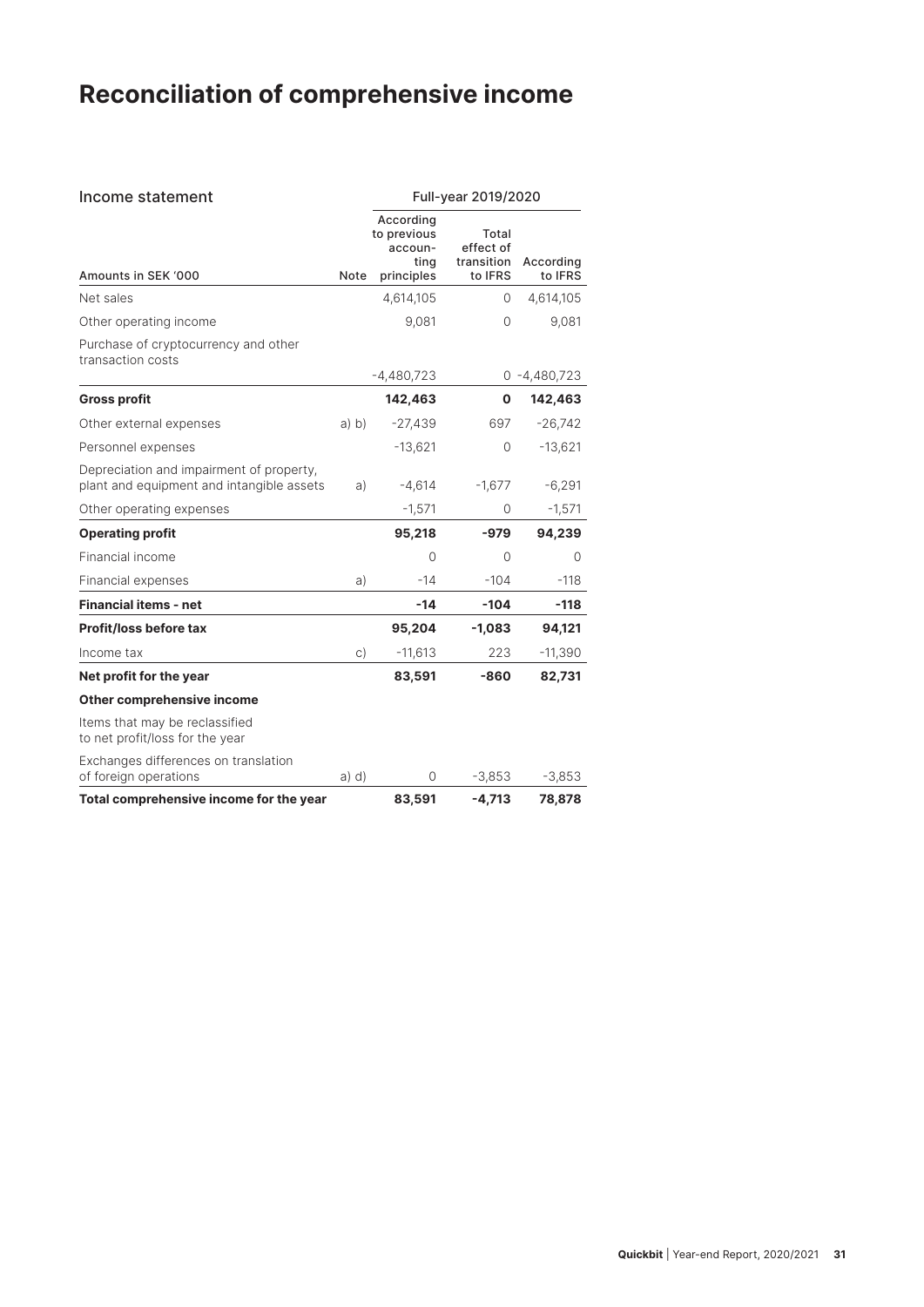## **Reconciliation of comprehensive income**

| Income statement                                                                      |           |                                                           | 1 Apr 2019 - 30 Jun 2019                    |                           |           |                                                           | 1 Apr 2020 - 30 Jun 2020                    |                      |
|---------------------------------------------------------------------------------------|-----------|-----------------------------------------------------------|---------------------------------------------|---------------------------|-----------|-----------------------------------------------------------|---------------------------------------------|----------------------|
| Amounts in SEK '000                                                                   | Note      | According<br>to previous<br>accoun-<br>ting<br>principles | Total<br>effect of<br>transition<br>to IFRS | Accor-<br>ding<br>to IFRS | Note      | According<br>to previous<br>accoun-<br>ting<br>principles | Total<br>effect of<br>transition<br>to IFRS | According<br>to IFRS |
| Net sales                                                                             |           | 814,642                                                   | $\circ$                                     | 814,642                   |           | 871,173                                                   | $\Omega$                                    | 871,173              |
| Other operating income                                                                |           | 2,606                                                     | $\circ$                                     | 2,606                     |           | 294                                                       | 0                                           | 294                  |
| Purchasing of cryptocurrency<br>and other transaction costs                           |           | $-785,327$                                                | $\circ$                                     | $-785,327$                |           | $-838,220$                                                | 0                                           | $-838,220$           |
| <b>Gross profit</b>                                                                   |           | 31,921                                                    | 0                                           | 31,921                    |           | 33,247                                                    | $\mathbf 0$                                 | 33,247               |
| Other external expenses                                                               | a) b)     | $-1,527$                                                  | 75                                          | $-1,452$                  | $a)$ , b) | $-8,619$                                                  | 547                                         | $-8,072$             |
| Personnel expenses                                                                    |           | $-1,151$                                                  | $\circ$                                     | $-1,151$                  |           | $-7,054$                                                  | 0                                           | $-7,054$             |
| Depreciation and impairment of property,<br>plant and equipment and intangible assets | a)        | $-825$                                                    | $-78$                                       | $-903$                    | a)        | $-1,164$                                                  | $-457$                                      | $-1,621$             |
| Other operating expenses                                                              |           | $\Omega$                                                  | $\circ$                                     | $\mathbf{0}$              |           | $-1,535$                                                  | 0                                           | $-1,535$             |
| <b>Operating profit</b>                                                               |           | 28,418                                                    | $-3$                                        | 28,415                    |           | 14,875                                                    | 91                                          | 14,966               |
| Financial income                                                                      |           | $\mathbf 0$                                               | $\circ$                                     | $\mathbf 0$               |           | $\Omega$                                                  | $\mathbf{0}$                                | $\Omega$             |
| Financial expenses                                                                    | a)        | 146                                                       | $\circ$                                     | 146                       | a)        | $-3$                                                      | $-25$                                       | $-28$                |
| <b>Financial items - net</b>                                                          |           | 146                                                       | $\mathbf{o}$                                | 146                       |           | $-3$                                                      | $-25$                                       | $-28$                |
| <b>Profit before tax</b>                                                              |           | 28,564                                                    | $-3$                                        | 28,561                    |           | 14,872                                                    | 66                                          | 14,938               |
| Income tax                                                                            | $\circ$ ) | $-6,862$                                                  | 1                                           | $-6,861$                  | C)        | $-2,501$                                                  | $-14$                                       | $-2,515$             |
| Net profit for the year                                                               |           | 21,702                                                    | $-3$                                        | 21,699                    |           | 12,371                                                    | 52                                          | 12,423               |
| Other comprehensive income                                                            |           |                                                           |                                             |                           |           |                                                           |                                             |                      |
| Items that may be reclassified<br>to net profit/loss for the year                     |           |                                                           |                                             |                           |           |                                                           |                                             |                      |
| Exchanges differences on translation<br>of foreign operations                         | d)        | $\mathbf 0$                                               | 526                                         | 526                       | d)        | $\circ$                                                   | $-8,837$                                    | $-8,837$             |
| Total comprehensive income for the year                                               |           | 21,702                                                    | 523                                         | 22,225                    |           | 12,371                                                    | $-8,785$                                    | 3,586                |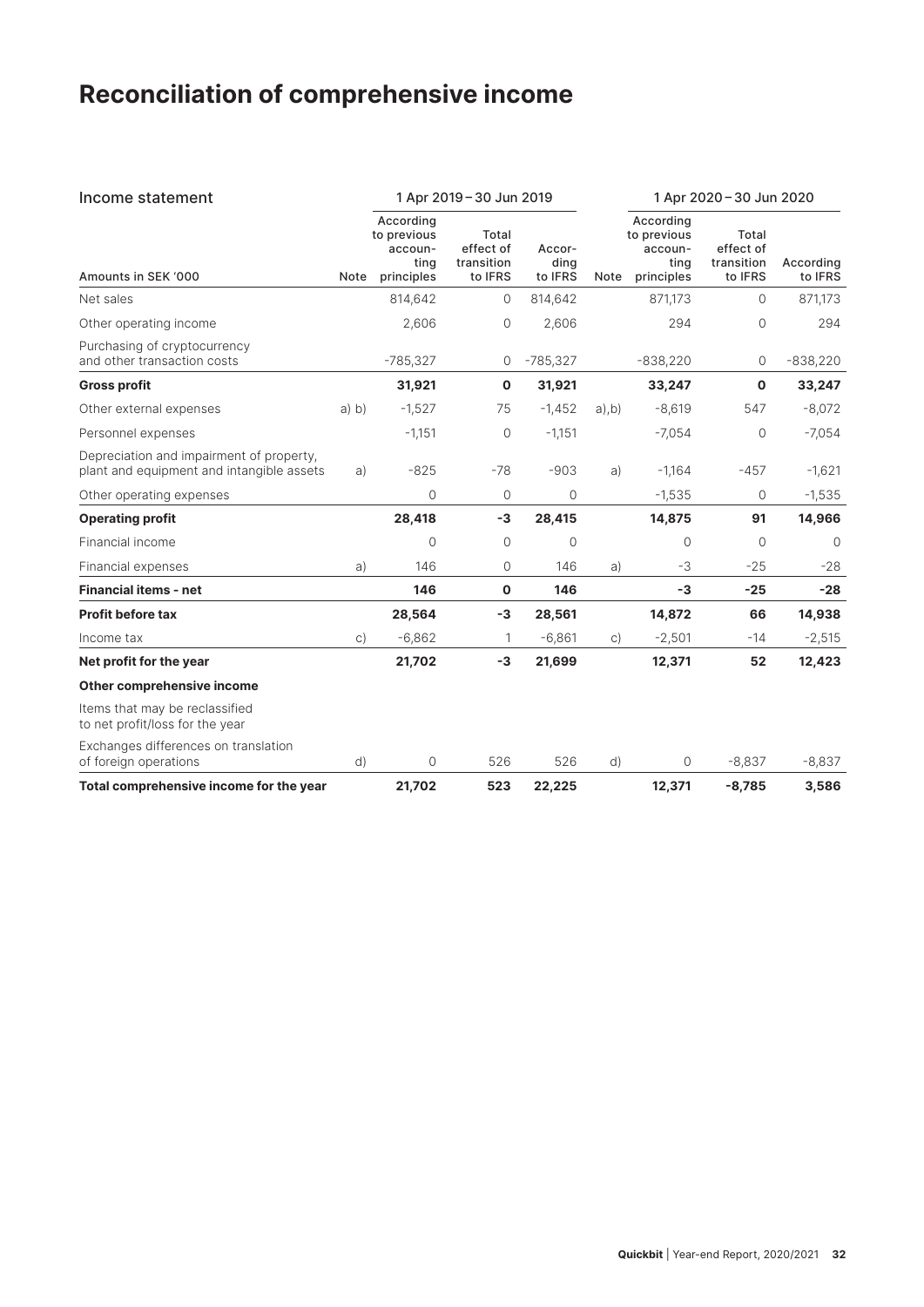#### **a) Leases**

At the time of the transition to IFRS, 1 July 2017, there were no lease agreements. The specification of the effects on the financial position and statement of comprehensive

income are reproduced in the bridges above. The total effect on equity is shown in the tables below.

#### Financial year

| Amounts in SEK '000      | Right-of-<br>use<br>assets | Prepaid<br>expenses<br>and accrued<br>income | Other re-<br>ceivables | Long-term<br>lease<br>liability | Short-term Deferred<br>lease<br>liability | tax<br>asset | Deferred<br>tax<br>liability | Equity       |
|--------------------------|----------------------------|----------------------------------------------|------------------------|---------------------------------|-------------------------------------------|--------------|------------------------------|--------------|
| Total impact 1 Jul 2017  | 0                          | 0                                            | $\mathbf 0$            | 0                               | $\circ$                                   | $\mathbf{0}$ | 0                            | $\mathbf{0}$ |
| Change 2017/2018         | 313                        | $-73$                                        | $\mathbf 0$            | 0                               | 241                                       | 50           | 49                           | $-1$         |
| Total impact 30 Jun 2018 | 313                        | $-73$                                        | $\Omega$               | 0                               | 241                                       | 50           | 49                           | $-1$         |
| Change 2018/2019         | 4,543                      | 64                                           | $-27$                  | 2,895                           | 1,687                                     | 944          | 944                          | $-1$         |
| Total impact 30 Jun 2019 | 4,856                      | -9                                           | $-27$                  | 2,895                           | 1,928                                     | 994          | 993                          | $-2$         |
| Change 2019/2020         | $-976$                     | $-424$                                       | 27                     | $-1,204$                        | $-16$                                     | $-251$       | $-283$                       | $-121$       |
| Total impact 30 Jun 2020 | 3,880                      | $-433$                                       | $\mathbf 0$            | 1,691                           | 1,912                                     | 743          | 710                          | $-123$       |

#### Quarter 4

| Amounts in SEK '000                     | 2017/2018 | 2018/2019 | 2019/2020 |
|-----------------------------------------|-----------|-----------|-----------|
| Other external expenses                 | 122       | 297       | 1,628     |
| Depreciation                            | $-120$    | $-296$    | $-1,677$  |
| Financial expenses                      | -3        | -3        | $-104$    |
| Income tax                              | $-0$      |           | $-31$     |
| Total impact on net profit for the year | -1        | -1        | $-121$    |

| Amounts in SEK '000                     | Apr-Juni<br>2020 | Apr-Jun<br>2019 | Jul 2019-<br>Jun 2020 | Jul 2018-<br>Jun 2019 | Jul 2017-<br>Jun 2018 |
|-----------------------------------------|------------------|-----------------|-----------------------|-----------------------|-----------------------|
| Other external expenses                 | 547              | 75              | 1.628                 | 297                   | 122                   |
| Depreciation                            | $-457$           | $-78$           | $-1.677$              | $-296$                | $-120$                |
| Financial expenses                      | $-25$            |                 | $-104$                | -3                    | -3                    |
| Income tax                              |                  |                 | 31                    |                       | $\Omega$              |
| Total impact on net profit for the year | 65               | -3              | $-122$                | $-2$                  | -1                    |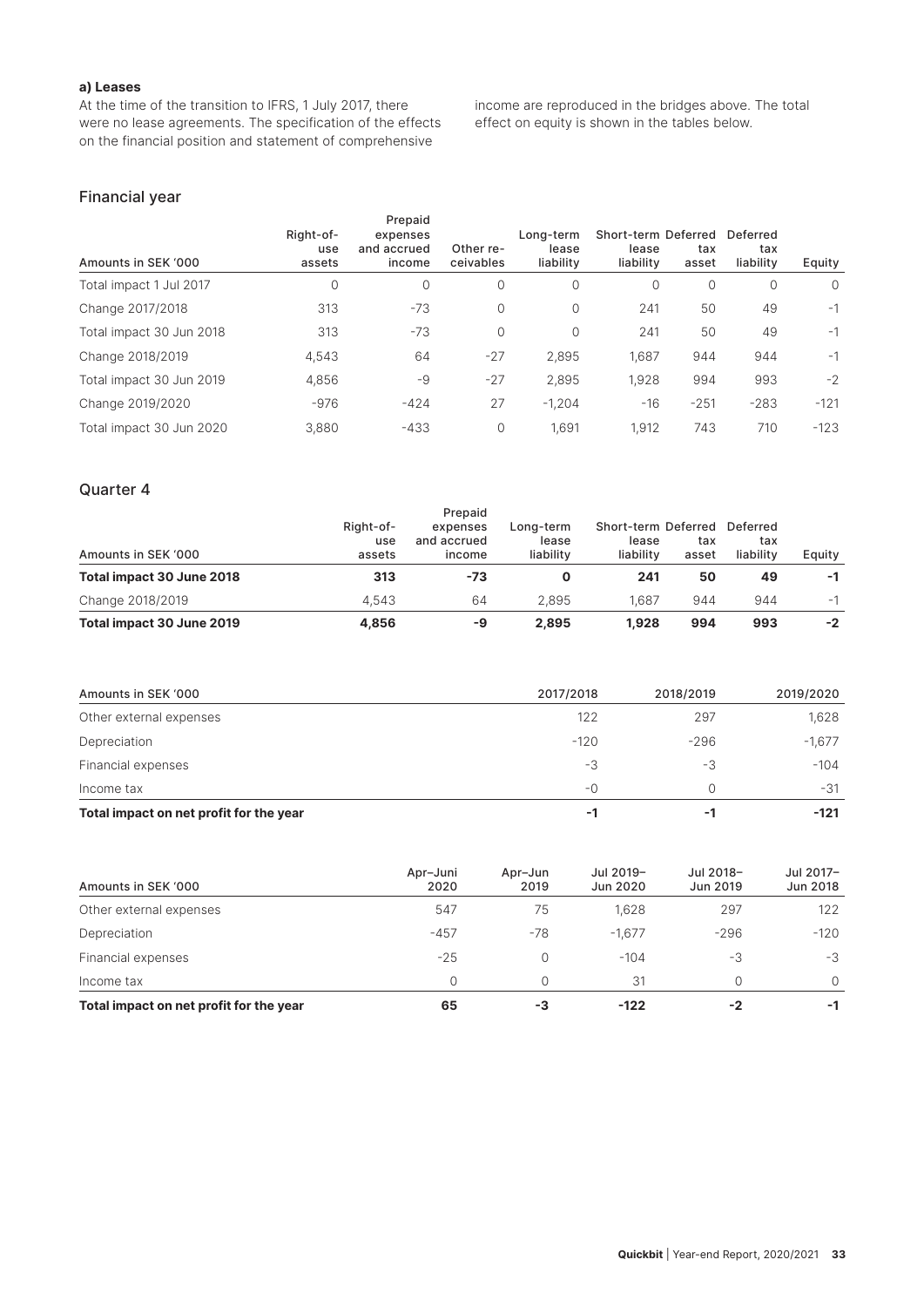#### **b) Financial instruments**

As from the transition to IFRS, a loss provision is recognised for expected credit losses on financial assets measured at amortised cost. The following items in the statement of

financial position have been affected by the recognition of a loss provision for expected credit losses:

#### Financial year

|                          | Other current | Deferred   |          |
|--------------------------|---------------|------------|----------|
| Amounts in SEK '000      | receivables   | tax assets | Equity   |
| Total impact 1 Jul 2017  | 0             | 0          | $\circ$  |
| Change 2017/2018         | 0             | $\Omega$   | $\circ$  |
| Total impact 30 Jun 2018 | 0             |            | $\circ$  |
| Change 2018/2019         | 0             | $\Omega$   | $\Omega$ |
| Total impact 30 Jun 2019 | 0             |            | $\Omega$ |
| Change 2019/2020         | $-931$        | 192        | $-739$   |
| Total impact 30 Jun 2020 | $-931$        | 192        | $-739$   |

#### Quarter 4

| Amounts in SEK '000       | Other current<br>receivables | Deferred<br>tax assets | Equity |
|---------------------------|------------------------------|------------------------|--------|
| Change April-June 2018    | Ο                            | 50                     | $-1$   |
|                           |                              |                        |        |
| Total impact 30 June 2018 | $\Omega$                     | 50                     | $-1$   |
| Change April-June 2019    | 15.973                       | 994                    | $-2$   |
| Total impact 30 June 2019 | 15.973                       | 994                    | $-2$   |

#### **The following items in the statement of financial position have been affected by the recognition of a loss provision for expected credit losses:**

| Amounts in SEK '000                     | 2017/2018 | 2018/2019 | 2019/2020 |
|-----------------------------------------|-----------|-----------|-----------|
| Other external expenses                 |           |           | -931      |
| Income tax                              |           |           | 192       |
| Total impact on net profit for the year |           |           | -739      |

| Amounts in SEK '000                            | Apr-Jun<br>2020 | Apr-Jun<br>2019 | Jul 2019-<br>Jun 2020 | Jul 2018-<br>Jun 2019 | Jul 2017-<br>Jun 2018 |
|------------------------------------------------|-----------------|-----------------|-----------------------|-----------------------|-----------------------|
| Other external expenses                        | 82              |                 | $-931$                |                       |                       |
| Income tax                                     | $-17$           |                 | 192                   |                       |                       |
| Total impact on net profit/loss for the period | 65              |                 | -739                  |                       |                       |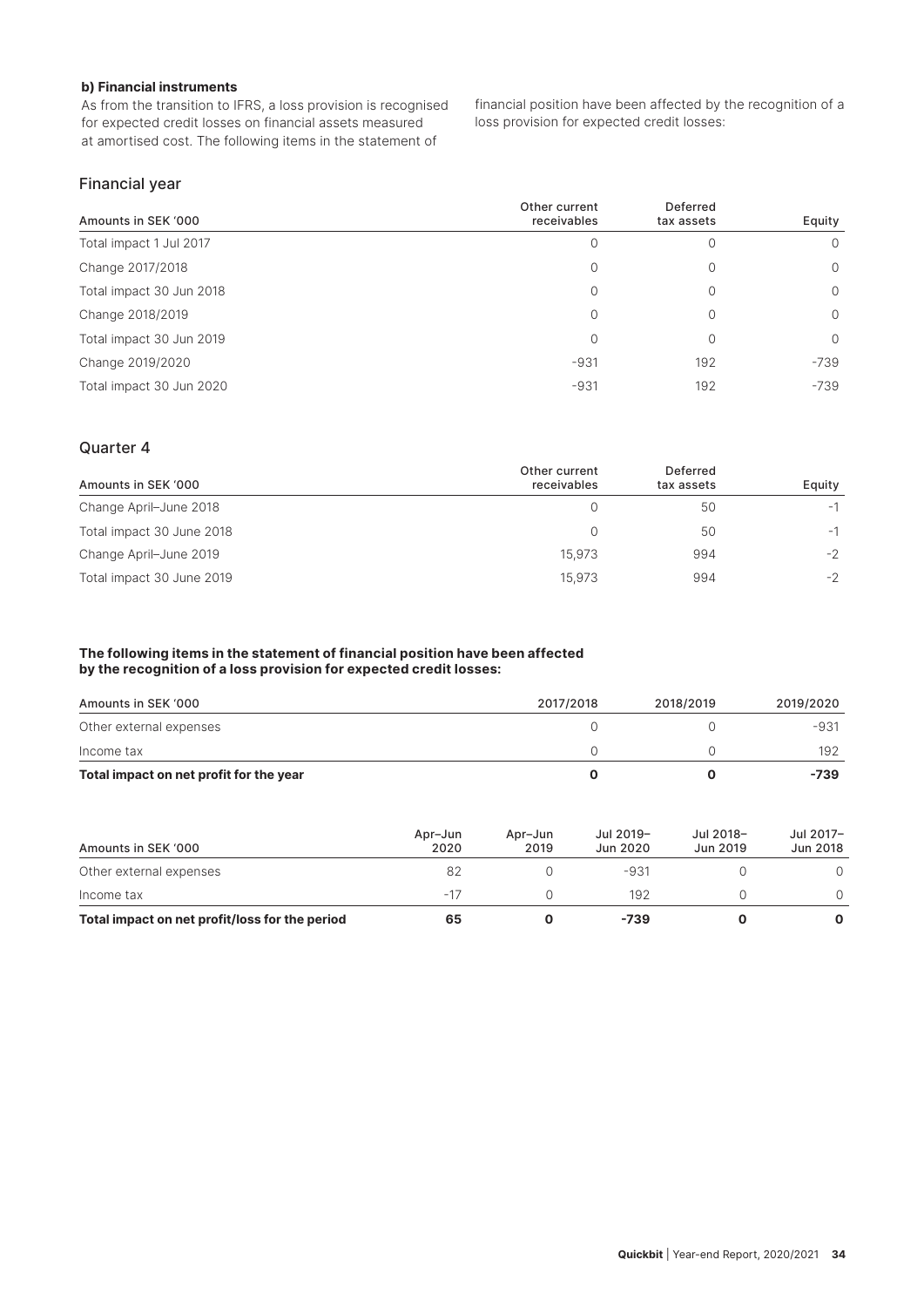#### **c) Deferred tax**

Deferred tax is recognised on all IFRS adjustments in those cases where the adjustments result in temporary differences in the balance sheet. Deferred tax liabilities and tax

receivables change as the underlying item to which the tax belongs changes. Deferred tax assets and deferred tax liabilities are attributable to the following IFRS adjustments:

#### Deferred tax assets

| Amounts in SEK '000                                                               | 1 Jul 2017  | 30 Jun 2018 | 30 Jun 2019 | 30 Jun 2020 |
|-----------------------------------------------------------------------------------|-------------|-------------|-------------|-------------|
| Deferred tax assets according to previously<br>applied accounting principles      | O           | 0           | 0           | 0           |
| Deferred tax assets leases                                                        | $\Omega$    | 50          | 994         | 742         |
| Deferred tax assets loss provision                                                | $\Omega$    | 0           | 0           | 192         |
| <b>Total adjustment of deferred tax assets</b>                                    | 0           | 50          | 994         | 934         |
| Total deferred tax assets according to IFRS                                       | $\mathbf 0$ | 50          | 994         | 934         |
| Deferred tax liability                                                            |             |             |             |             |
| Amounts in SEK '000                                                               | 1 Jul 2017  | 30 Jun 2018 | 30 Jun 2019 | 30 Jun 2020 |
| Deferred tax liabilities according to previously<br>applied accounting principles | $\mathbf 0$ | 0           | O           | 0           |
| Deferred tax liabilities leases                                                   | $\Omega$    | 49          | 993         | 710         |
| Total adjustment of deferred tax liabilities                                      | O           | 49          | 993         | 710         |
| Total deferred tax liabilities according to IFRS                                  | $\mathbf 0$ | 49          | 993         | 710         |
| Deferred tax assets                                                               |             |             |             |             |
| Amounts in SEK '000                                                               | 30 June 20  | 30 June 19  | 30 June 18  |             |
| Deferred tax assets leases                                                        | 3           | 994         | 50          |             |
| Deferred tax assets loss provision                                                | 931         | $\Omega$    | $\Omega$    |             |
| Total deferred tax assets according to IFRS                                       | 934         | 994         | 50          |             |
| Deferred tax liability                                                            |             |             |             |             |
| Amounts in SEK '000                                                               | 30 June 20  | 30 June 19  | 30 June 18  |             |
| Deferred tax liabilities leases                                                   | 710         | 993         | 49          |             |
| Total deferred tax liabilities according to IFRS                                  | 710         | 993         | 49          |             |
|                                                                                   |             |             |             |             |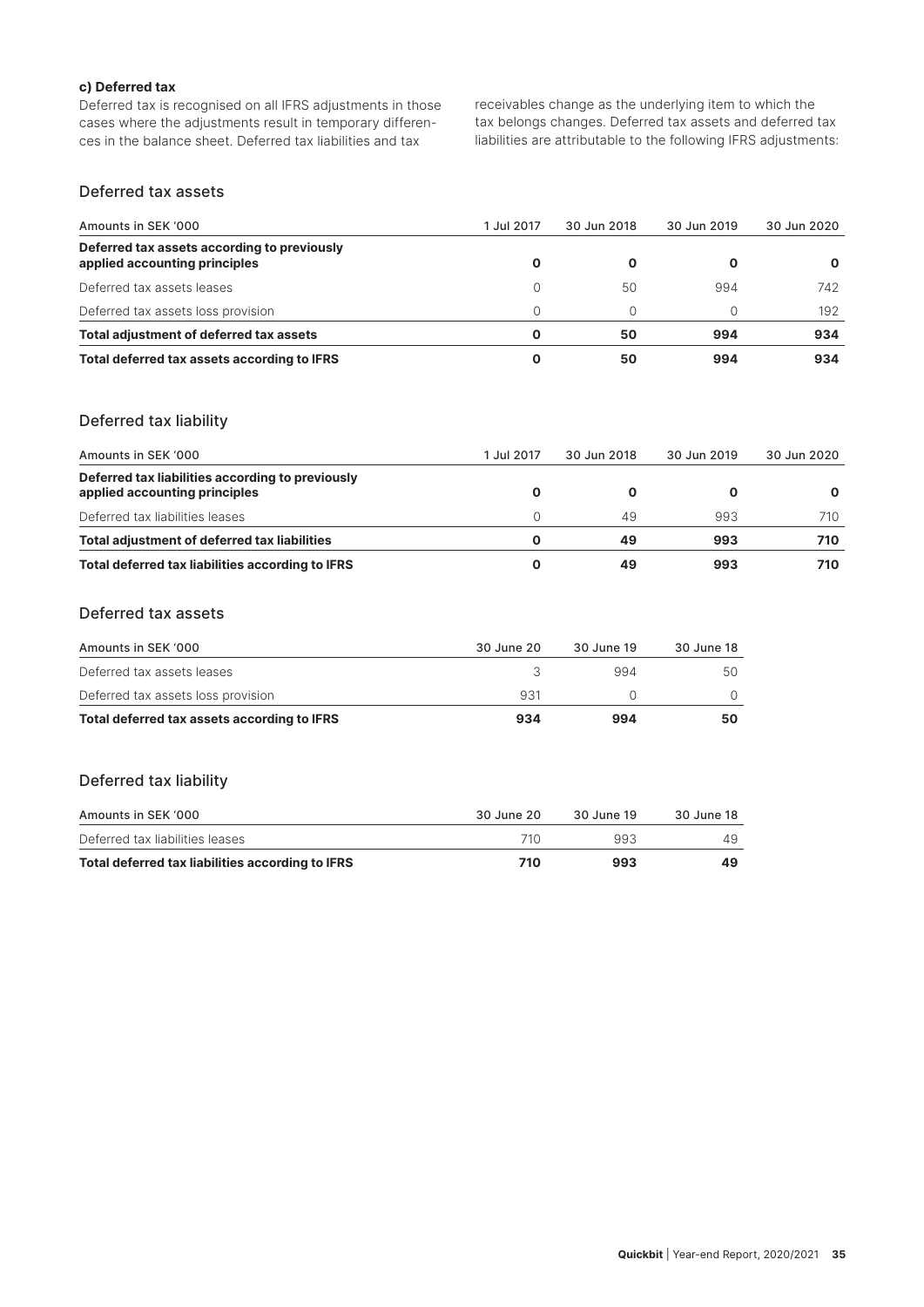#### **Income tax in statement of comprehensive income is related to the following IFRS adjustments broken down by adjustments within net profit/loss for the year:**

#### Adjustments relating to income tax recognised within net profit/loss for the year

| Amounts in SEK '000                                       | 2017/2018 | 2018/2019 | 2019/2020 |
|-----------------------------------------------------------|-----------|-----------|-----------|
| Change in deferred tax leases                             |           |           |           |
| Change in deferred loss provision                         |           |           | 192       |
| Total adjustment of income tax in net profit for the year |           |           | 223       |

#### Adjustments relating to income tax recognised within net profit/loss for the year

| Amounts in SEK '000                                            | Apr-Jun<br>2020 | Apr-Jun<br>2019 | Apr-Jun<br>2020 | Jul Apr-<br>Jun 2019 | Jul 2017-<br>Jun 2018 |
|----------------------------------------------------------------|-----------------|-----------------|-----------------|----------------------|-----------------------|
| Change in deferred tax leases                                  |                 |                 | 31              |                      |                       |
| Change in deferred loss provision                              | $-17$           |                 | 192             |                      |                       |
| Total adjustment of income tax<br>in net profit for the period | $-14$           |                 | 223             |                      |                       |

#### **d) Reclassifications and renaming**

#### **Statement of financial position**

The previous balance sheet is called the statement of financial position. Renaming and reclassifications have been made of the following items; "Cash and bank balances" is called "Cash and cash equivalents". Deferred tax assets are not recognised as a financial asset but on a separate line that does not pertain to any of the categories financial assets, property, plant and equipment or intangible assets under IFRS. Deferred tax liabilities are always classified under the heading non-current liabilities in the statement of financial position.

Subscribed but not paid-in capital is classified as other current receivables in accordance with IFRS, and therefore a reclassification has been carried out.

In "Other contributed capital", the part of a new issue is classified that relates to payment above the nominal value of the shares. Reclassification has taken place to other contributed capital from retained earnings of SEK 18,063,000 as of 30 June 2018 and of SEK 18,063,000 as of 31 December 2018. Issue costs attributable to the issue have been reclassified to other contributed capital from retained earnings of SEK 81,000 as of 30 June 2018 and of SEK 81,000 as of 31 September 2018. Issue of subscription warrants has been reclassified to other contributed capital from retained earnings of SEK 162,000 as of 30 June 2019 and of SEK 162,000 as of 31 December 2019. A fund for development expenses does not exist according to IFRS and thus reclassification has taken place to retained earnings of SEK 3,910,000 as of 30 June 2018 and of

SEK 4,858,000 as of 31 December 2018. According to previously applied accounting principles, a fund for development expenses has been recognised in other contributed capital. The item "Reserves" is added in accordance with IFRS. In the item "Reserves", translation differences attributable to the translation of foreign subsidiaries are recognised. Reclassification has taken place from retained earnings.

The contingent consideration of SEK 3,099,000 has, according to previously applied accounting principles, been classified as other current liabilities, but due to the fact that settlement must occur with equity instruments, the contingent consideration is reclassified to equity in accordance with IFRS.

#### **Statement of financial position**

The previous income statement is called the statement of comprehensive income. Renaming and reclassifications have been made of the following items; "Interest income" is called "Financial income", "Interest expenses and similar income statement items" is called "Financial expenses". "Tax on net profit for the year" is called "Income tax". According to IFRS, only transactions with shareholders are recognised directly in equity, other items are recognised in other comprehensive income and accumulated in equity. Quickbit has an item that is recognised in other comprehensive income, which is attributable to exchange rate differences during translation of foreign subsidiaries.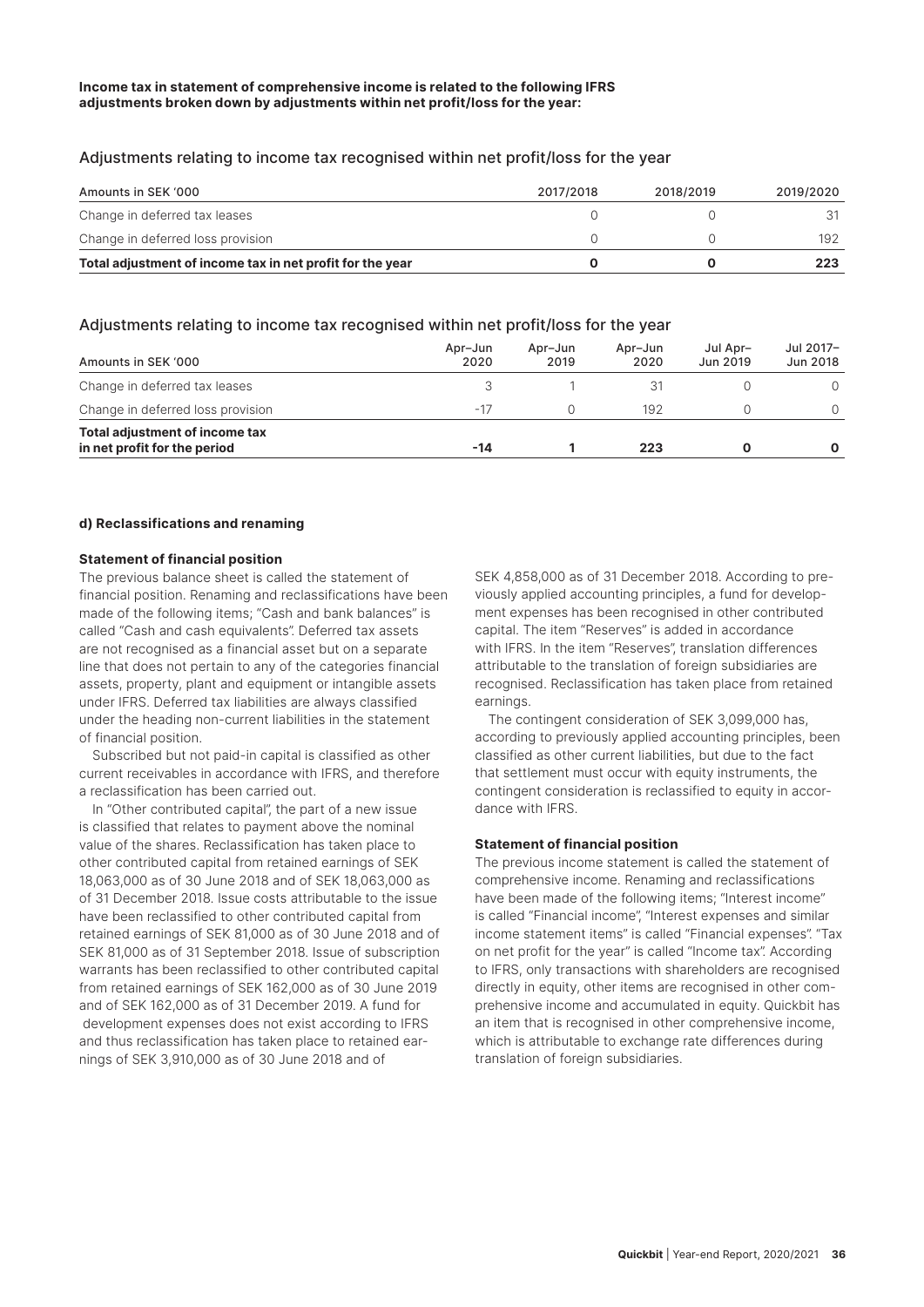## **Definitions of alternative performance measures, which are not defined according to IFRS**

This report contains financial metrics and alternative performance measures, which are not defined in IFRS. The company considers that this information, together with comparable defined IFRS metrics, is useful for investors as it provides an increased understanding of the company's operating results.

The alternative performance measures shall not be assessed in isolation from, or as a substitute for, financial information presented in the financial statements in accordance with IFRS. The alternative performance

measures reported do not necessarily have to be comparable to similar measures presented by other companies.

| <b>PERFORMANCE</b><br><b>MEASURE</b> | <b>DEFINITION</b>                                                              | <b>MOTIVATION</b>                                                                                                                                                                                                                                                                       |
|--------------------------------------|--------------------------------------------------------------------------------|-----------------------------------------------------------------------------------------------------------------------------------------------------------------------------------------------------------------------------------------------------------------------------------------|
| Gross profit                         | Net sales less purchasing<br>of cryptocurrency and other<br>transaction costs. | Gross profit shows the difference between the selling<br>price and purchase price of the cryptocurrency that<br>the company sells to customers. The company regards<br>this performance measure as relevant in order to as-<br>sess the company's ability to get paid for its products. |